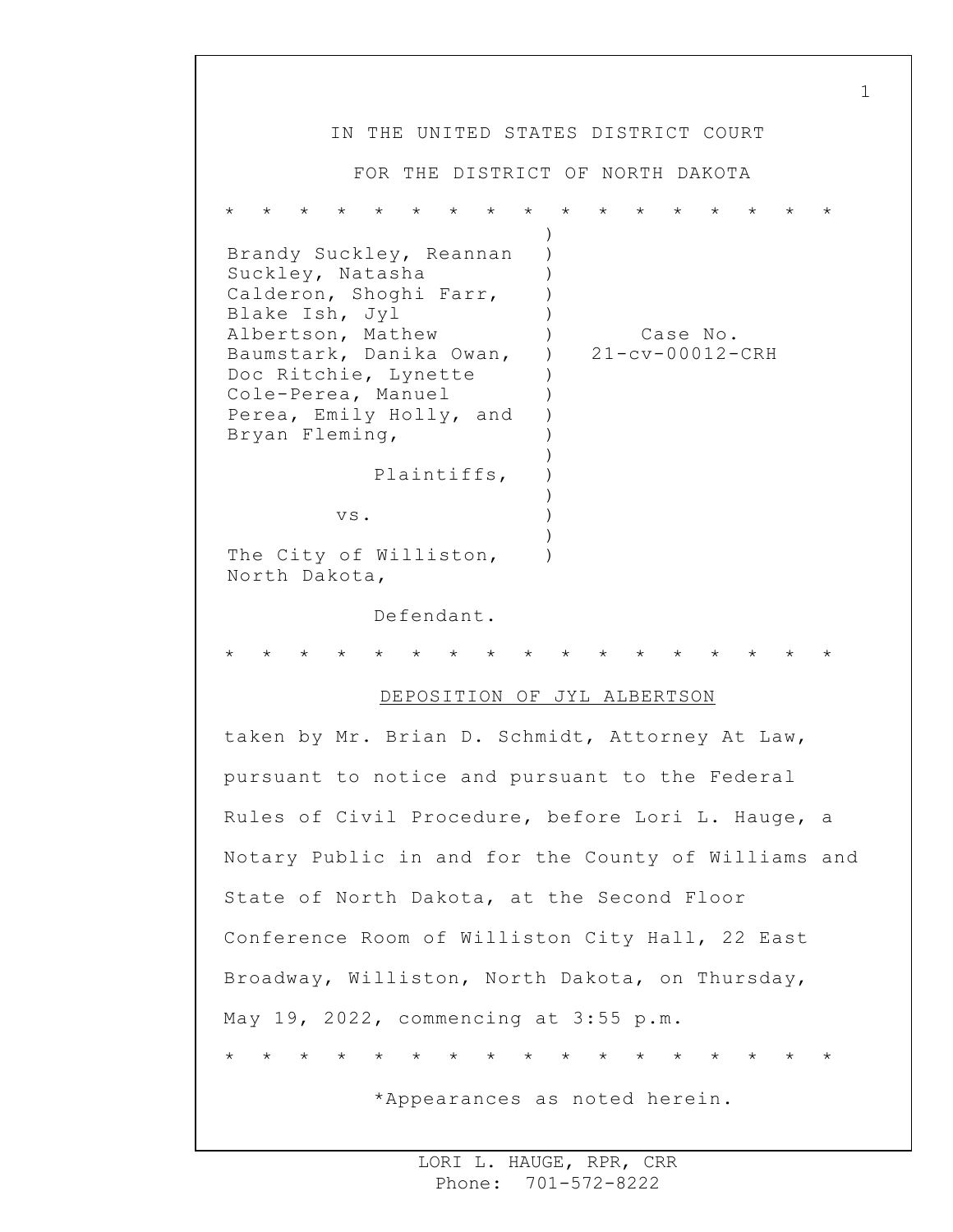A P P E A R A N C E S MR. V. GENE SUMMERLIN, Attorney At Law, and MS. AMANDA L. WALL, Attorney At Law, of Husch Blackwell LLP, 13330 California Street, Suite 200, Omaha, Nebraska, appeared as counsel for and on behalf of the Plaintiffs. MR. BRIAN D. SCHMIDT, Attorney At Law, of Smith Porsborg Schweigert Armstrong Moldenhauer & Smith, 122 East Broadway Avenue, P.O. Box 460, Bismarck, North Dakota, appeared as counsel for and on behalf of the Defendant. ALSO APPEARING: MS. JYL ALBERTSON, Deponent.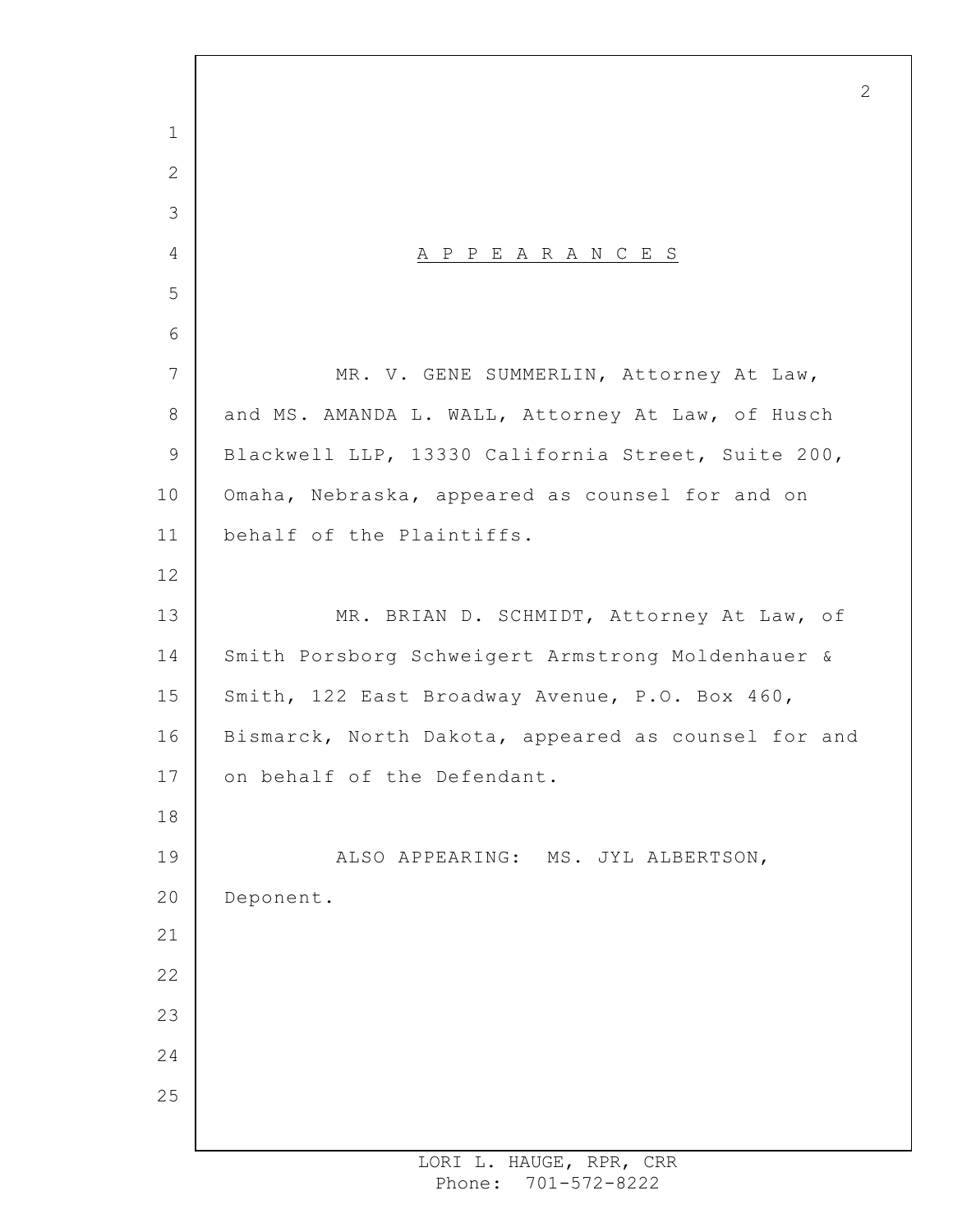| 1            |                | TABLE OF CONTENTS                             |    |                   |
|--------------|----------------|-----------------------------------------------|----|-------------------|
| $\mathbf{2}$ |                |                                               |    |                   |
| 3            |                | JYL ALBERTSON                                 |    |                   |
| 4            |                | Examination by Mr. Schmidt  Page              |    | 5                 |
| 5            |                |                                               |    |                   |
| 6            |                |                                               |    |                   |
| 7            |                | EXHIBITS                                      |    |                   |
| 8            |                | No. Description                               |    | Marked Identified |
| 9            | 1              | September 16, 2011,<br>Maricopa County Animal |    |                   |
| 10           |                | Care & Control Receipt<br>Number: R11-183235, |    |                   |
| 11           |                | <b>PLFS000013</b>                             | 18 | 18                |
| 12           | $\overline{2}$ | September 14, 2013,<br>White Tanks Animal     |    |                   |
| 13           |                | Hospital, PLC, Invoice<br>Number 63576,       |    |                   |
| 14           |                | <b>PLFS000012</b>                             | 20 | 21                |
| 15           | 3              | November 7, 2018,<br>Watford City             |    |                   |
| 16           |                | Veterinary Center<br>Reminders/Vaccination    |    |                   |
| 17           |                | Certificate,<br><b>PLFS000065</b>             | 22 | 22                |
| 18           | $\overline{4}$ | May 16, 2021, Animal                          |    |                   |
| 19           |                | Medical of Covington<br>Letter, PLFS000015    | 23 | 23                |
| 20           | 5              | March 27, 2020,                               |    |                   |
| 21           |                | Citation, City 858                            | 25 | 25                |
| 22           | 6              | March 31, 2020, Letter<br>with Attachment,    |    |                   |
| 23           |                | PLFS000016-000019                             | 30 | 30                |
| 24           |                |                                               |    |                   |
| 25           |                |                                               |    |                   |

 $\Gamma$ 

3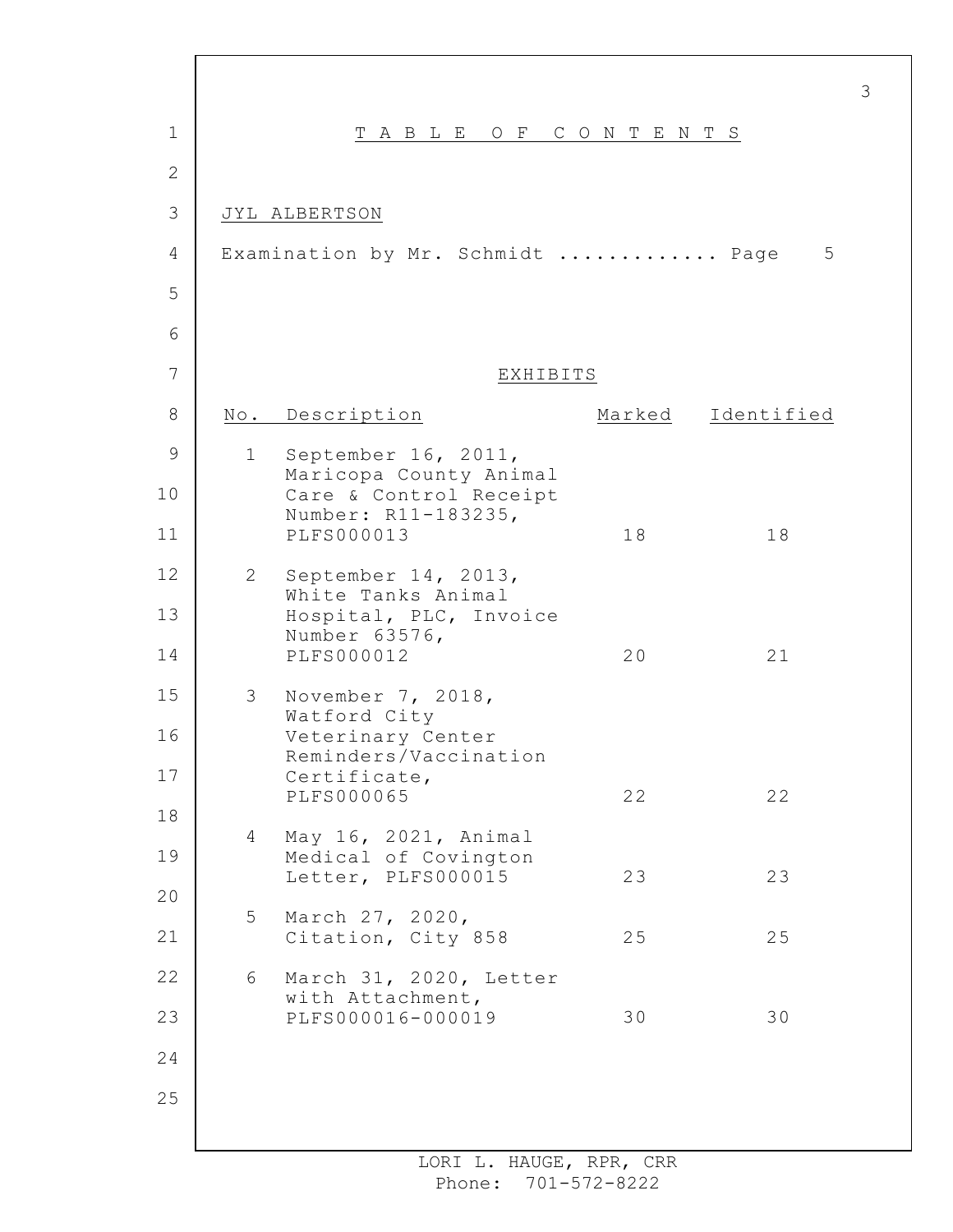| $\mathbf 1$    | EXHIBITS (cont'd) |                                                 |        |            |  |  |
|----------------|-------------------|-------------------------------------------------|--------|------------|--|--|
| $\mathbf{2}$   |                   | No. Description                                 | Marked | Identified |  |  |
| $\mathfrak{Z}$ | $7\overline{ }$   | April 17, 2020,<br>Notification of Rights       |        |            |  |  |
| $\overline{4}$ |                   | and Acknowledgment,<br>City 859-860             | 33     | 33         |  |  |
| 5              | 8                 | April 17, 2020,                                 |        |            |  |  |
| 6              |                   | Consent to Search;<br>April 17, 2020,           |        |            |  |  |
| 7              |                   | Handwritten Note; and<br>April 17, 2020, Guilty |        |            |  |  |
| 8              |                   | Plea by Mail,<br>$City 861 - 865$               | 35     | 35         |  |  |
| $\mathcal{G}$  |                   |                                                 |        |            |  |  |
| 10             |                   |                                                 |        |            |  |  |
| 11             |                   |                                                 |        |            |  |  |
| 12             |                   |                                                 |        |            |  |  |
| 13             |                   |                                                 |        |            |  |  |
| 14             |                   |                                                 |        |            |  |  |
| 15             |                   |                                                 |        |            |  |  |
| 16             |                   |                                                 |        |            |  |  |
| 17             |                   |                                                 |        |            |  |  |
| 18             |                   |                                                 |        |            |  |  |
| 19             |                   |                                                 |        |            |  |  |
| 20             |                   |                                                 |        |            |  |  |
| 21             |                   |                                                 |        |            |  |  |
| 22             |                   |                                                 |        |            |  |  |
| 23             |                   |                                                 |        |            |  |  |
| 24             |                   | Certificate of Deponent  Page                   |        | 54         |  |  |
| 25             |                   | Certificate of Court Reporter  Page             |        | 55         |  |  |

 $\Gamma$ 

I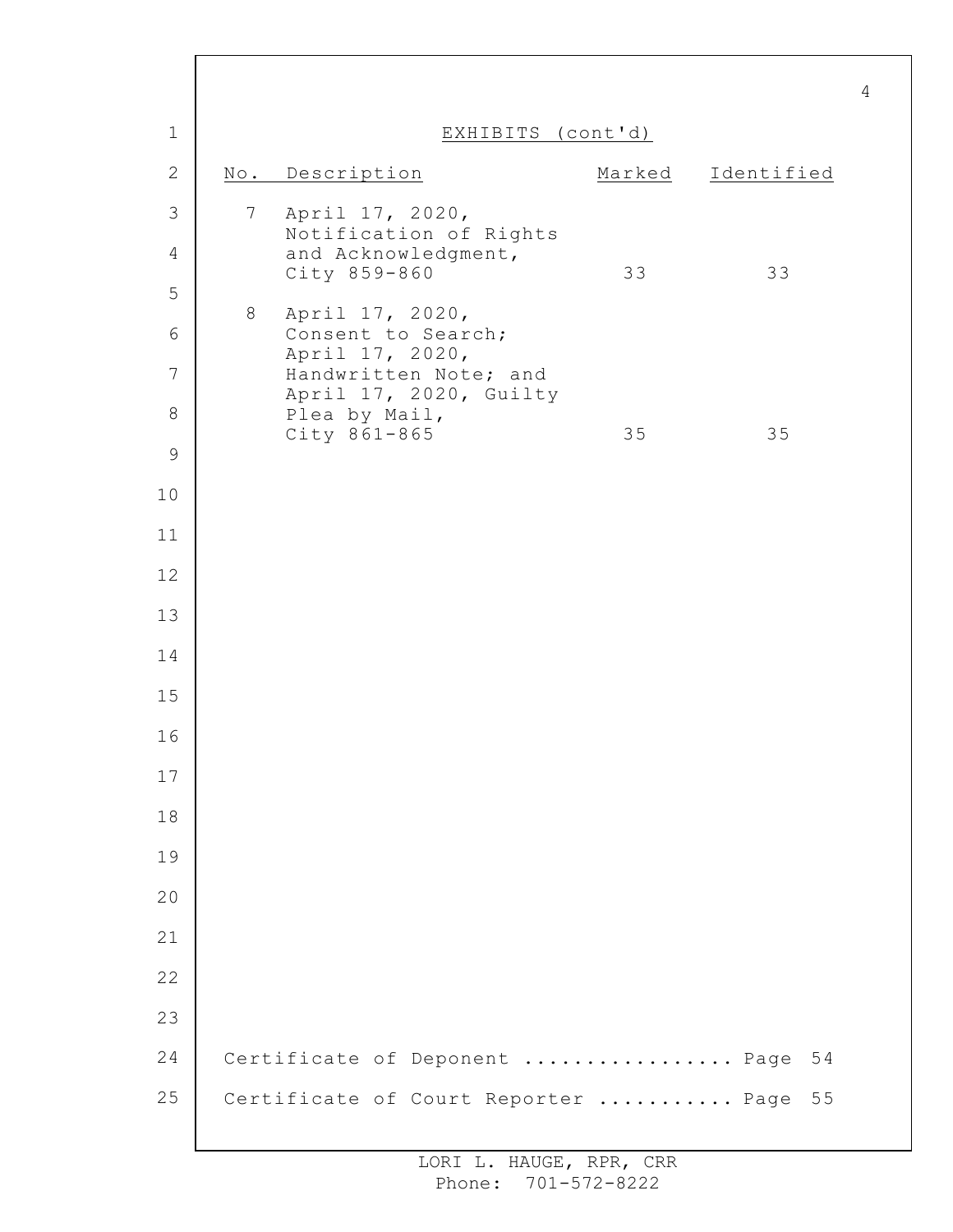1 2 3 4 5 6 7 8 9 10 11 12 13 14 15 16 17 18 19 20 21 22 23 24 25 5 (The proceedings commenced at 3:55 p.m.) Whereupon, JYL ALBERTSON, called as a witness by the defendant, after having been first duly sworn, was examined and testified as follows: EXAMINATION BY MR. SCHMIDT: Q. Can you please state your name. A. Jyl Albertson, J-y-l Albertson. Q. Do you have a preference as to what I call you? A. No. I don't care. Q. Okay. A. Jyl. Q. Okay. Jyl, my name is Brian Schmidt. I represent the City of Williston -- A. Okay. Q. -- in the federal lawsuit that you're a plaintiff in and suing the City. Do you know which case we're talking about? A. Yes. Q. Okay. That's why we're here today. A. Yes. Q. Have you ever had your deposition taken --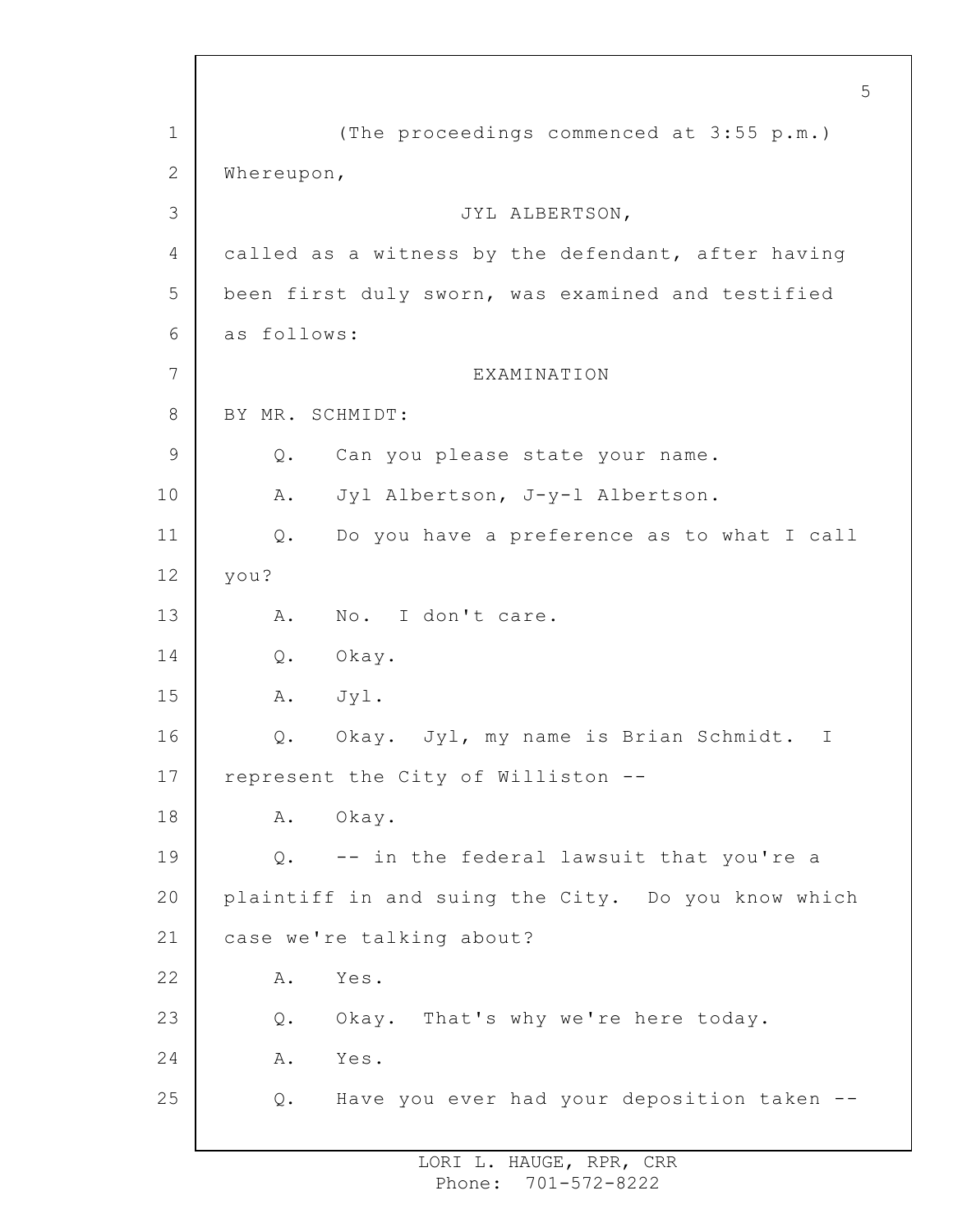1 2 3 4 5 6 7 8 9 10 11 12 13 14 15 16 17 18 19 20 21 22 23 24 25 6 A. No. Q. -- before? Okay. I'm just going to go through a couple ground rules. I'm sure your attorney has probably talked to you about -- A. Yes. Q. -- this beforehand, but we have a court reporter here who's going to write everything down, so we have to be careful not to talk over the top of each other. Does that make sense? A. Yes. Q. And if I ask you a question and you respond with an "mm-hmm" or an "uh-uh," and I ask you to clarify "yes" or "no," I'm not doing it to be rude. I'm just doing it so when we read it on the transcript at the end of the day, we know what you actually said. Fair enough? A. Yeah. Q. If at some time during this deposition you need a break, I don't have a problem with it as long as there's not a pending question. It's not an endurance test. I don't think we're going to be here that long, but if you need a break, let me know. I'll be happy to accommodate you. A. Okay.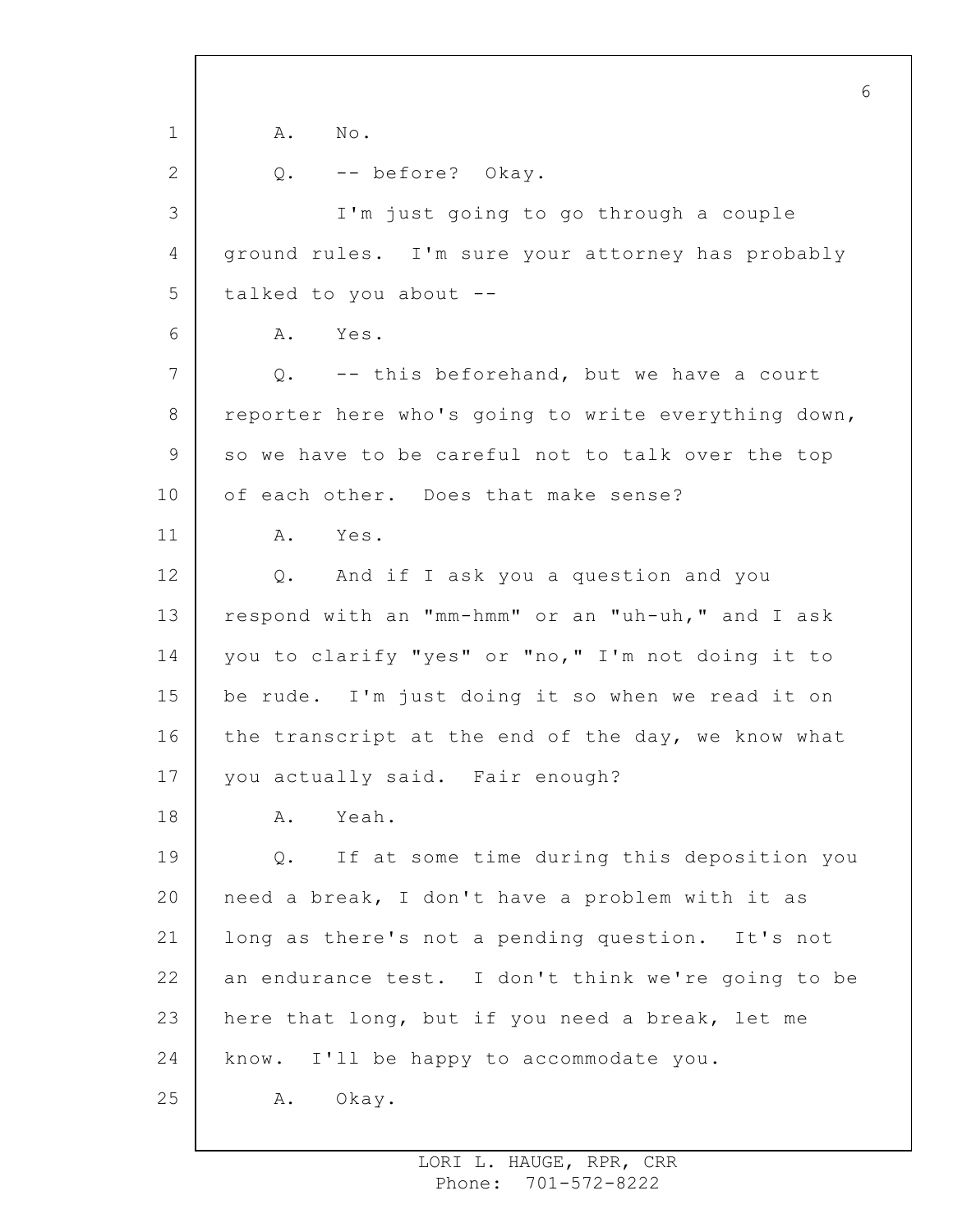1 2 3 4 5 6 7 8 9 10 11 12 13 14 15 16 17 18 19 20 21 22 23 24 25 7 Q. Fair enough? A. Fine. Q. Okay. Jyl, what's your occupation? A. I'm a fifth-grade science teacher. Q. In Williston? A. Yes. Q. How long have you been a fifth-grade science teacher? A. Con -- as a contracted employee, this is my third year right now. Q. And where did you work before Williston Public -- is it Williston Public Schools? A. Yes. Q. Okay. And where did you work before Williston Public Schools? A. I lived in Georgia, and I was a manager at Scoops, which is an ice cream place, and that's it. Q. When did you move to Williston? A. My son was a junior in high school, so 2019. Q. Do you live in Williston full-time or part-time? A. Part-time. Well, I -- I spend summers in Georgia. Q. Okay. So during the school year, you're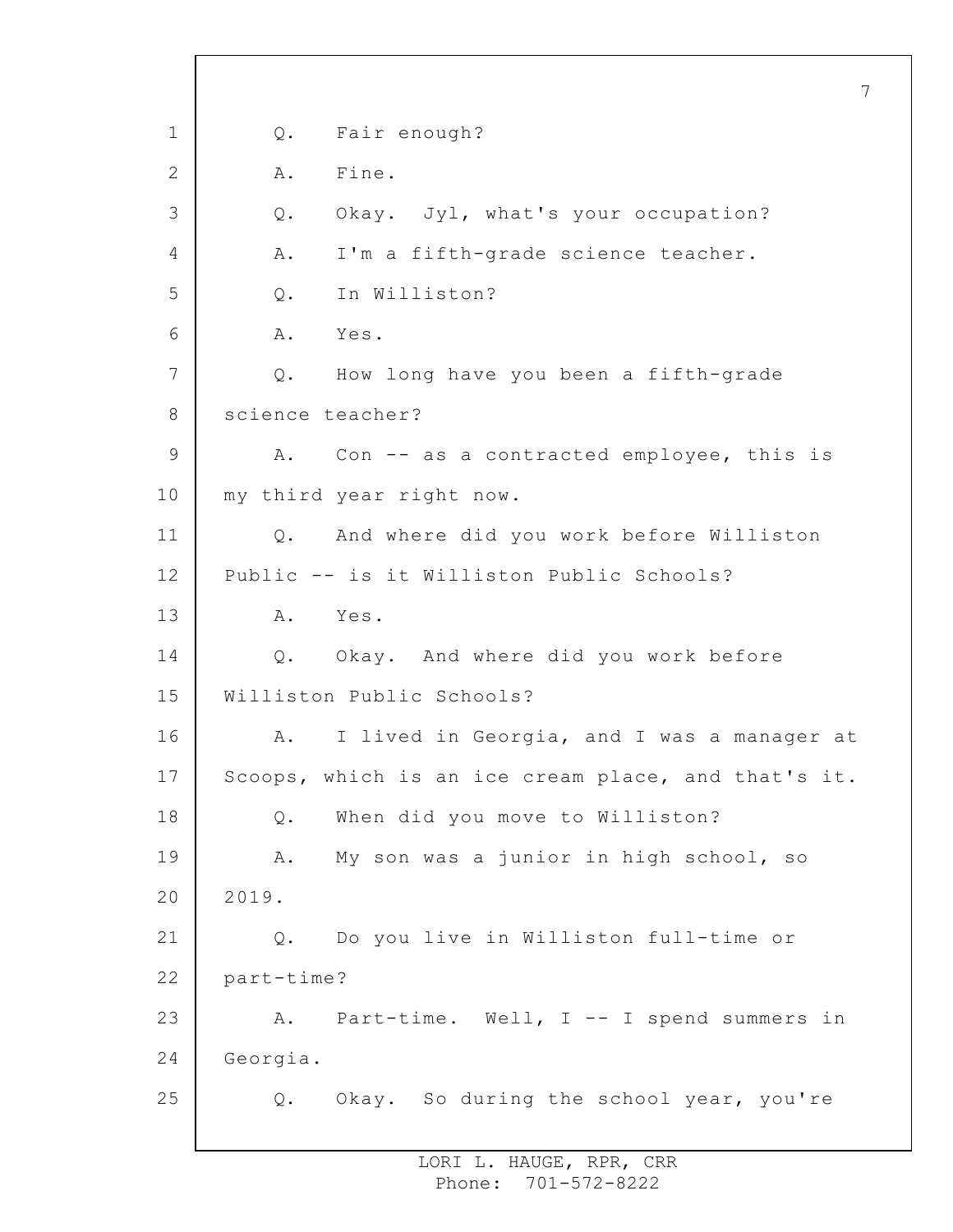1 2 3 4 5 6 7 8 9 10 11 12 13 14 15 16 17 18 19 20 21 22 23 24 25 in Williston -- A. Yes. Q. -- and during the summertime when you're not teaching -- A. Right. Q. -- you're in Georgia? A. Correct. Q. That's the current arrangement up till today? A. Yes. Q. Prior to moving to Georgia, where did you live? A. I move a lot. Before -- I lived in Georgia for four years. Prior to that, I lived in Arizona for four years. Prior to that, I lived here. Q. Okay. So you've done a -- A. Yes. Q. -- you've done a bit of a loop? A. Yes. The Bermuda Triangle. Q. Okay. When -- where did you grow up? A. Here -- in North Dakota. Q. In Williston? A. Stanley. Q. Stanley? Okay. So just down the road a

8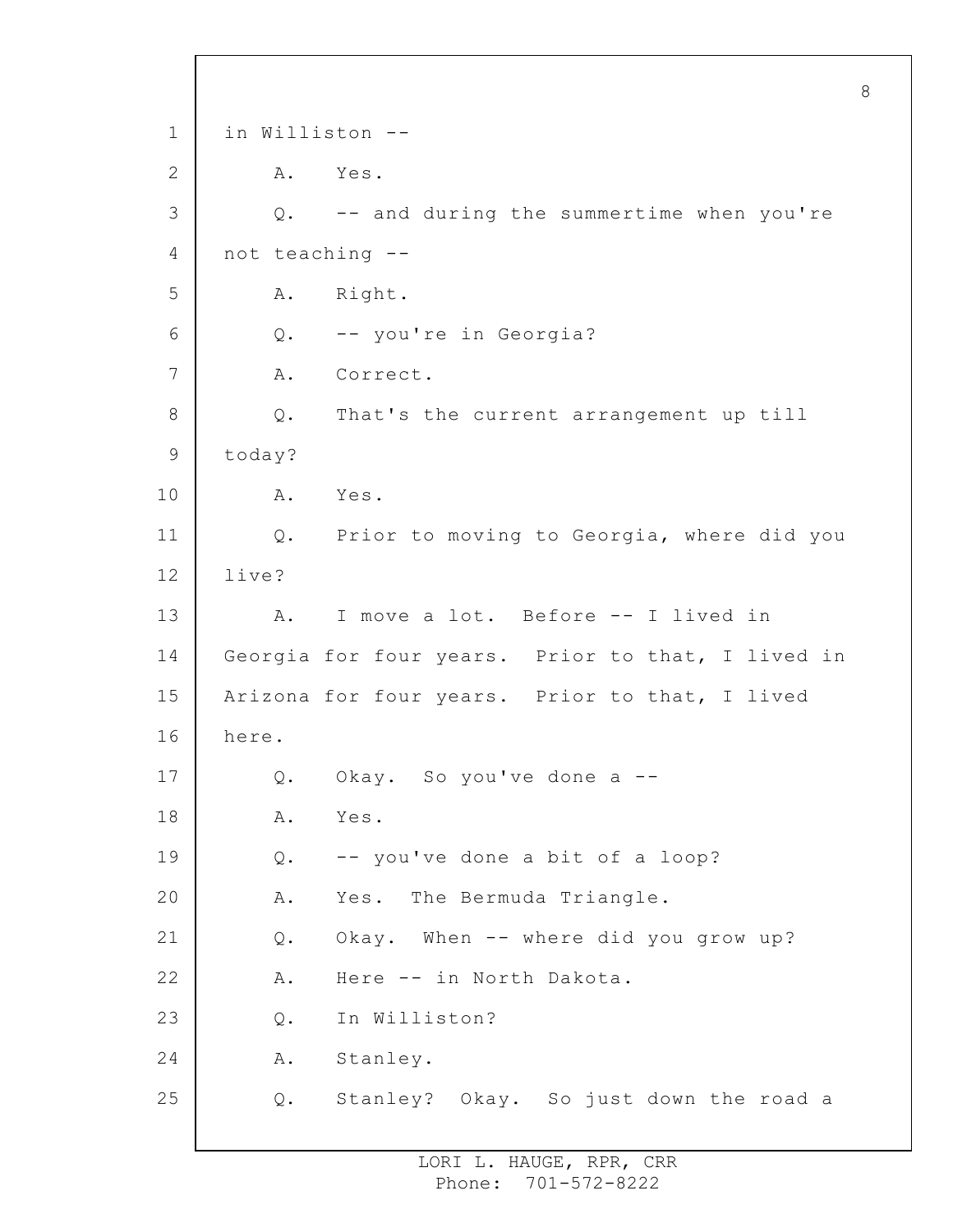|             | 9                                                   |
|-------------|-----------------------------------------------------|
| $\mathbf 1$ | little ways.                                        |
| 2           | A.<br>Yeah.                                         |
| 3           | Q. Okay. So you lived in Stanley. Then you          |
| 4           | moved to Arizona from Stanley, or are there more    |
| 5           | stops in between?                                   |
| 6           | Oh, there's more stops.<br>A.                       |
| 7           | Okay. Fill me in.<br>Q.                             |
| 8           | Okay. Stan -- lived in Stanley for 17<br>A.         |
| 9           | years. Then lived in Arizona for 2 years. Then      |
| 10          | came back to Stanley for a year when my dad passed  |
| 11          | away. Then I moved to Minnesota. Then I moved       |
| 12          | back -- then I moved to Williston. And then I       |
| 13          | moved to Arizona for 20-some years, then moved back |
| 14          | to Williston, then Arizona again, then Georgia,     |
| 15          | then Arizona.                                       |
| 16          | Q. Then Georgia, then Williston, or then            |
| 17          | Arizona --                                          |
| 18          | Yes, in Williston.<br>Α.                            |
| 19          | Okay.<br>Q.                                         |
| 20          | No. Georgia, Williston.<br>Α.                       |
| 21          | So Williston, Arizona, Georgia, Williston?<br>$Q$ . |
| 22          | Yes.<br>Α.                                          |
| 23          | MR. SUMMERLIN: You keep coming back, and            |
| 24          | then you keep leaving.                              |
| 25          | THE DEPONENT: You get sucked in.                    |
|             |                                                     |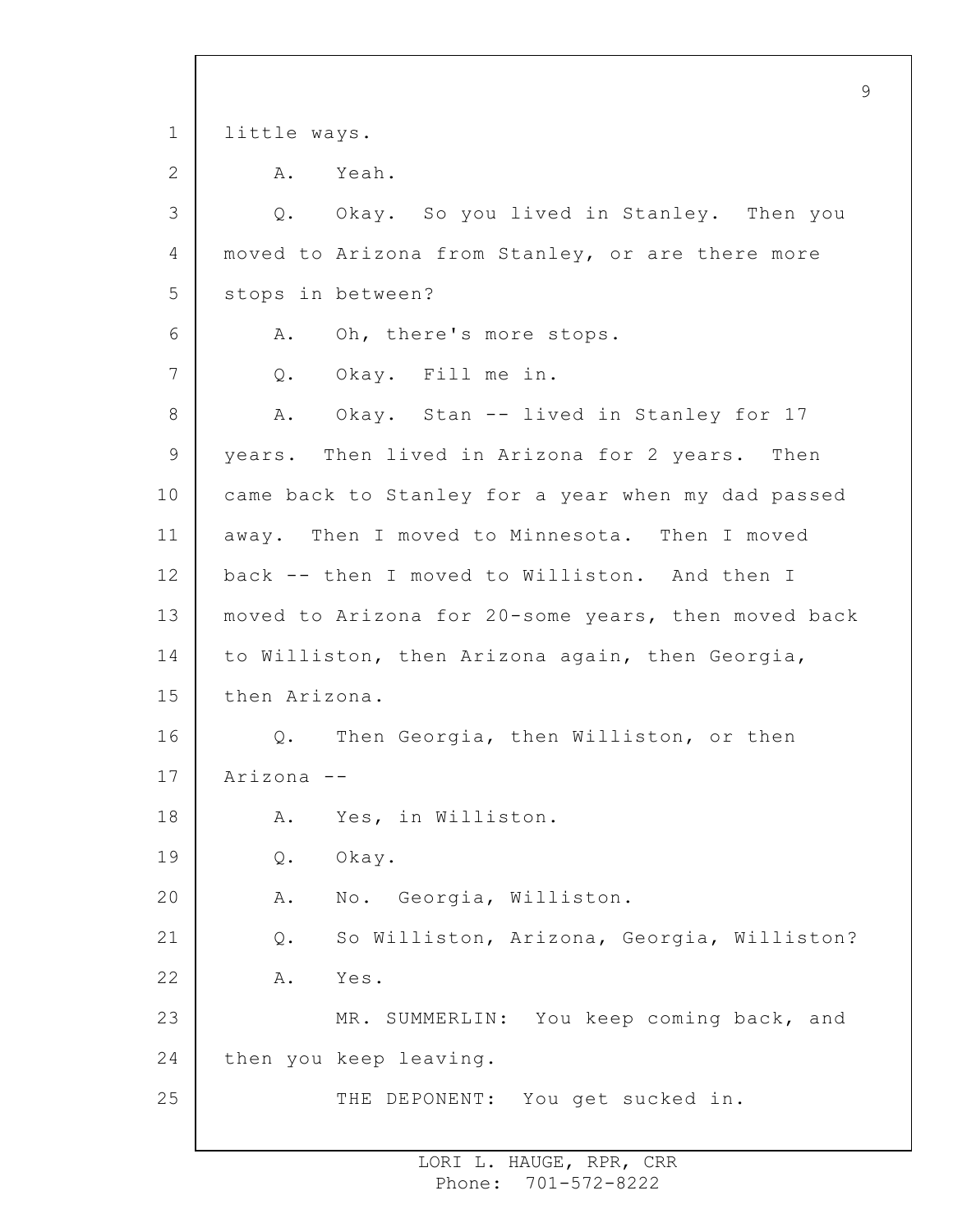1 2 3 4 5 6 7 8 9 10 11 12 13 14 15 16 17 18 19 20 21 22 23 24 25 10 MR. SUMMERLIN: Just what I thought it was. THE DEPONENT: It is. BY MR. SCHMIDT: Q. Okay. Other than Williston, have any of the cities in which you've lived -- do any of them have pit bull ordinances? A. No. Q. Okay. So Williston is the only city you've ever lived in that has an ordinance that bans the possession of pit bulls; is that -- A. Yes.  $0. - -$  fair? Do you currently have any dogs? A. I have one. Well, I have Gunner, who lives in Georgia, and then I have one here. MR. SCHMIDT: And I suppose this is the --MR. SUMMERLIN: Yeah. So --MR. SCHMIDT: -- portion that we'll --MR. SUMMERLIN: So --MR. SCHMIDT: -- designate for attorneys' eyes only. MR. SUMMERLIN: Yep. (Confidential portion redacted in a separate transcript.)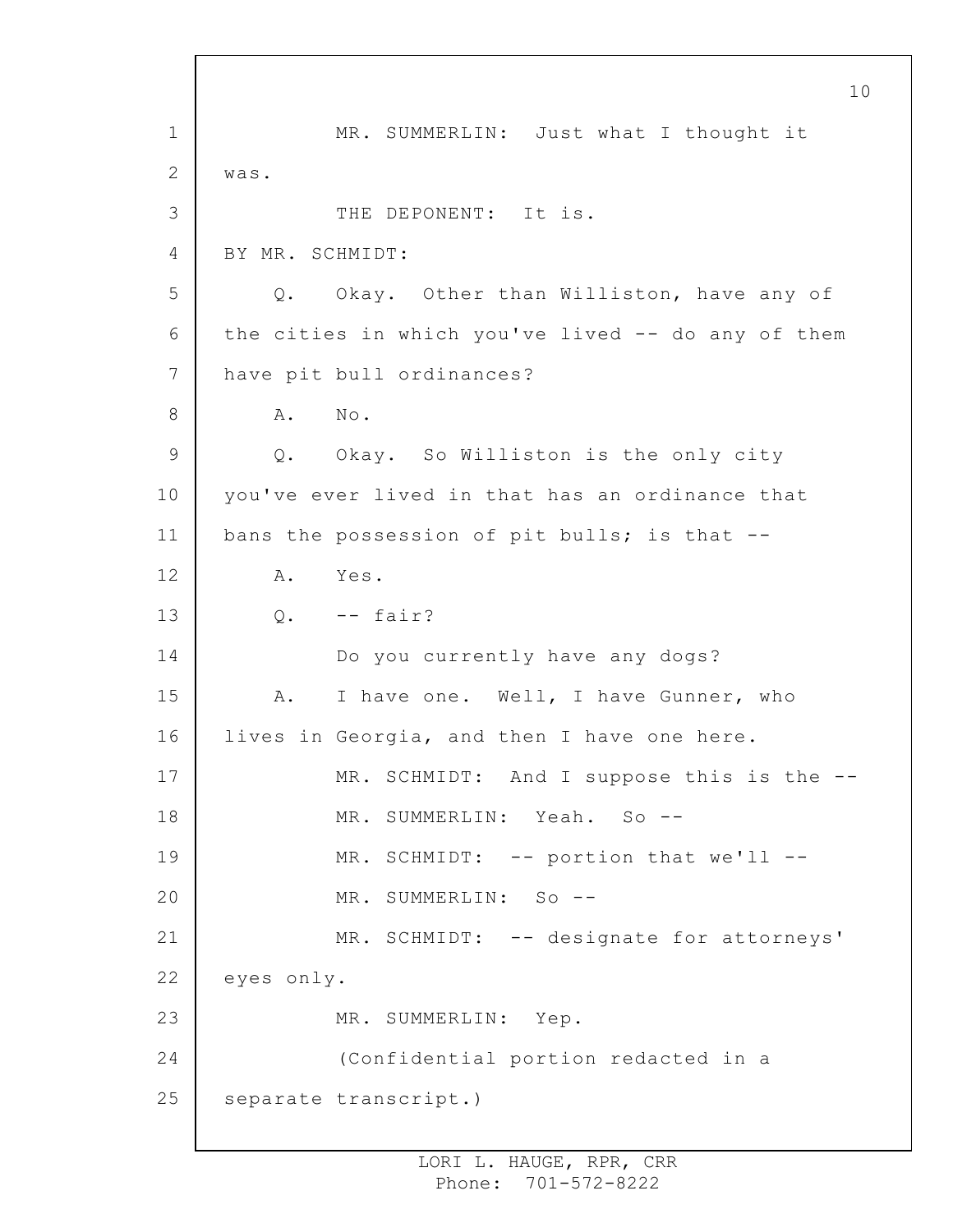1 2 3 4 5 6 7 8 9 10 11 12 13 14 15 16 17 18 19 20 21 22 23 24 25 BY MR. SCHMIDT: Q. What's the breed of the dog that you have here? A. Here? I don't really know. It -- she was a rescue. I've had her for -- since 2011. I've never had her DNA-tested, so I'm not sure. Q. So you don't know the breed? A. I don't know. Q. Okay. Is that the only dog that you currently have? A. That I own personally? Yes. Q. Are there any other dogs that are in your house? A. My boyfriend's dog's in the house. Q. Okay. Do you know what type of a dog that is? A. When he -- it was -- a friend of his daughter's had it in an apartment, and it was too big, so he took the dog. She said it was a Lab-boxer mix, but, again, we haven't had him DNA-tested, so I don't -- he looks Lab. I don't -- I don't know. Q. Sure. And then you said Gunner, the dog that you received the citation for --

> LORI L. HAUGE, RPR, CRR Phone: 701-572-8222 **CONFIDENTIAL - ATTORNEYS' EYES ONLY**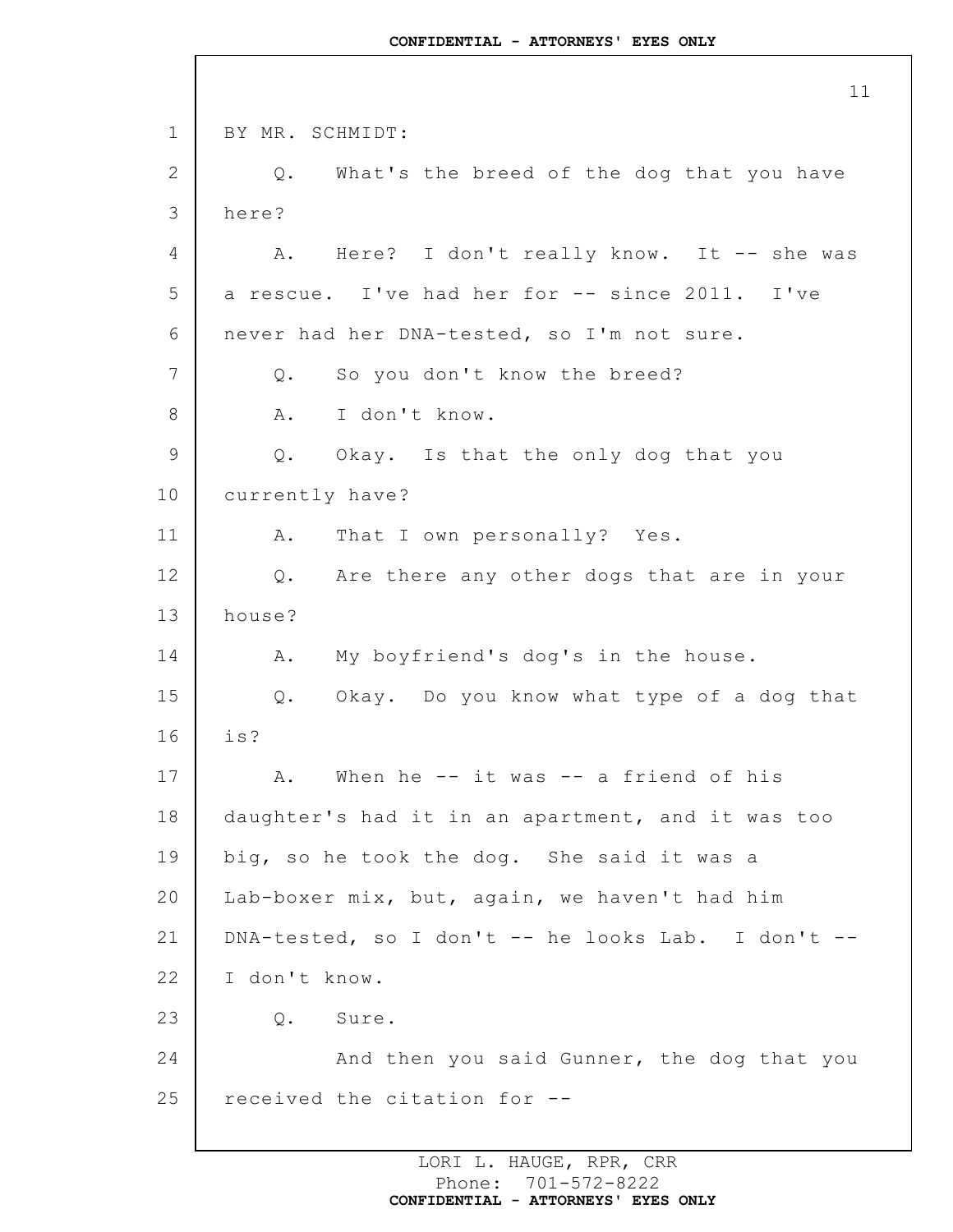1 2 3 4 5 6 7 8 9 10 11 12 13 14 15 16 17 18 19 20 21 22 23 24 25 A. Yes. Q. -- he's living in Georgia presently? A. Yes. Q. Okay. A. He's been there since 2020. Q. Okay. When did you obtain Gunner? A. 2009. (End of confidential portion.) MR. SUMMERLIN: Should we -- are we kind of outside of the -- MR. SCHMIDT: I think now we're outside  $of --$ MR. SUMMERLIN: Okay. Well --MR. SCHMIDT: So we're -- this is the non-attorneys' eyes only designated part of the -- MR. SUMMERLIN: Yeah. MR. SCHMIDT: -- transcript. BY MR. SCHMIDT: Q. You said you obtained Gunner in 2009; correct? A. Yes. Q. In 2009, where were you living? A. Williston. Q. So this would have been the period before you moved to Arizona?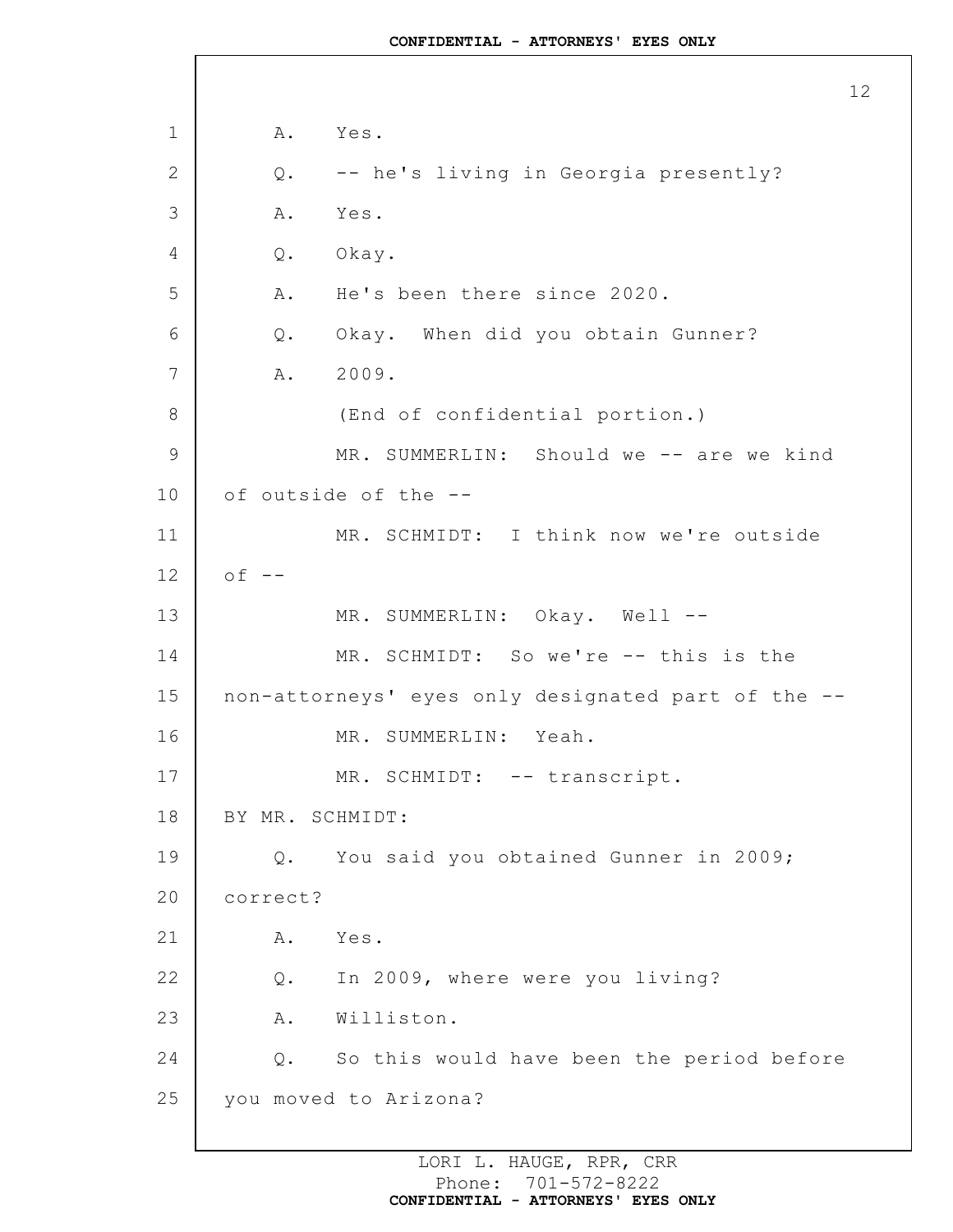1 2 3 4 5 6 7 8 9 10 11 12 13 14 15 16 17 18 19 20 21 22 23 24 25 A. Yes. Moved to Arizona in 2011. Q. The first time? A. Yes. No. Well, after 2009, I moved to Arizona in 2011. Q. Okay. A. But when I -- in 2009, I lived on 139th Avenue, which is out of city limits. Q. Okay. So you didn't live within the city  $of --$ A. No. Q. -- Williston -- A. No.  $0. - - in 2009?$ A. I lived on the other side of the high school, which was, at that point, not city limits. Q. Okay. So you had Gunner consecutively from  $2009$  until  $--$ A. I had to move him --  $Q_{\bullet}$  -- 2020? A. Until I had to move him to Georgia, yes. Q. Okay. So you moved to Arizona in 2011, and then you moved to Georgia when? A. 2014. Q. And then when did you move back to Williston?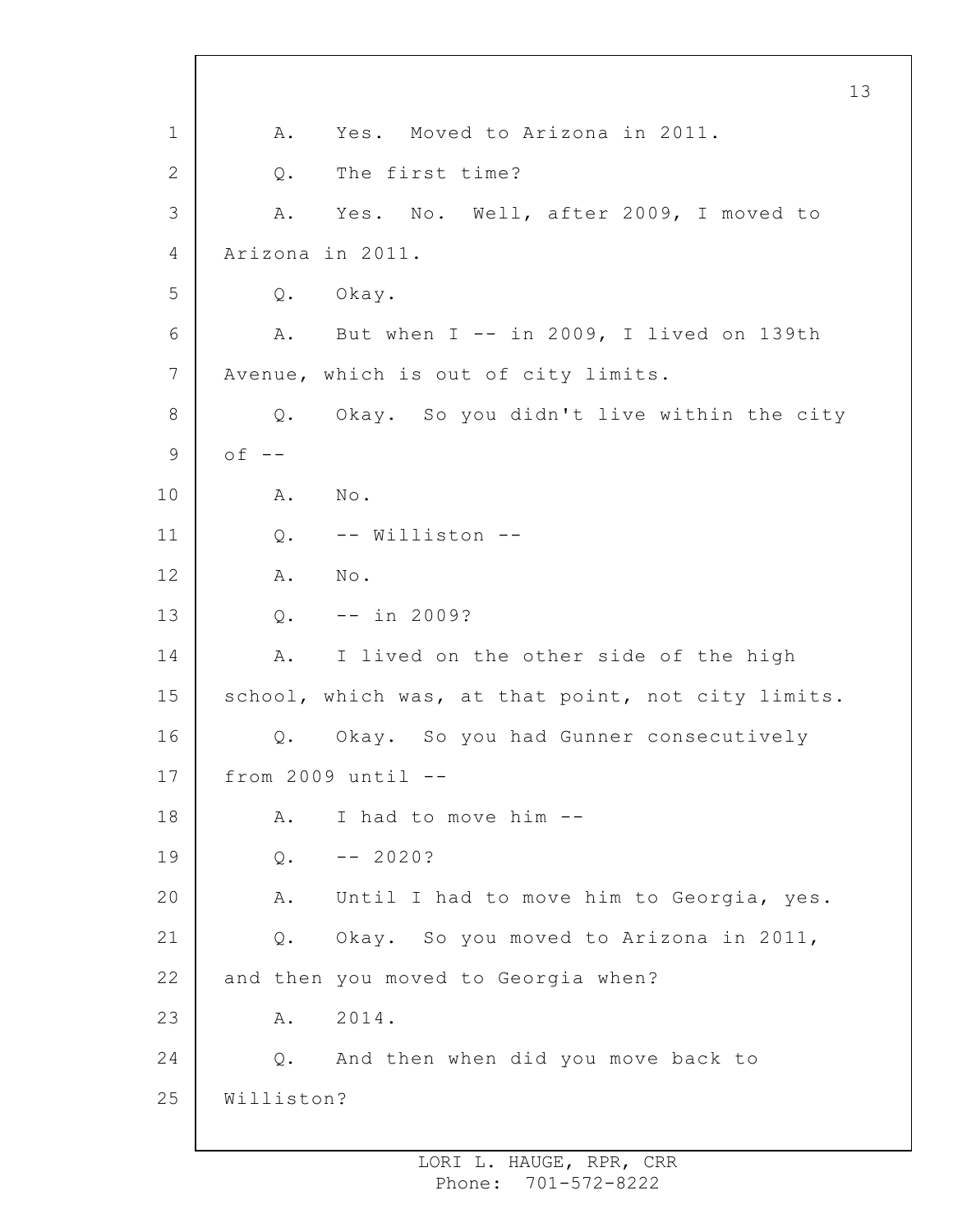1 2 3 4 5 6 7 8 9 10 11 12 13 14 15 16 17 18 19 20 21 22 23 24 25 14 A. 2019. Q. And was 2019 the first time that you've lived within the city limits of Williston? A. Yes. Q. Prior to moving from Georgia back to Williston, did you look to see if there was any ordinance banning the possession of pit bulls? A. I didn't know that there was because I lived outside of city limits, so I wasn't sure, because it didn't matter what kind of dog I had out there. Q. When was the first time that you learned of the City's ordinance that prohibited the possession of pit bulls in city limits? A. I don't recall when I -- probably -- I can't give you an exact answer to that. I can't recall what -- when, exactly, I knew. Q. Sure. Was it before or after you were cited? A. I don't think I realized I could be in trouble when I got cited, so -- Q. Mm-hmm. A. -- I think it was then. Q. Okay. And the citation that you received, that occurred in March of --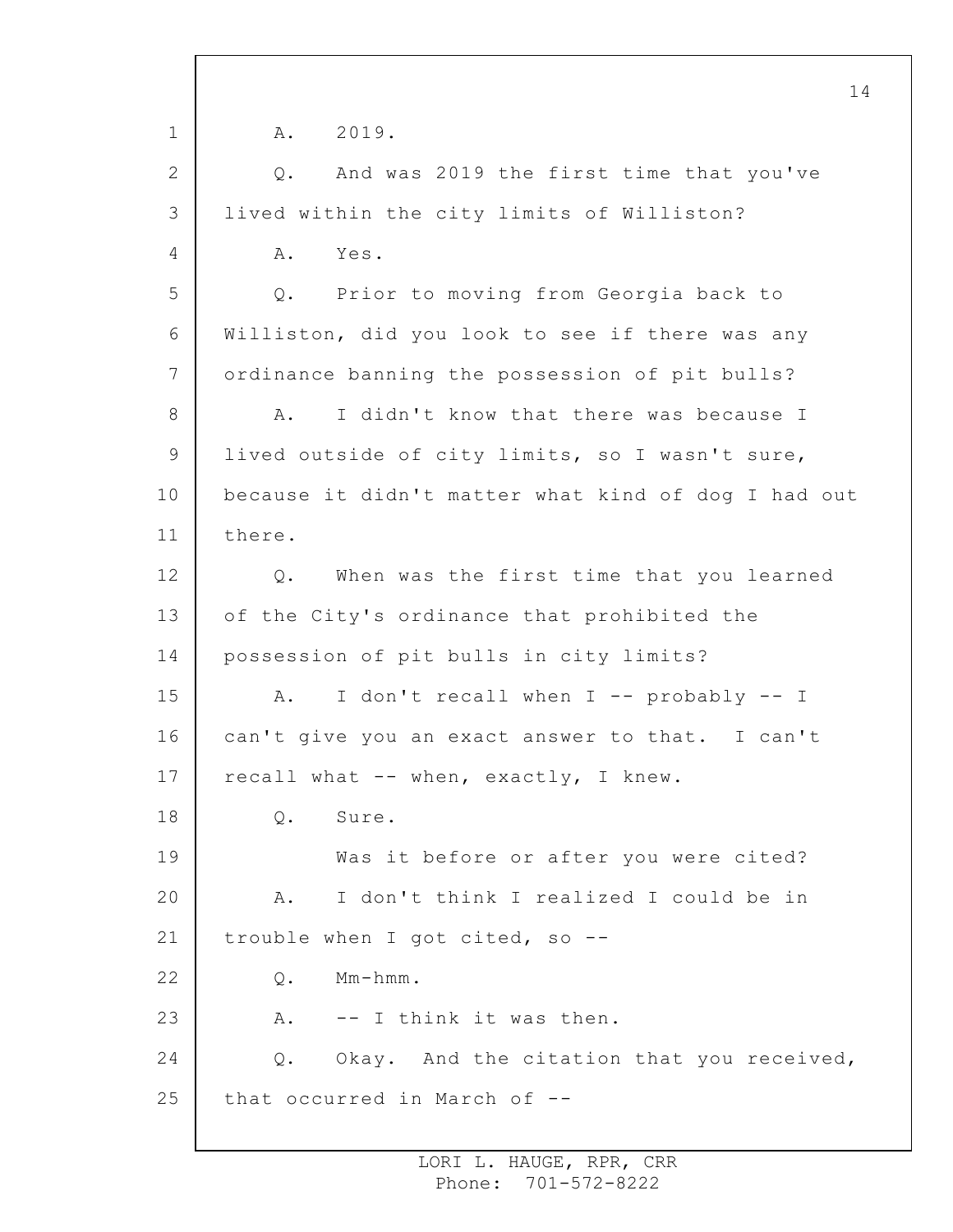|                 | 15                                                  |
|-----------------|-----------------------------------------------------|
| $\mathbf 1$     | March.<br>Α.                                        |
| 2               | $-- 2020;$ right?<br>$Q$ .                          |
| 3               | Yeah.<br>Α.                                         |
| 4               | Do you recall what led to that citation?<br>$Q$ .   |
| 5               | So we had -- I teach fifth grade, and<br>Α.         |
| 6               | during that time, it was COVID, and my team of      |
| 7               | teachers got together, and we said we're going to   |
| 8               | do something fun. We're going to go on a teacher    |
| 9               | parade and drive around to our students' houses so  |
| 10 <sub>o</sub> | they could at least see us before school was out.   |
| 11              | And my boyfriend has all these classic cars and     |
| 12              | trucks. So the kids said, "Hey, drive one of your   |
| 13              | big trucks."                                        |
| 14              | And so the teachers and I, we brought our           |
| 15              | kid -- they brought their kids and dogs, and I      |
| 16              | brought Gunner just to drive around, show the kids, |
| 17              | and then I got pulled over on the teacher parade -- |
| 18              | after the teacher parade with Gunner in the truck.  |
| 19              | Okay. And were you pulled over because of<br>$Q$ .  |
| 20              | an alleged traffic infraction?                      |
| 21              | Apparently, it was -- it's a lifted truck,<br>A.    |
| 22              | and the muffler is loud, so that's why I got pulled |
| 23              | over.                                               |
| 24              | Q. Okay. So what happened after the officer         |
| 25              | pulled you over?                                    |

 $\mathsf{I}$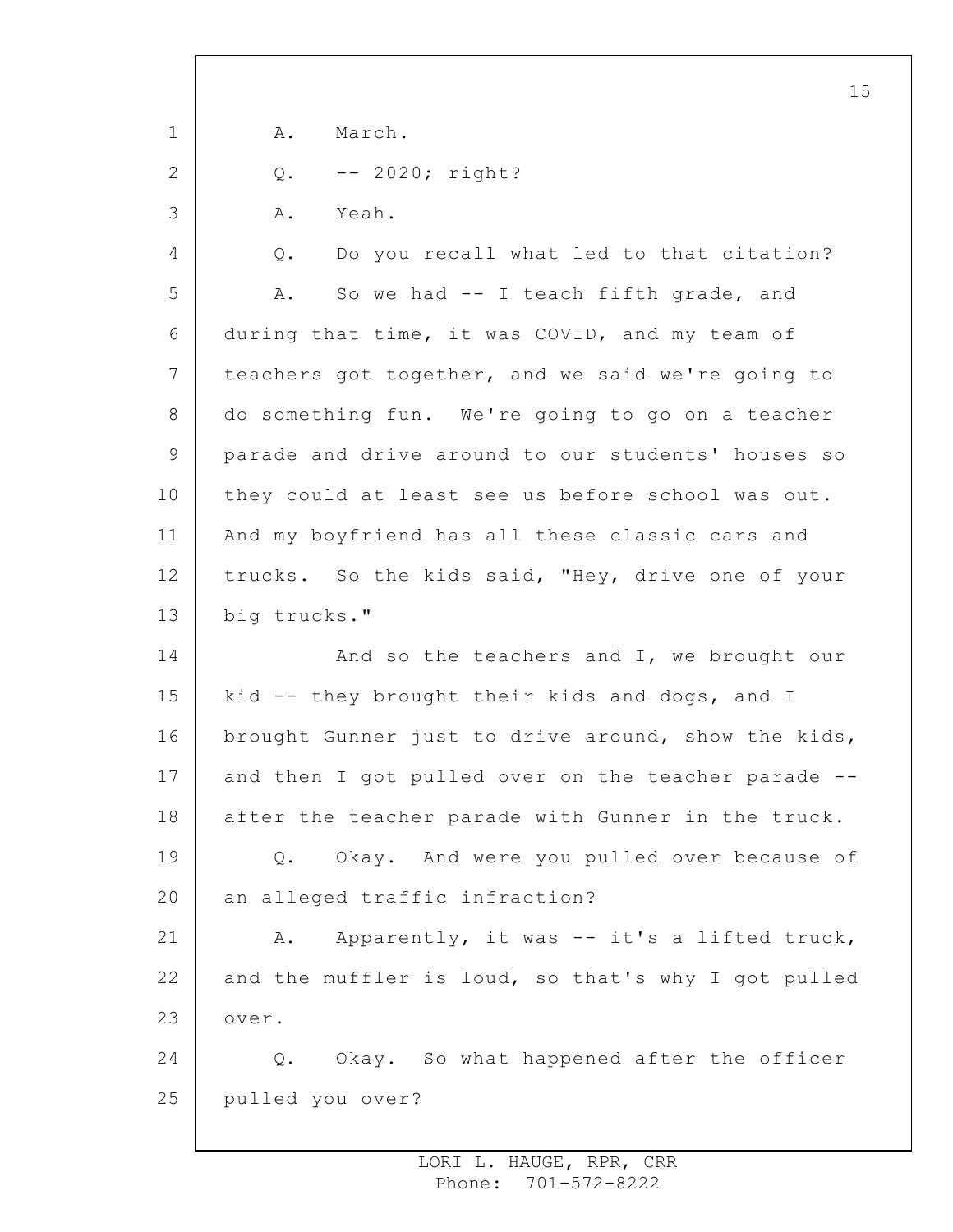1 2 3 4 5 6 7 8 9 10 11 12 13 14 15 16 17 18 19 20 21 22 23 24 25 16 A. She said, "The muffler's too loud. The truck's too high," I believe. And when she came up to the door, she said, "Is that a pit bull?" And I said, "Yes." And she said, "Well, you're getting a citation for having a pit bull in city limits." And I said, "Okay." Q. Do you recall if the officer who pulled you over asked if you -- they could take a picture of the dog? A. I think so. Q. Do you recall whether you allowed them to do so or not? A. I would have allowed it, but I don't know if they -- the truck was really high, and she was really short, so I don't know if she took a picture or not. Q. Do you know if the same officer who pulled you over was the officer who gave you the citation for the pit bull? A. Yes. She was the only one there. Q. Gunner was not taken from you at that time; correct? A. No. At the time, it was COVID, and so they really weren't  $-$ - there wasn't a lot of  $-$ -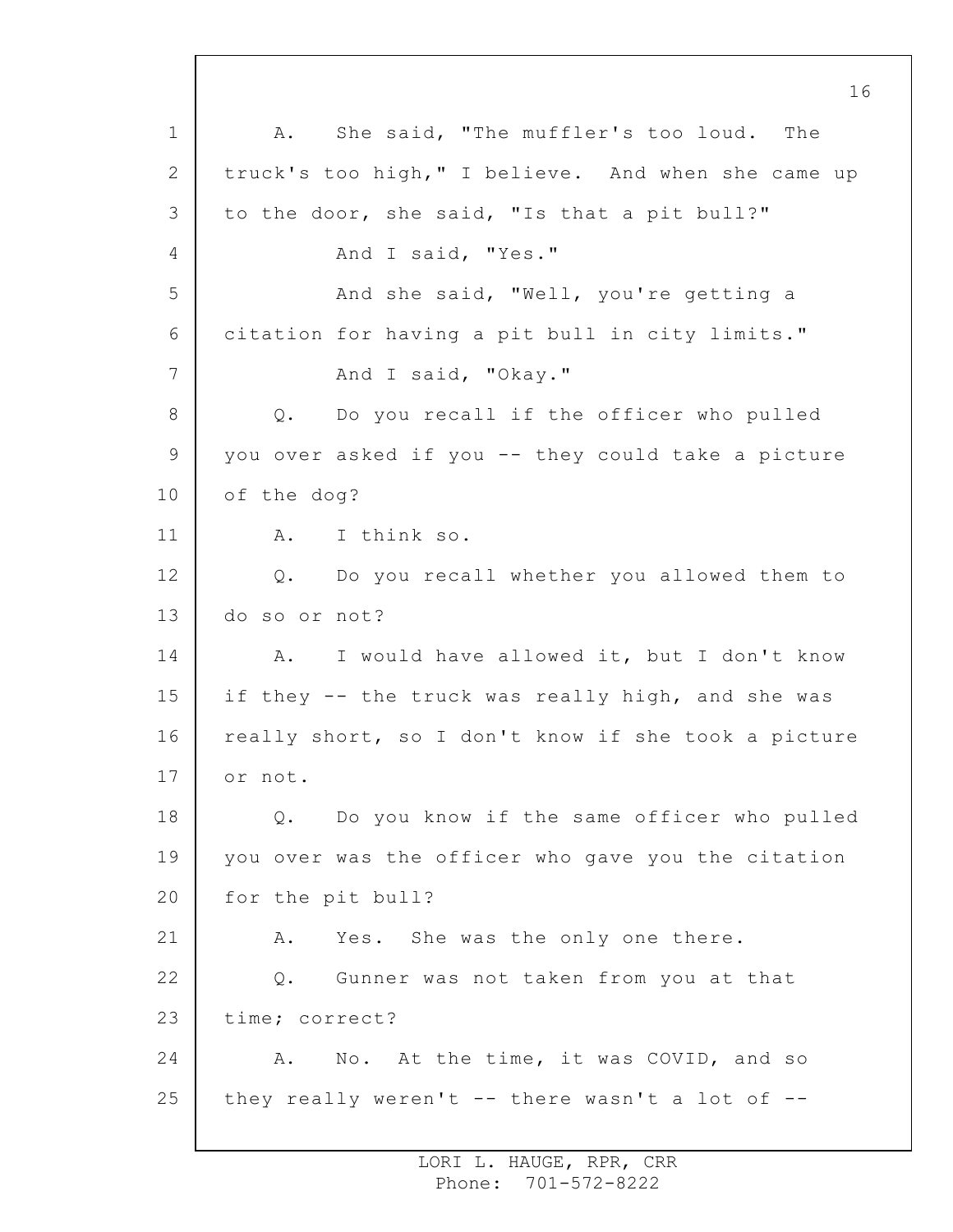1 2 3 4 5 6 7 8 9 10 11 12 13 14 15 16 17 18 19 20 21 22 23 24 25 there was, like, a skeleton crew at the jail and the courthouses, so I think due to COVID, she did not. Q. And you were not arrested at that time either, were you? A. No. Q. You were free to leave; right? A. Yes. Q. And you were free to leave with Gunner still in your vehicle -- A. Yes. Q. -- correct? I want to talk about Gunner just a -- a little bit. The records that we have indicate that he was neutered in 2011 in Maricopa County, Arizona. That sound right? A. I don't think he -- not in Maricopa County. He was neutered here before I moved to Arizona. He was neutered in Montana at the vet there. At Big Sky Vet, I believe is the name of it. Right? I sent the paperwork. Q. Okay. Maybe -- maybe I have it wrong, or maybe I'm just misreading this document. I'll show it to you, and we can talk about it -- A. Okay.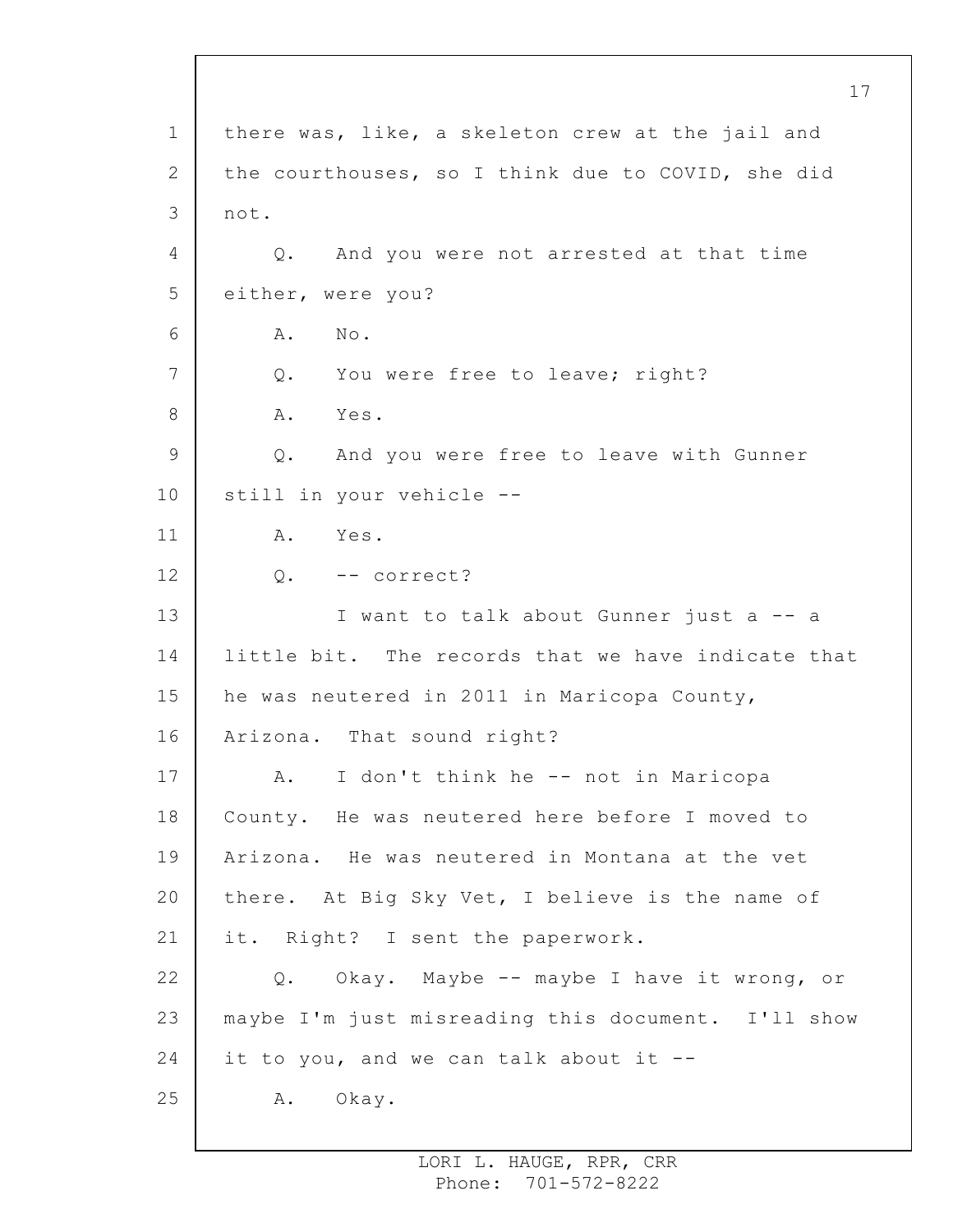1 2 3 4 5 6 7 8 9 10 11 12 13 14 15 16 17 18 19 20 21 22 23 24 25 18 Q. -- you know, so -- A. Sure. Q. Refresh your recollection. A. Yeah. Q. Did not -- A. He was neutered within, like, six months of me getting him. Like -- Q. Okay. A. -- it was quickly. MR. SCHMIDT: Well, I'm going to -- we'll mark this, I guess, as Albertson Exhibit 1. (Deposition Exhibit Number 1 was marked for identification by the court reporter.) MR. SUMMERLIN: Thank you. She'll hand that to you once it's marked too. BY MR. SCHMIDT: Q. Okay. Albertson Exhibit Number 1, do you see at the bottom right-hand corner, there are some printed-on letters? It says PLFS and then 000013. A. Right. Q. Okay. So this appears, at least, to be a document from the Maricopa County Animal Care & Control facility in Phoenix, Arizona; right? A. Yes.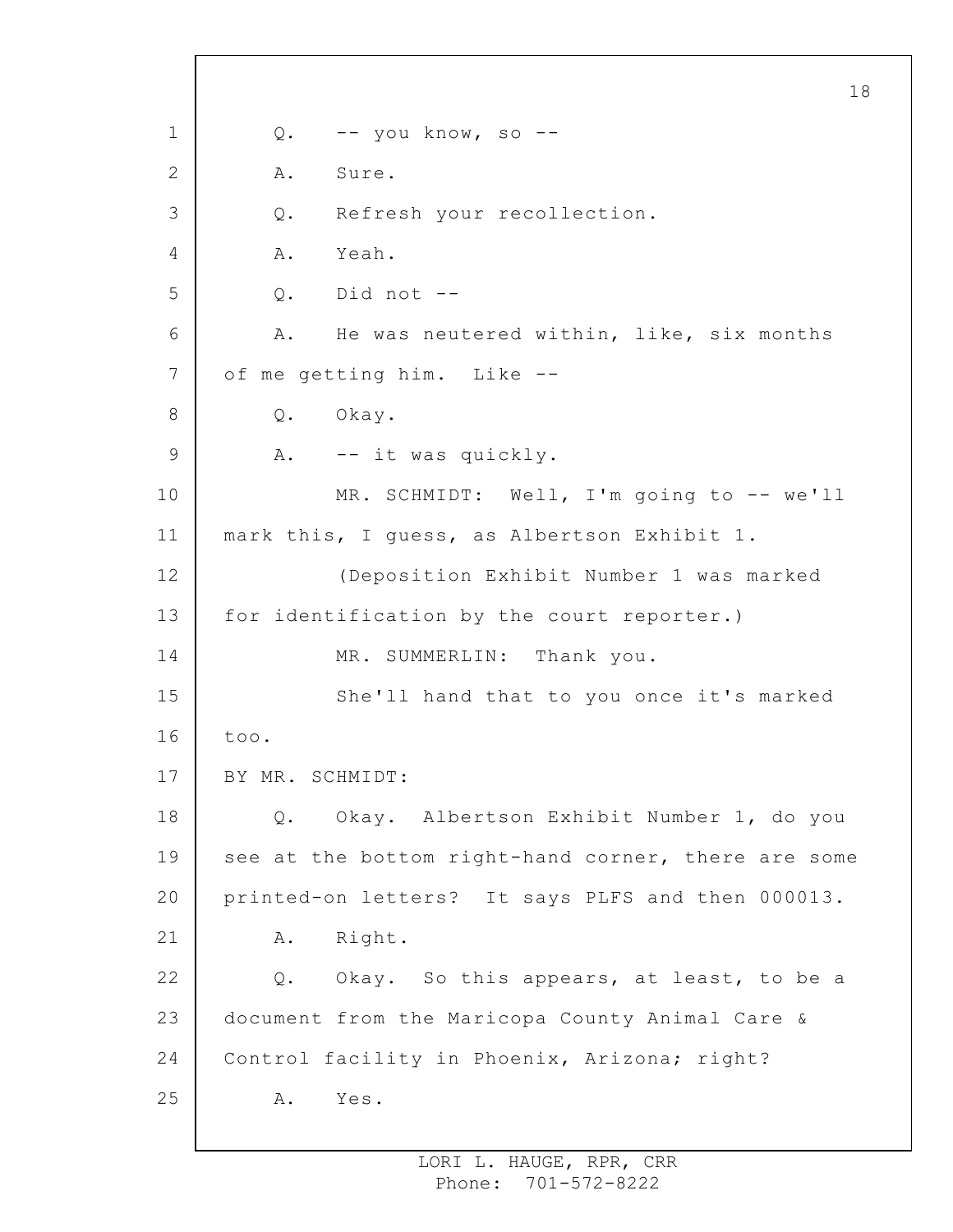1 2 3 4 5 6 7 8 9 10 11 12 13 14 15 16 17 18 19 20 21 22 23 24 25 Q. And under "Pet Description," I guess it just says "neutered," which may indicate that he was previously neutered. A. Correct. Q. Okay. A. That's what it means. This is where you get your license for the animal, and you have to designate what the -- whether the animal is neutered or not. Q. Okay. A. So it was -- he wasn't neutered in Maricopa County. He's just neutered when I went there. Q. Okay. A. Yeah. Q. Fair enough. So that just means -- A. Yeah. Q. -- that he was neutered when you presented -- A. Right.  $Q.$  -- the dog? A. Yes. Q. Then after "neutered," it says, "Am Pit Bull Ter/American Staff, BR" --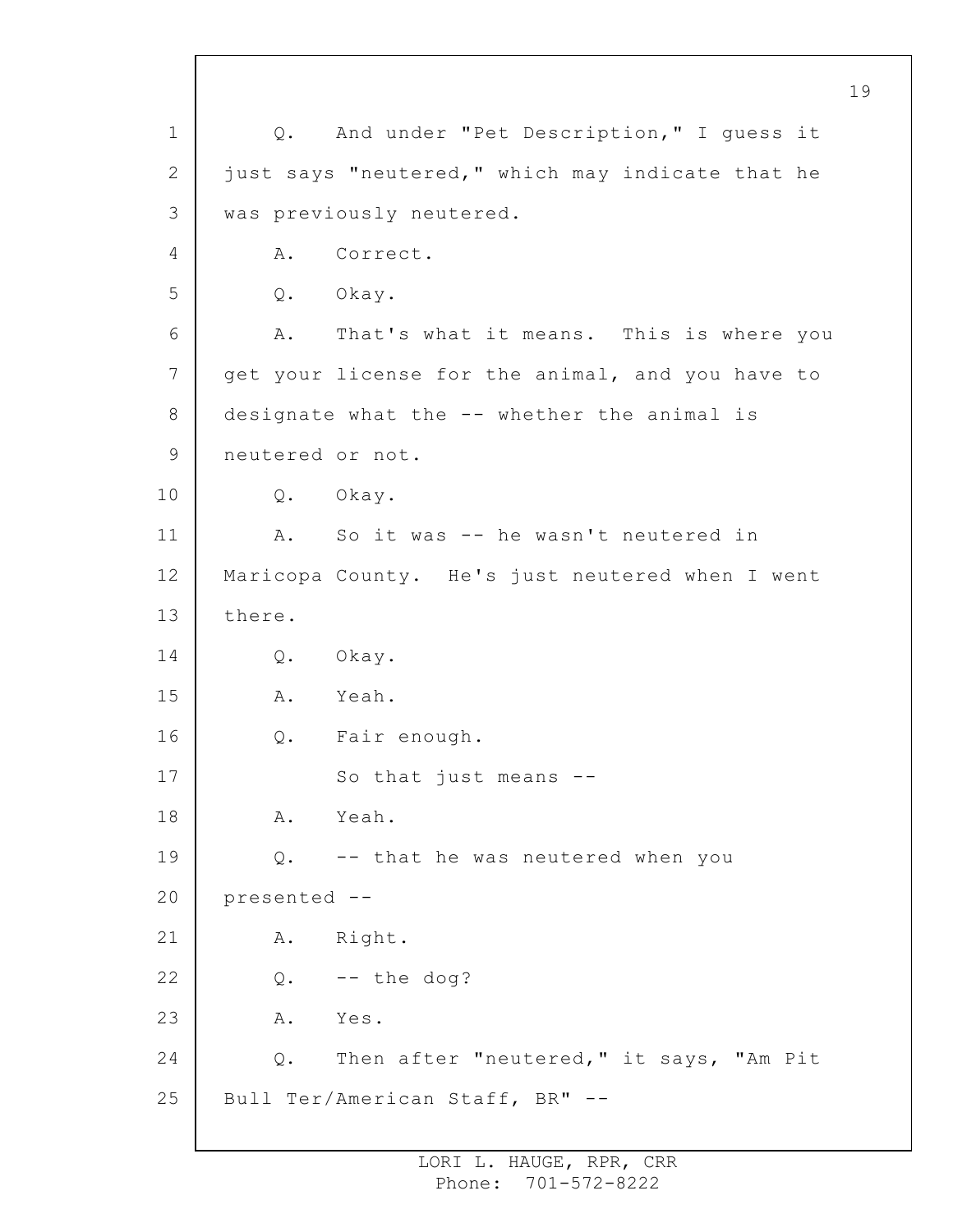1 2 3 4 5 6 7 8 9 10 11 12 13 14 15 16 17 18 19 20 21 22 23 24 25 20 A. "Brindle" --  $Q.$  -- "brindle" --A. Yeah. Q. -- "and blue dog"? A. Yes. Q. Do you know how that information was put in that document? Is that something you provided to them? A. Well, when I acquired the dog from the gal in Minot, she didn't have the parents, and I said, "What kind of dog is it?" We were rescuing a dog. And she said she believed it to be American pit bull mixed with something else, possibly American Staffordshire terrier, but she didn't know because she never saw the parents. Q. So this information would have been something that you told the people at Maricopa -- A. Yeah. Q. -- County? You can put this document away. A. Oh (complying with Counsel's request). MR. SCHMIDT: We'll move on to Albertson Exhibit Number 2. THE DEPONENT: Damn. (Deposition Exhibit Number 2 was marked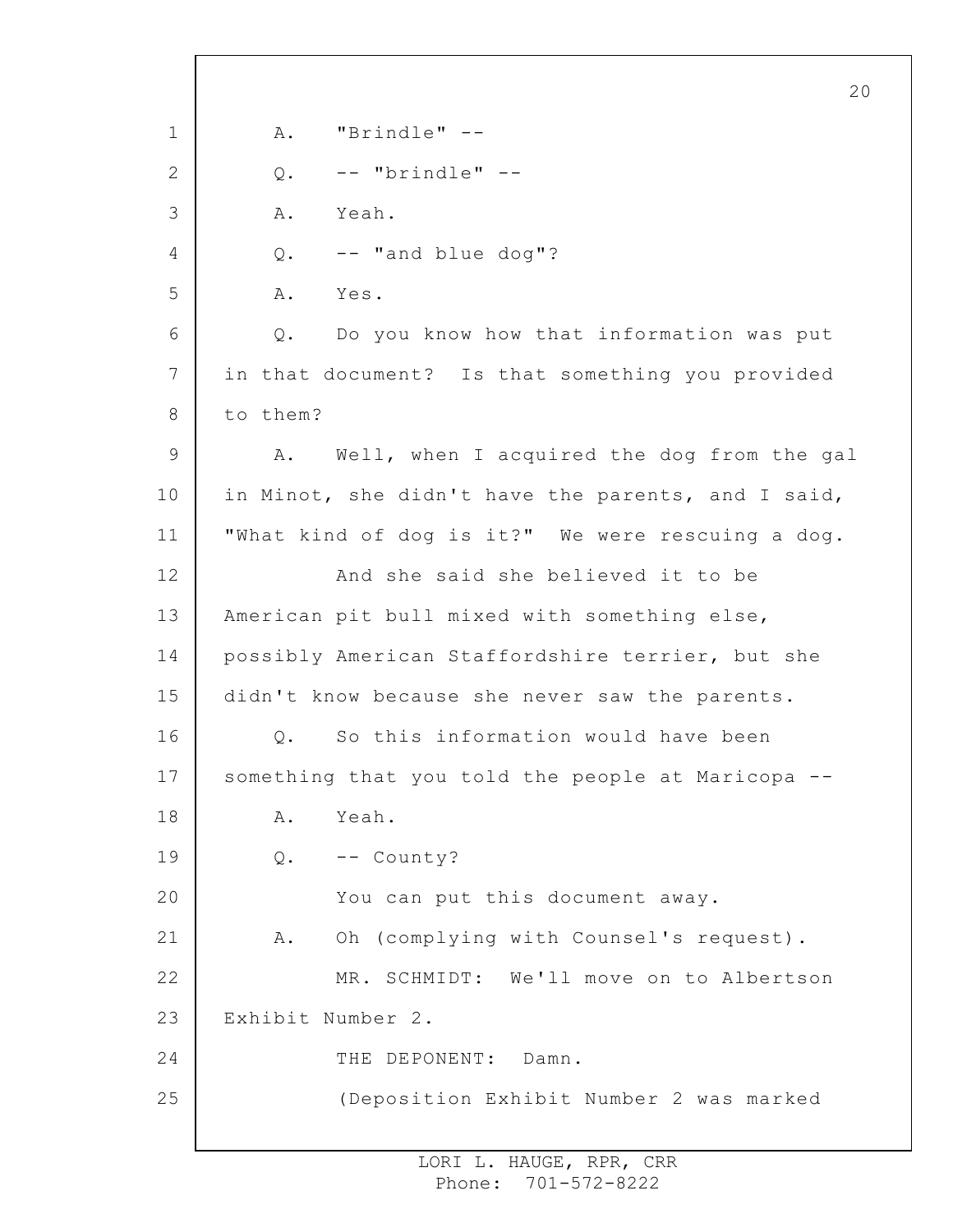1 2 3 4 5 6 7 8 9 10 11 12 13 14 15 16 17 18 19 20 21 22 23 24 25 21 for identification by the court reporter.) BY MR. SCHMIDT: Q. Okay. What I just presented to you has been marked as Albertson Exhibit Number 2; in the bottom right-hand corner, PLFS000012. Are we on the same page? A. Yeah. Q. Okay. At the top, it indicates White Tanks Animal Hospital, PLC, and it's in Surprise, Arizona; correct? A. Yes. That's where we moved to. Q. Suburb of Phoenix; right? A. Yes. Q. At the top, there are two horizontal lines, then a space, then another horizontal line below it. Has the dog's name as Gunner and then, "Breed: Pit bull, American." It's my understanding this is a veterinary document? A. Yes. Q. Okay. And I presume that he was -- that Gunner was seen by Dr. Don Rollins for a consultation and exam -- A. Yes. Q. -- in 2013?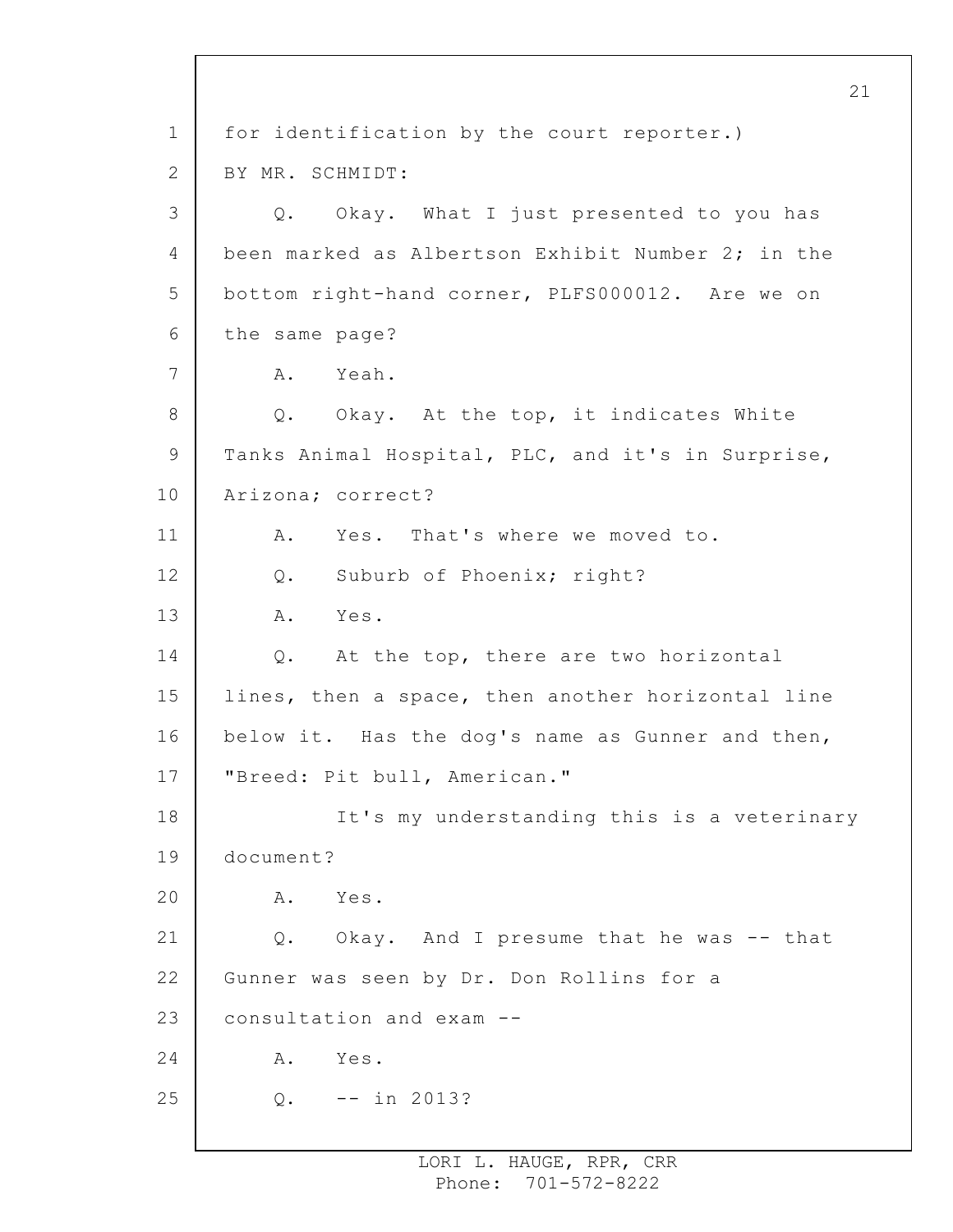1 2 3 4 5 6 7 8 9 10 11 12 13 14 15 16 17 18 19 20 21 22 23 24 25 22 A. Yeah. Q. You can put that aside. A. (The deponent complied with Counsel's request.) MR. SCHMIDT: I need to have an assistant here with me to process all this paperwork. THE DEPONENT: Jeez, is that my whole stack? MR. SCHMIDT: Not quite. (Deposition Exhibit Number 3 was marked for identification by the court reporter.) MR. SCHMIDT: You can present that to the witness. (The court reporter complied with Counsel's request.) BY MR. SCHMIDT: Q. Okay. You were just given a document entitled Albertson Exhibit Number 3, PLFS000065. It's a -- at least purports to be a document from the Watford City Veterinary Center? A. Yes. Q. And the date on it is -- well, it looks like his rabies vaccination was performed on November 7, 2018; correct? A. Correct.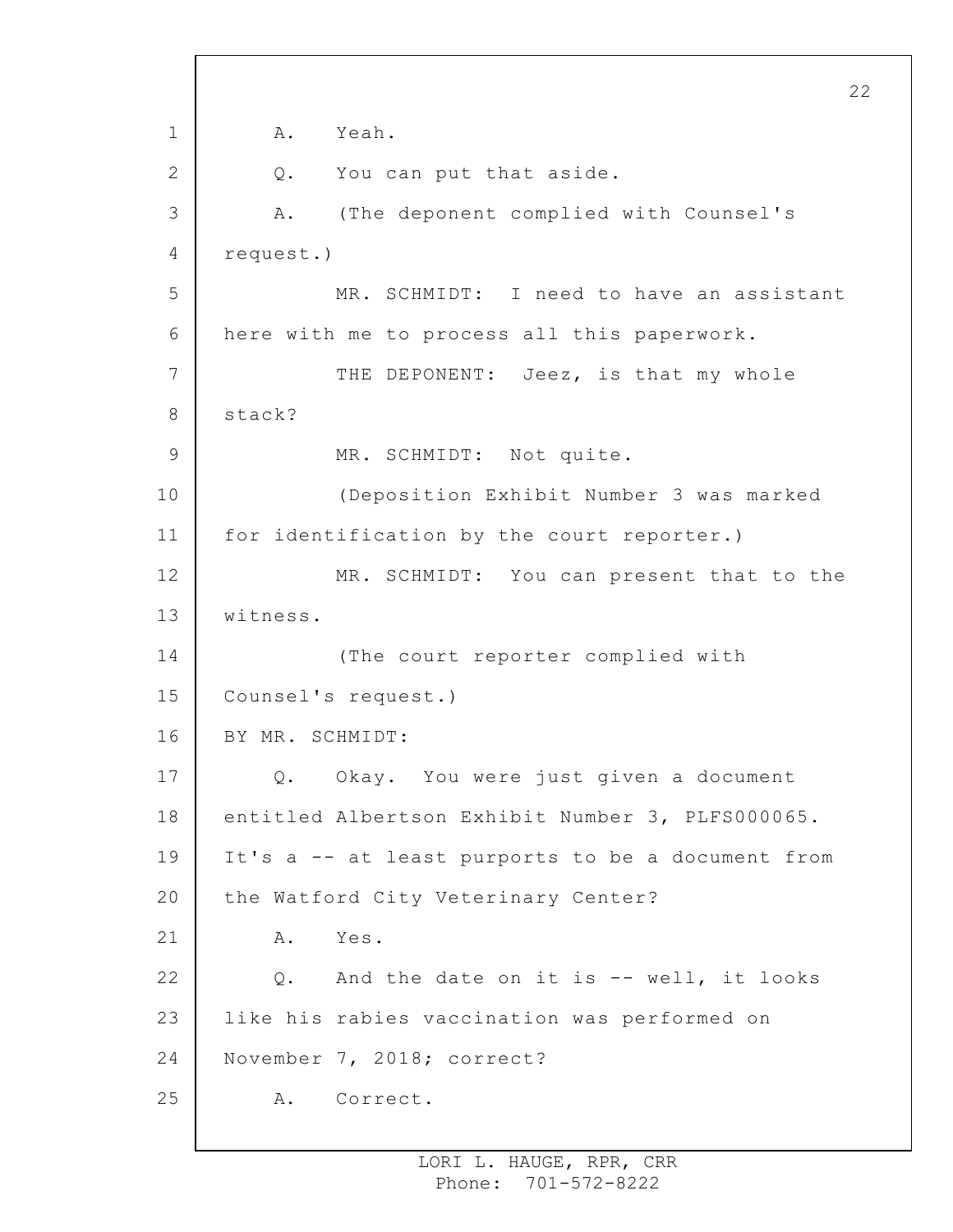1 2 3 4 5 6 7 8 9 10 11 12 13 14 15 16 17 18 19 20 21 22 23 24 25 Q. And at the top, it has the information for Gunner, "Date of birth: 5/23/2009." Does that sound right? A. Yes. Q. Then it has "Canine (Dog)" and then "American pit bull terrier"; correct? A. Yes. Q. This is a document that came from the veterinary center? A. Yes. Q. Okay. You can put that aside. A. (The deponent complied with Counsel's request.) MR. SCHMIDT: This will be Exhibit 4. (Deposition Exhibit Number 4 was marked for identification by the court reporter.) BY MR. SCHMIDT: Q. This is, in the bottom right-hand corner, PLFS000015. It's a -- appears to be a letter from a Kristian Shriver at the Animal Medic -- the Animal Medical of Covington -- A. Yes.  $Q.$  -- at the top. A. Georgia. Q. Is that Gunner's veterinarian in --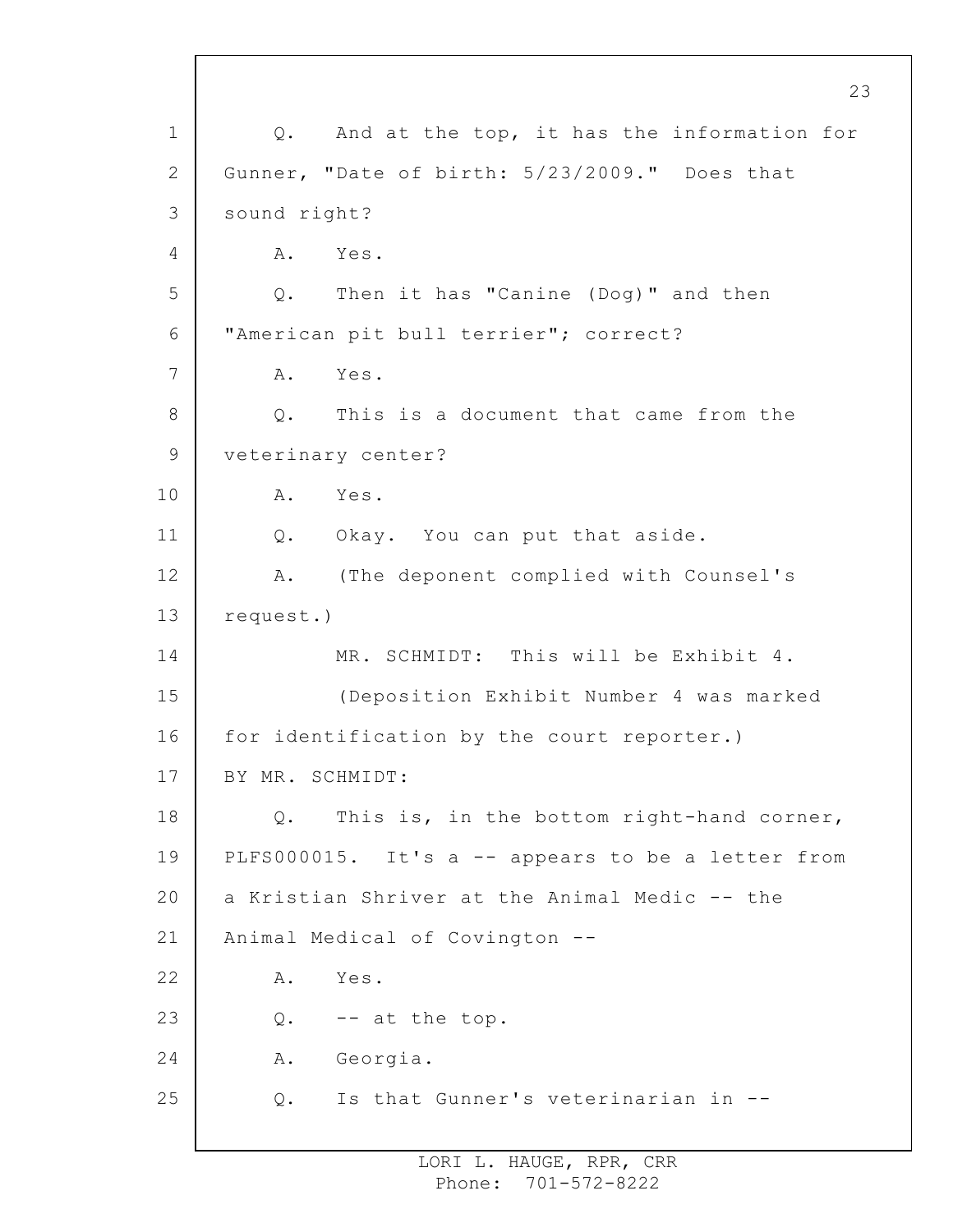1 2 3 4 5 6 7 8 9 10 11 12 13 14 15 16 17 18 19 20 21 22 23 24 25 24 A. Yes. Q. -- Georgia? And the first line of this document, it says, "On May 14, 2021, I examined Gunner, a 12-year-old male pit bull terrier owned by Jyl Albertson." Did I read that correctly? A. Yes. Q. So Dr. Shriver identified Gunner as a pit  $bull$   $--$ A. Yes. Q. -- fair to say? Okay. You can put that aside. A. (The deponent complied with Counsel's request.) Q. Has anyone -- any veterinarian ever identified Gunner as not a pit bull? A. No, because records transfer from vet to vet, so they just kind of take what the other vet says. Q. Okay. When you were given your citation for the pit bull ordinance, were you given an initial appearance date where the cops tell you you have to show up to court on this day? A. No. Because of COVID, they never said --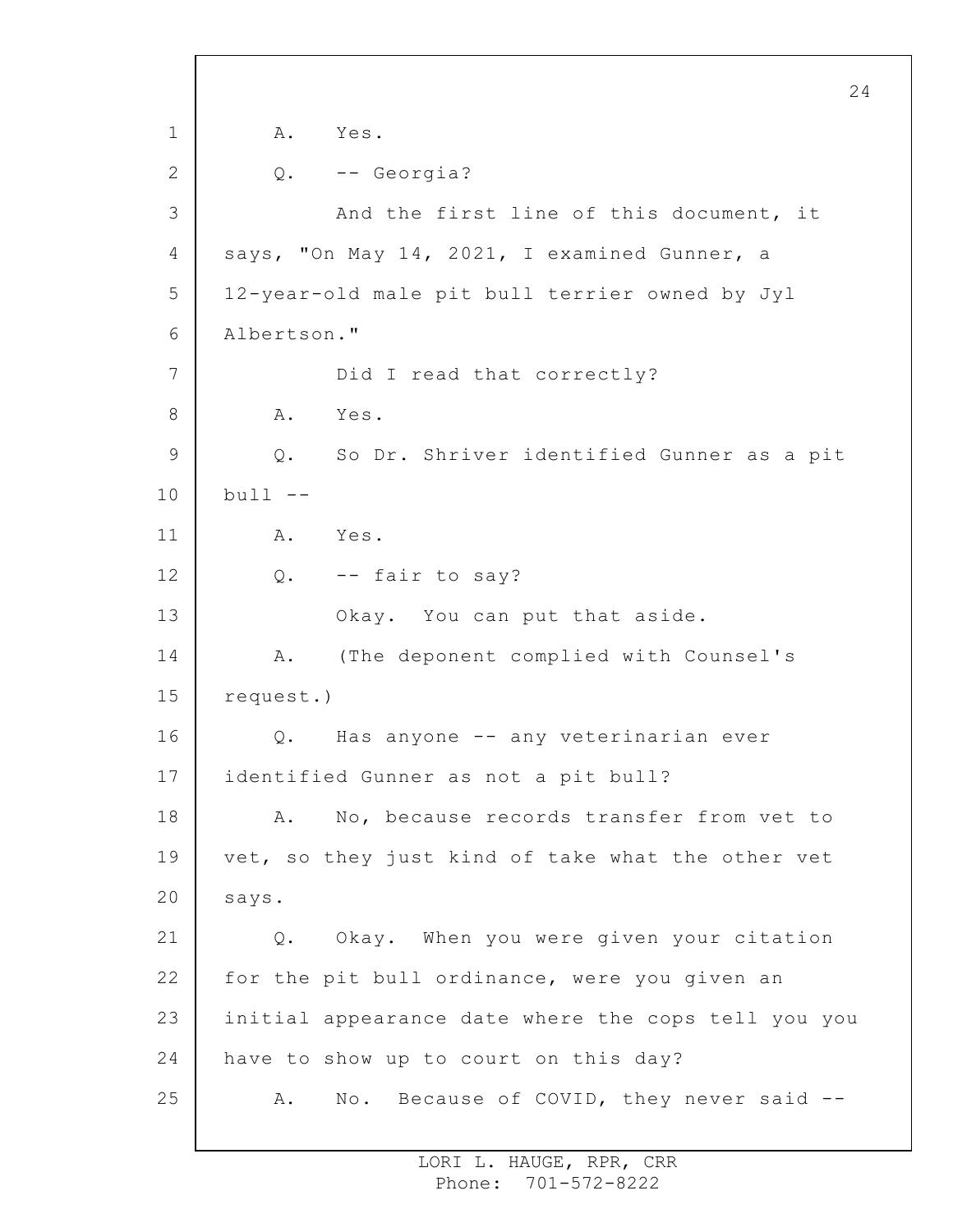1 2 3 4 5 6 7 8 9 10 11 12 13 14 15 16 17 18 19 20 21 22 23 24 25 25 gave me a date to show up. Q. On your citation, there was no date for an initial appearance? A. I don't believe so. I got a call from Taylor Olson. Yeah, so I don't believe there was a date on there. I don't  $-$ - I don't recall there being a date. Q. Okay. A. We could look at it. Q. That's what we're going to do -- A. Yeah.  $Q. \t - -$  so  $-$ A. I don't -- I don't recall there being a date. (Deposition Exhibit Number 5 was marked for identification by the court reporter.) BY MR. SCHMIDT: Q. Albertson 5. A. I don't get many tickets, so I don't even know how to read them. Q. Okay. What I just presented to you is a document that says City 858 in the bottom right-hand corner. Do you see that? A. Yes. Q. And there are a -- a few different boxes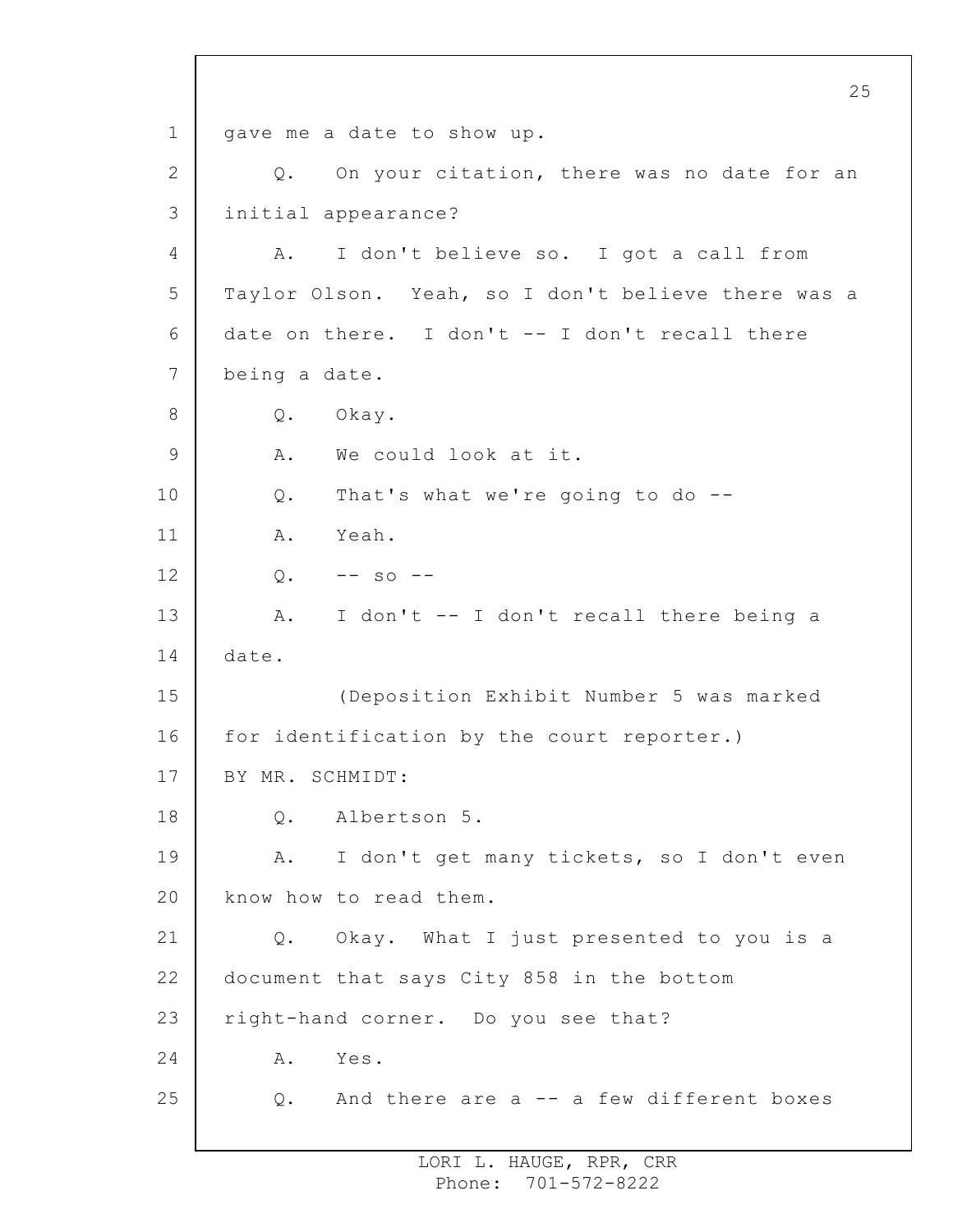1 2 3 4 5 6 7 8 9 10 11 12 13 14 15 16 17 18 19 20 21 22 23 24 25 here. Up in the upper left-hand corner, it says, "County of Williams, City of Williston." Do you see that? A. Yes. Q. It says, "In municipal, before Honorable Zander." Do you see that? Right next to "Williams" and "Williston" at the top -- very top. A. Oh. Okay. Yes. Q. Okay. Then if we go down, it says, "The undersigned, sworn, and says: Date of Violation: 3/27/2020." That sound right? A. Yes. Q. Then if you go all the way down to the - one, two, three -- the fourth box -- A. Okay. Q. -- do you see that where right above the box, it says, "The State of North Dakota to the above-named defendant"? A. Yes. Q. And it says, "Court Date: You are summoned to appear at the time and place designated below to answer to the charge made against you. If you fail to appear or post bond, a warrant will be issued for your arrest."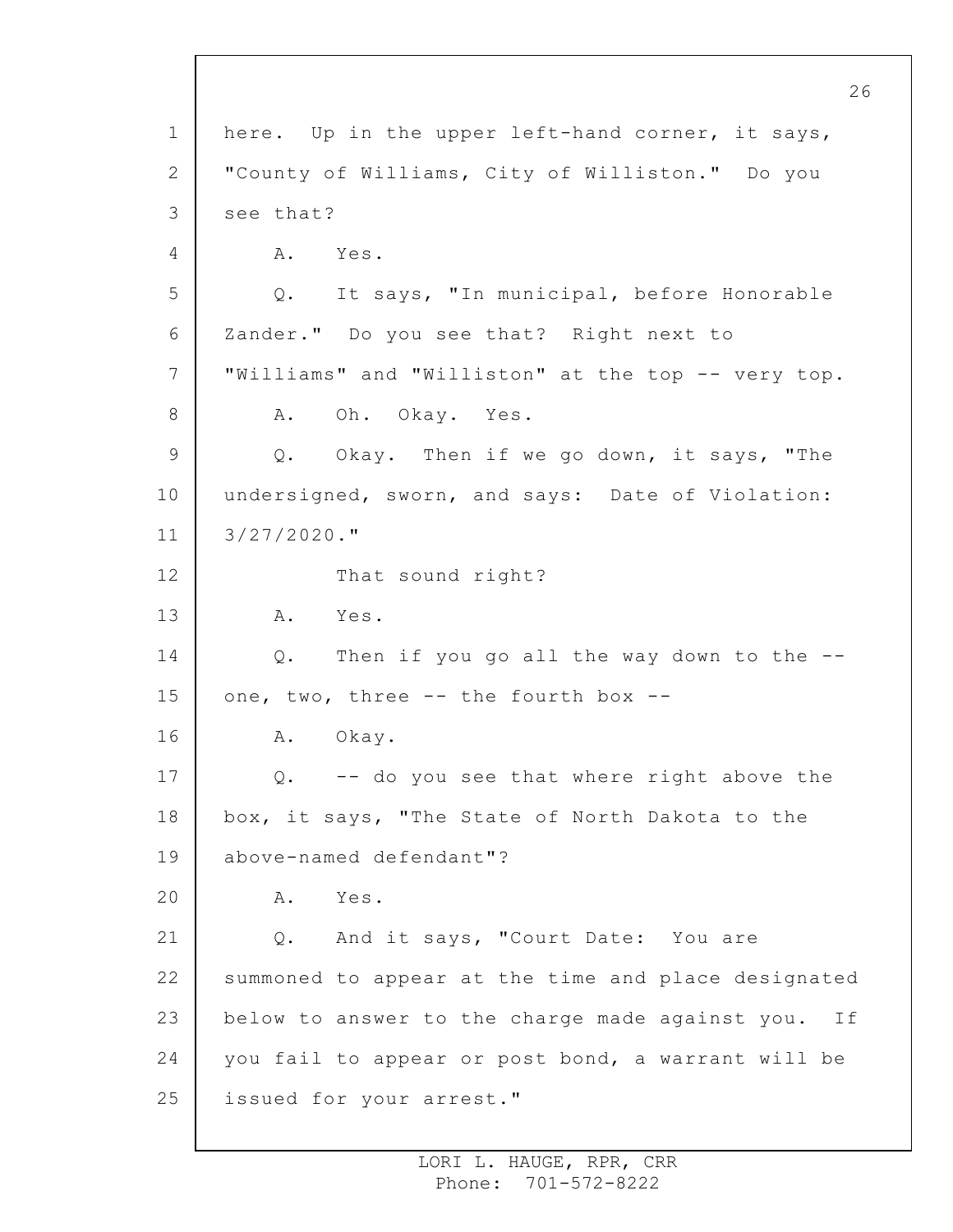1 2 3 4 5 6 7 8 9 10 11 12 13 14 15 16 17 18 19 20 21 22 23 24 25 27 Do you see that? A. Yes. Q. Then right under there, it says, "Day of Week: Monday; Date: 4/20/2020." Then, "Time: 9:30." Do you see that? A. Yes. Q. Okay. So after you received the citation, you indicated -- MR. SUMMERLIN: So are you -- I -- I just want to make the record clear. MR. SCHMIDT: Mm-hmm. MR. SUMMERLIN: Are -- are you saying that  $--$ What is this exhibit? MR. SCHMIDT: Exhibit 5. MR. SUMMERLIN: -- Exhibit 5 is the citation she received? BY MR. SCHMIDT: Q. Did you receive the citation? MR. SUMMERLIN: Well, I'm just -- well, and let me -- I'm -- I'm not trying to trick you here, but, like, this is all typed out. MR. SCHMIDT: Mm-hmm. MR. SUMMERLIN: So on the scene, would she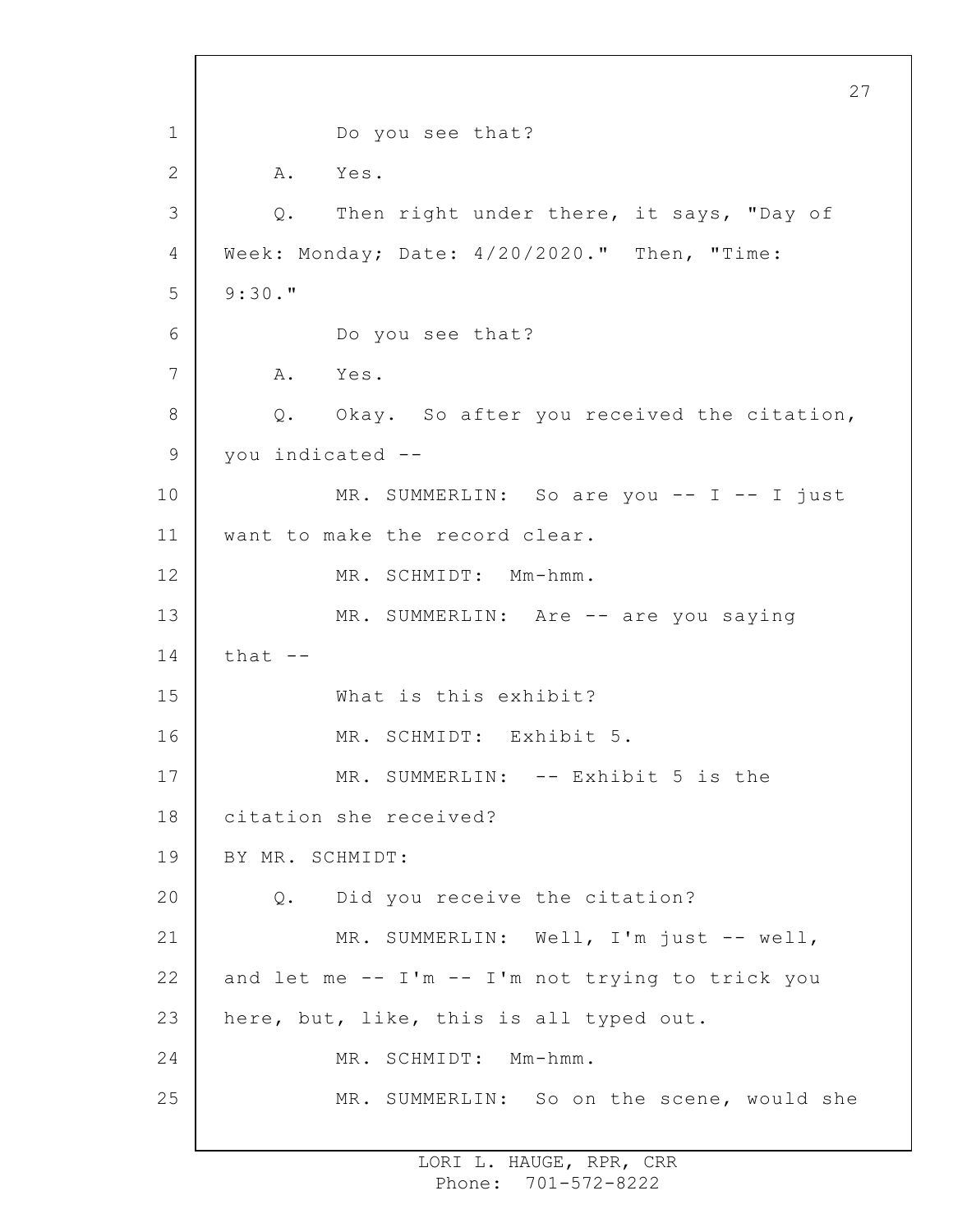1 2 3 4 5 6 7 8 9 10 11 12 13 14 15 16 17 18 19 20 21 22 23 24 25 28 get a typed-out citation, or would it be handwritten? MR. SCHMIDT: Can we go off the record for a second? (There was a discussion off the record.) MR. SCHMIDT: Okay. We can go back on the record. BY MR. SCHMIDT: Q. Did you receive a citation, this -- A. I received -- Q. -- citation? A. -- a citation, but I don't -- I don't recall it looking exactly like this, but I could be wrong. It's -- Q. Okay. A. -- two years ago. Q. Okay. A. Yeah. MR. SCHMIDT: Your objection is noted for the record. MR. SUMMERLIN: Okay. BY MR. SCHMIDT: Q. Okay. Nonetheless -- A. Right. Q. -- there's no dispute that you received a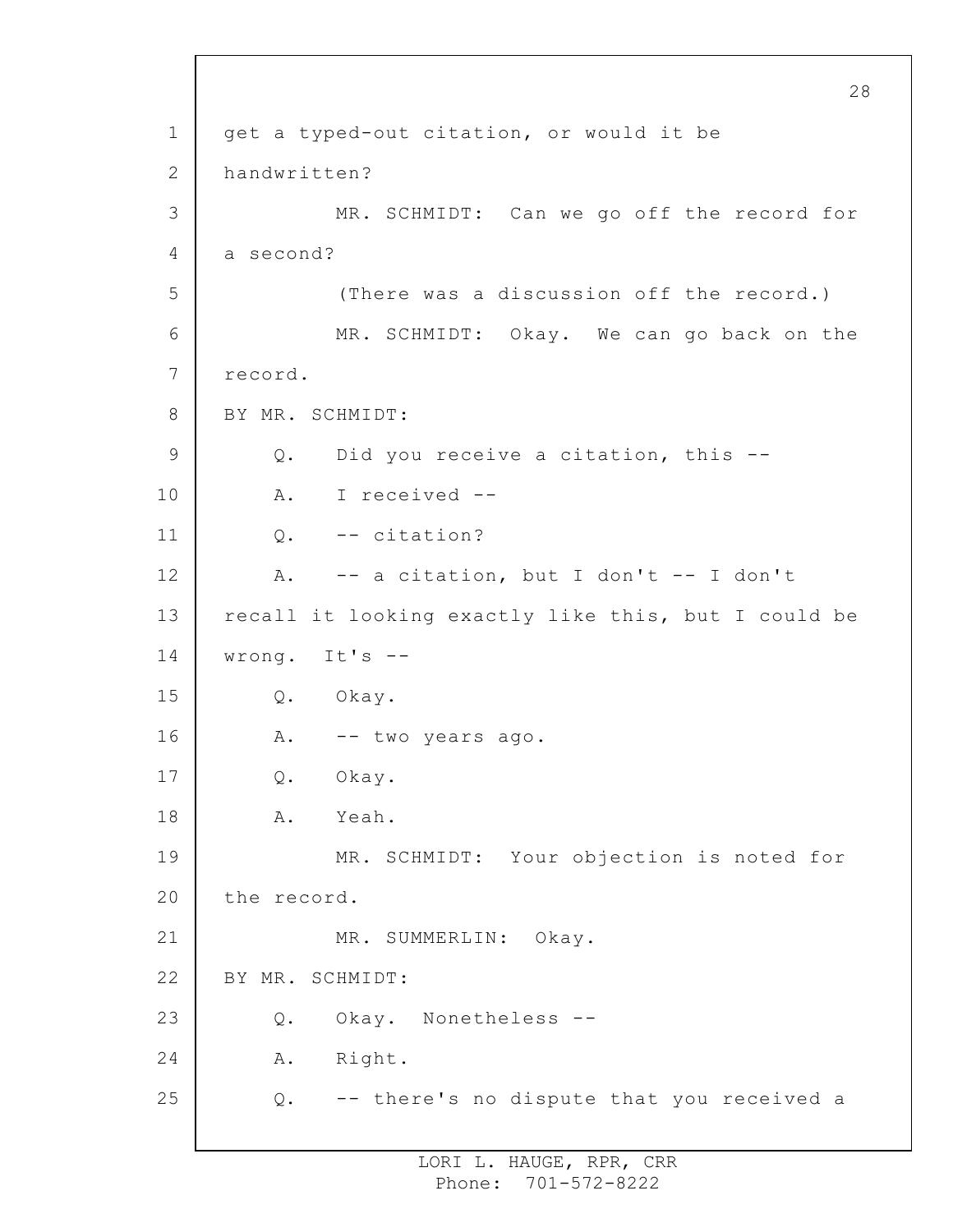1 2 3 4 5 6 7 8 9 10 11 12 13 14 15 16 17 18 19 20 21 22 23 24 25 29 citation? A. Oh, yeah. Q. Okay. And then you said you got a call from the city attorney after the citation was issued? A. Yes. Q. Tell me about that call. A. I asked her about a court date. She said that courts were not being held at the time because of COVID or it might have to wait a while. There was some issue with COVID and not having court. And she said -- I said, "Well" -- She said, "Well, the plea agree" -- "You can plead guilty, and you'll get a \$350 fine, a year of probation, and 7 days to get the dog out of town." And I said, "Well, what if I want to go to court?" And she said, "You had a pit bull in city limits. You're guilty, so you might as well just plead." And I said, "Oh. Okay." I'm not familiar with -- I've never been in trouble in my life. I don't know the ins and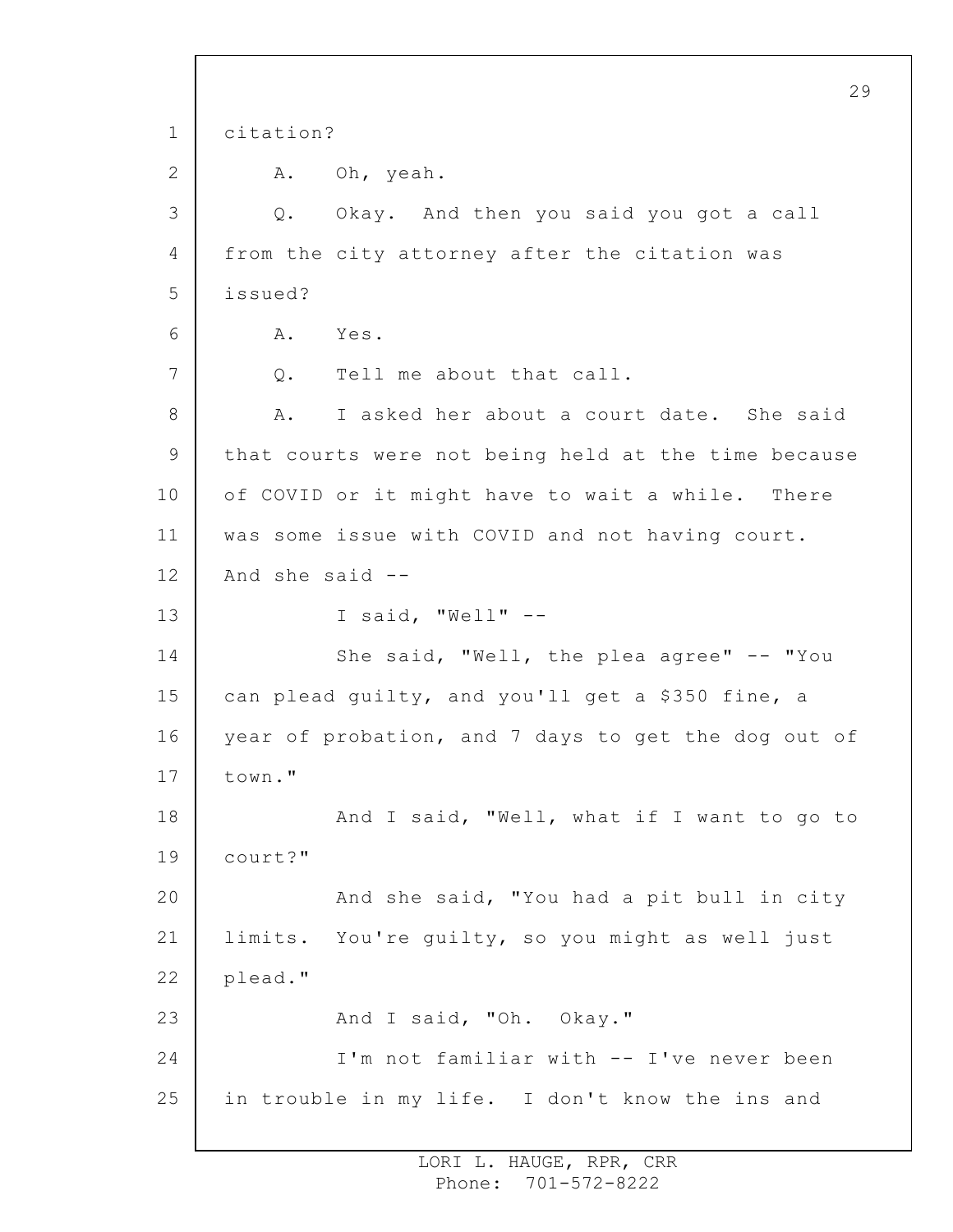1 2 3 4 5 6 7 8 9 10 11 12 13 14 15 16 17 18 19 20 21 22 23 24 25 30 outs of court, so I pled. Q. Okay. Did you indicate, during that phone call, that you would plead guilty? A. After she told me I was guilty anyway, I -- yeah. Q. Did you ever consult an attorney prior  $to$   $--$ A. No. Q. -- taking a plea? A. I probably should have. Q. Okay. I'm going to present you with -- MR. SCHMIDT: What are we up to? Number 6? (The court reporter nodded affirmatively. Deposition Exhibit Number 6 was marked for identification by the court reporter.) BY MR. SCHMIDT: Q. Okay. I just gave you what's been marked as Albertson Exhibit Number 6. Says PLFS, four zeroes, and then a 16. Do you see that? A. Yes. Q. It's a letter dated March 31, 2020. Do you see that? A. Yes. Q. Did you receive this letter?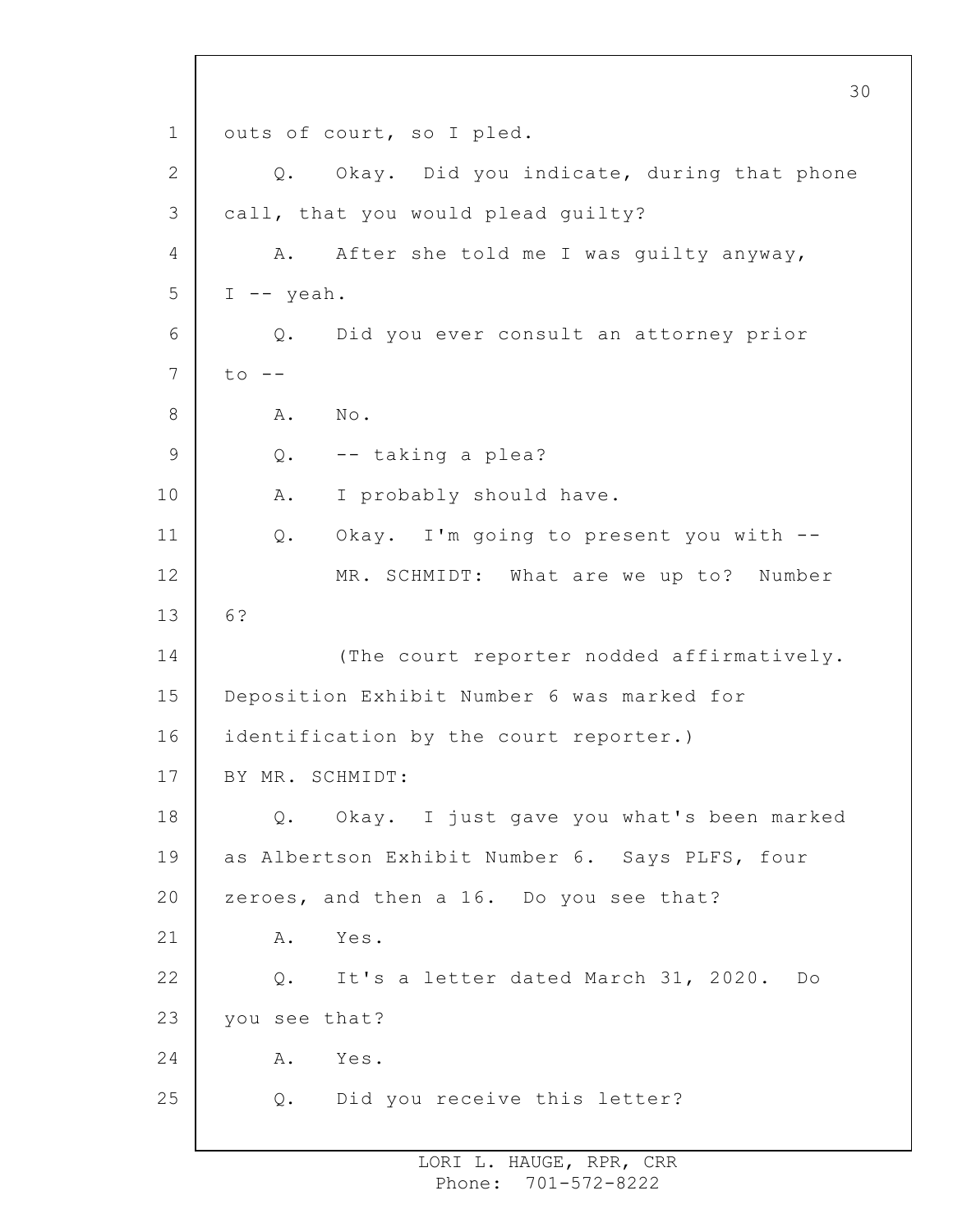1 2 3 4 5 6 7 8 9 10 11 12 13 14 15 16 17 18 19 20 21 22 23 24 25 31 A. Yes. Q. Okay. Because this was produced by -- A. Yes. Q. -- the plaintiffs in this litigation. Do you know if this letter was received before or after your conversation with Ms. Olson? A. After. Q. After? Okay. So you had a conversation with Ms. Olson, and then she -- after that conversation, you received this letter? A. I believe that's how it went. I don't exactly remember, but I believe so. I had a conversation, and she offered the plea, and then I signed it. So I'm assuming she would have had to have given this to me after I spoke with her because -- Q. Okay. That's fair. And in this letter, the fourth paragraph says, "You are free to sign the agreement or not, but please read over the guilty plea document carefully. If the agreement meets your approval, please sign it in front of a notary, return it to me within 30 days from the date of this letter so the charge can be resolved."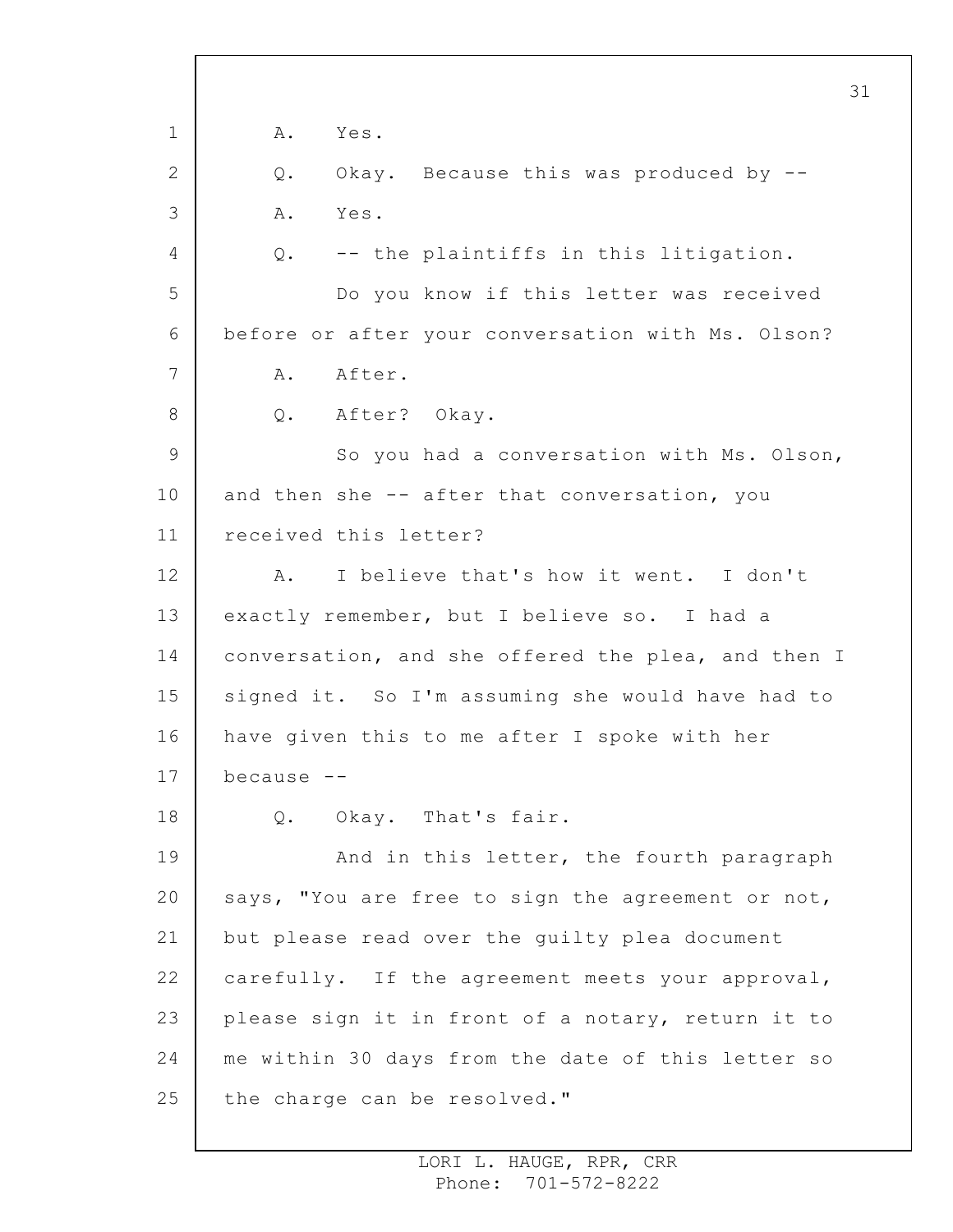1 2 3 4 5 6 7 8 9 10 11 12 13 14 15 16 17 18 19 20 21 22 23 24 25 32 Did I read that correctly? A. Yes. Q. Did you consult anyone other than yourself after you received this letter? A. No. Q. Okay. And then was there a copy of the draft plea agreement provided to you as well? A. This (indicating)? Or -- Q. And attached to this letter. A. Oh. Yes. Q. Okay. And the second and third pages of Exhibit Number 6 are Bates-stamped PLFS 17 and 18 and 19. Do you see that? A. Yes. Q. Is this the document that you received from Ms. Olson? A. I believe so (nodding affirmatively). Q. Okay. You can put that aside for a second. A. (The deponent complied with Counsel's request.) Q. Did you receive a copy of a Notification of Rights and Acknowledgment form as well? A. I don't recall. I -- I don't know. MR. SCHMIDT: 7.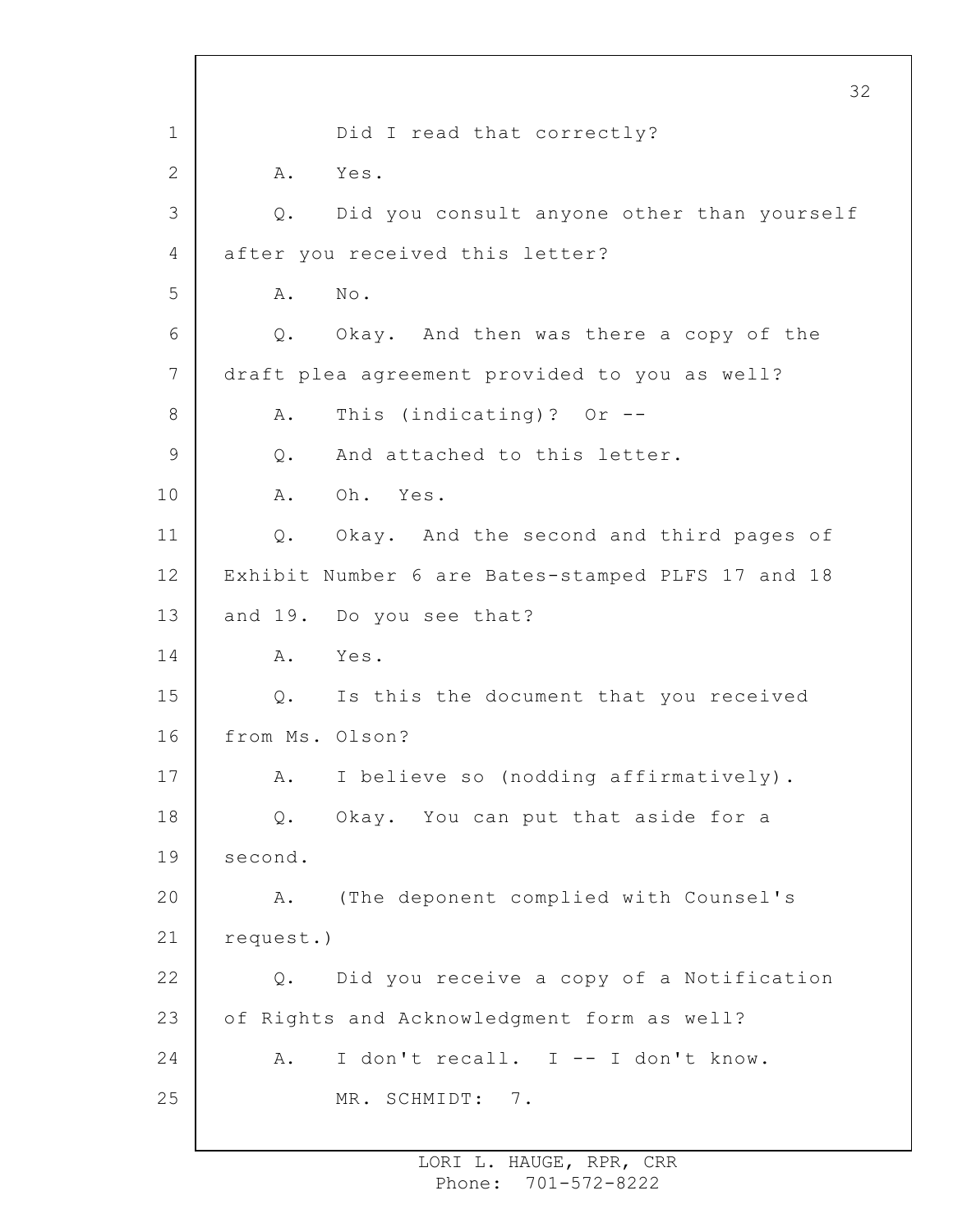1 2 3 4 5 6 7 8 9 10 11 12 13 14 15 16 17 18 19 20 21 22 23 24 25 33 (Deposition Exhibit Number 7 was marked for identification by the court reporter.) BY MR. SCHMIDT: Q. Okay. You've just been presented with Deposition Exhibit Number 7, and the bottom right-hand corner says City 859. Do you see that? A. Yes. Q. Is that your signature at the bottom of this page? A. Yes. Q. Dated April 17, 2020? A. Yes. Q. Okay. And then if you turn to page 860 -- A. Yes (complying with Counsel's request). Q. -- at the bottom, you checked the box, "I do not wish to consult with an attorney." Do you see that? A. Yes. Q. Then you signed it on April 17, 2020; correct? A. Yes. Q. And at the top of this, it -- there's a - a notification that says, "I understand that if I do not demand a jury trial within 28 days from today, I waive my right to a jury trial."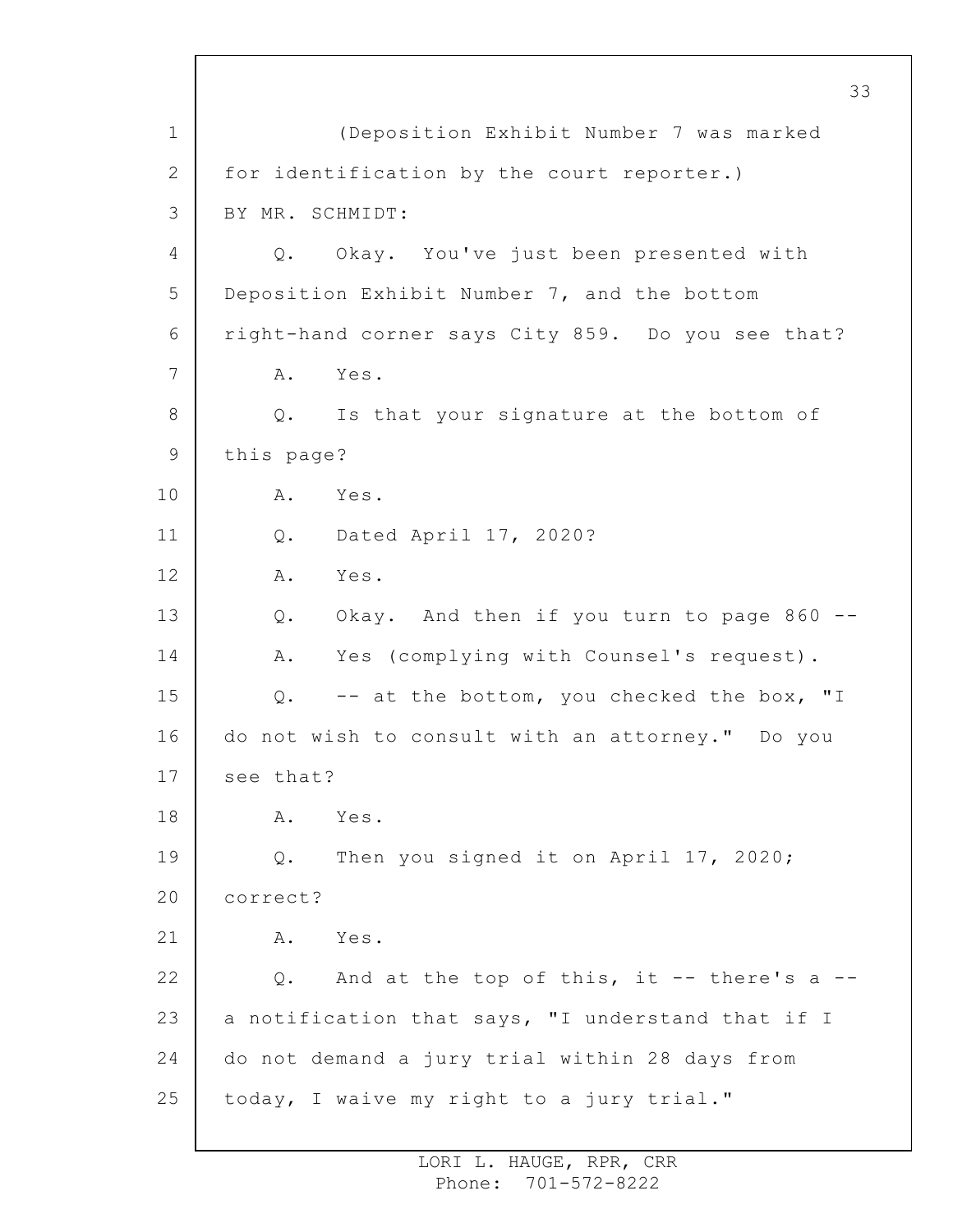1 2 3 4 5 6 7 8 9 10 11 12 13 14 15 16 17 18 19 20 21 22 23 24 25 Do you see -- A. Yes.  $Q.$  -- that? And you signed that on April 17, 2020; correct? A. Yes. Q. Okay. You can put that aside. A. (The deponent complied with Counsel's request.) I think I received this when I paid the fine, when I came up. I did -- they didn't mail this to me. They gave it to me when I paid the fine, I believe. And I don't think I ever got a copy of it. I think I just signed it. Q. Okay. That draft agreement that you received, did you ultimately sign that document? A. This one (indicating)? Q. The draft plea agreement that Ms. Olson sent you on March 31 that was attached to Exhibit Number 6. MR. SUMMERLIN: This one (indicating). THE DEPONENT: I'm assuming I did, yes.  $I - -$ BY MR. SCHMIDT: Q. We'll get some documents -- A. It's been so --

34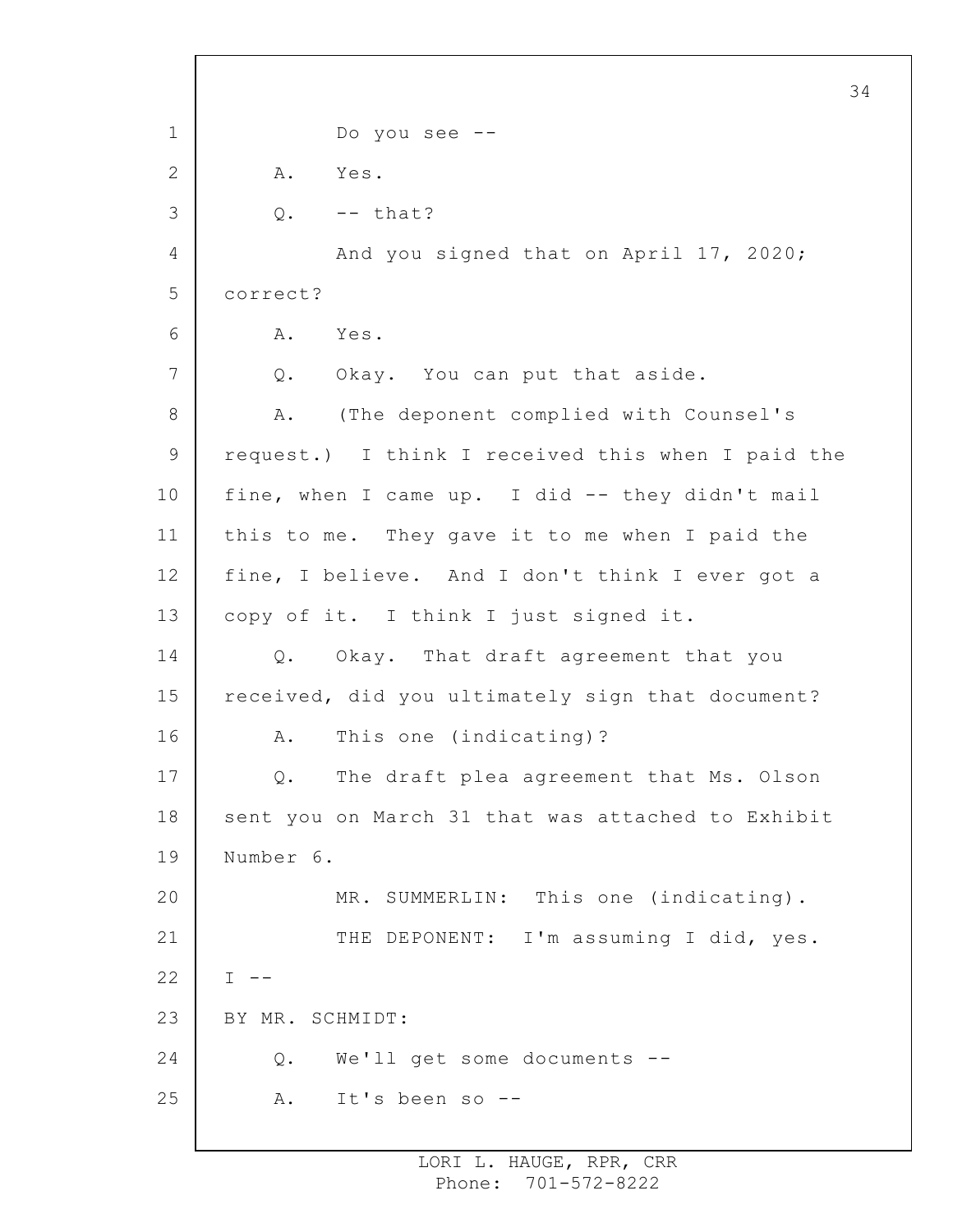1 2 3 4 5 6 7 8 9 10 11 12 13 14 15 16 17 18 19 20 21 22 23 24 25 Q. -- that will help you with that. A. It's been so long that --  $Q.$  Ex  $-$ A. So much paperwork. MR. SCHMIDT: Exhibit Number 8. (Deposition Exhibit Number 8 was marked for identification by the court reporter.) MR. SUMMERLIN: Thank you. BY MR. SCHMIDT: Q. Okay. So Exhibit Number 8 starts on page City 861 and goes to page City 865. Do you see that? A. Yes. Q. If you flip to page 863, you should see the first page of a document entitled "Guilty Plea by Mail." Do you see that? A. Yes. Q. Then 864 is the second page of the Guilty Plea by Mail -- A. Yes. Q. -- which you also signed on April 17, 2020? A. Yes. Q. In front of a notary public? A. Yes.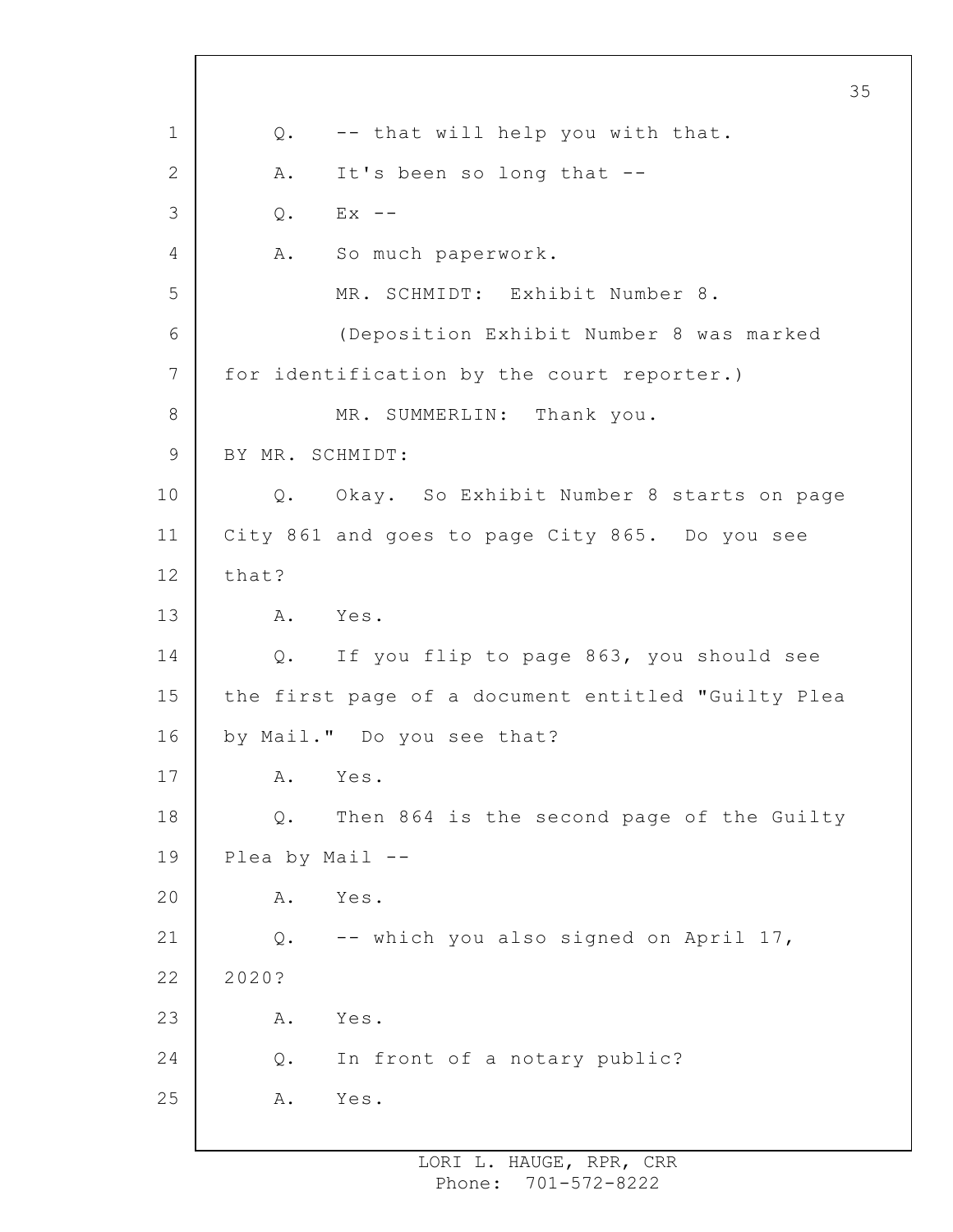1 2 3 4 5 6 7 8 9 10 11 12 13 14 15 16 17 18 19 20 21 22 23 24 25 36 Q. Did you do that at the courthouse? A. I think I did it here. Q. At city hall? A. I believe. Hold on. Let me -- it was courthouse. I signed -- I believe I signed this and this other -- Exhibit 7 at the same time at the courthouse. Q. Okay. A. I don't be -- I don't believe I ever got copies of this (indicating). I don't remember seeing this at the house. Q. And then on page 861, there's a Consent to Search document. It's the first page of Exhibit Number 8. A. Yes. Q. And that's your signature -- A. Yes. Q. -- on this document? And you signed that on April 17, 2020? A. Yes. Q. And then if you look at page 862 -- A. Yes (complying with Counsel's request). Q. -- is that your letter? A. Yes. Q. Okay. And you signed that in front of a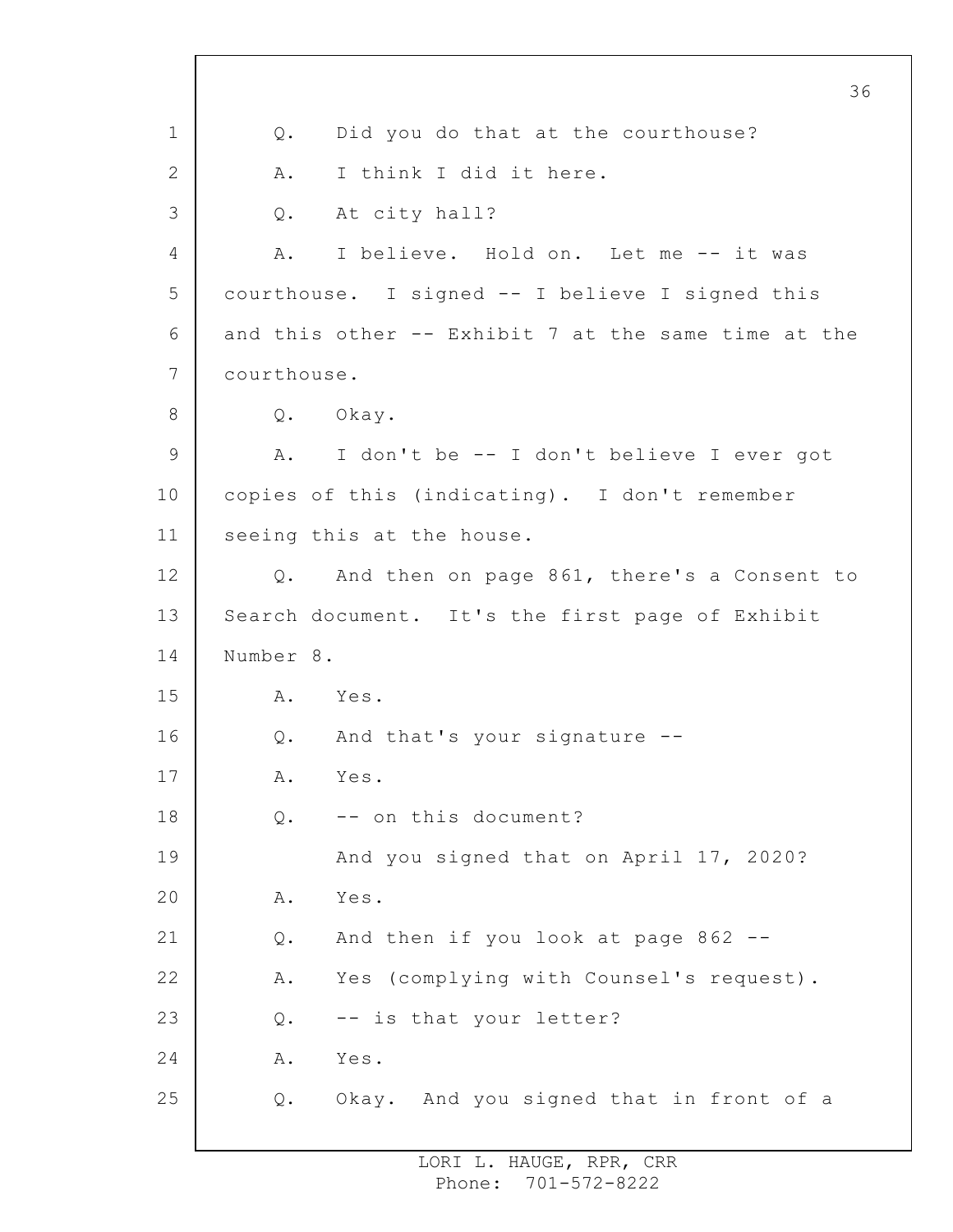1 2 3 4 5 6 7 8 9 10 11 12 13 14 15 16 17 18 19 20 21 22 23 24 25 37 notary as well on -- A. Yes. Q. -- April 17, 2020 -- A. Yeah. Q. -- indicating that you'll be moving your dog back to your home in Covington, Georgia? A. Yes. Q. And that's still the arrangement? A. Yeah, and he's still there. Q. And if you want to flip to page City 865, there's a judge's signature on April 23, 2020. Do you see -- A. Yes.  $Q.$  -- that? And you paid your fine; right? A. Yes. Q. And there was a -- I think there was some unsupervised probation or something like that as well? A. For a year. Q. For a year? A. I was unaware that it was also a Class B misdemeanor, and nobody ever told me that. I guess you're just supposed to know that that charge is a misdemeanor. I didn't know that. I'm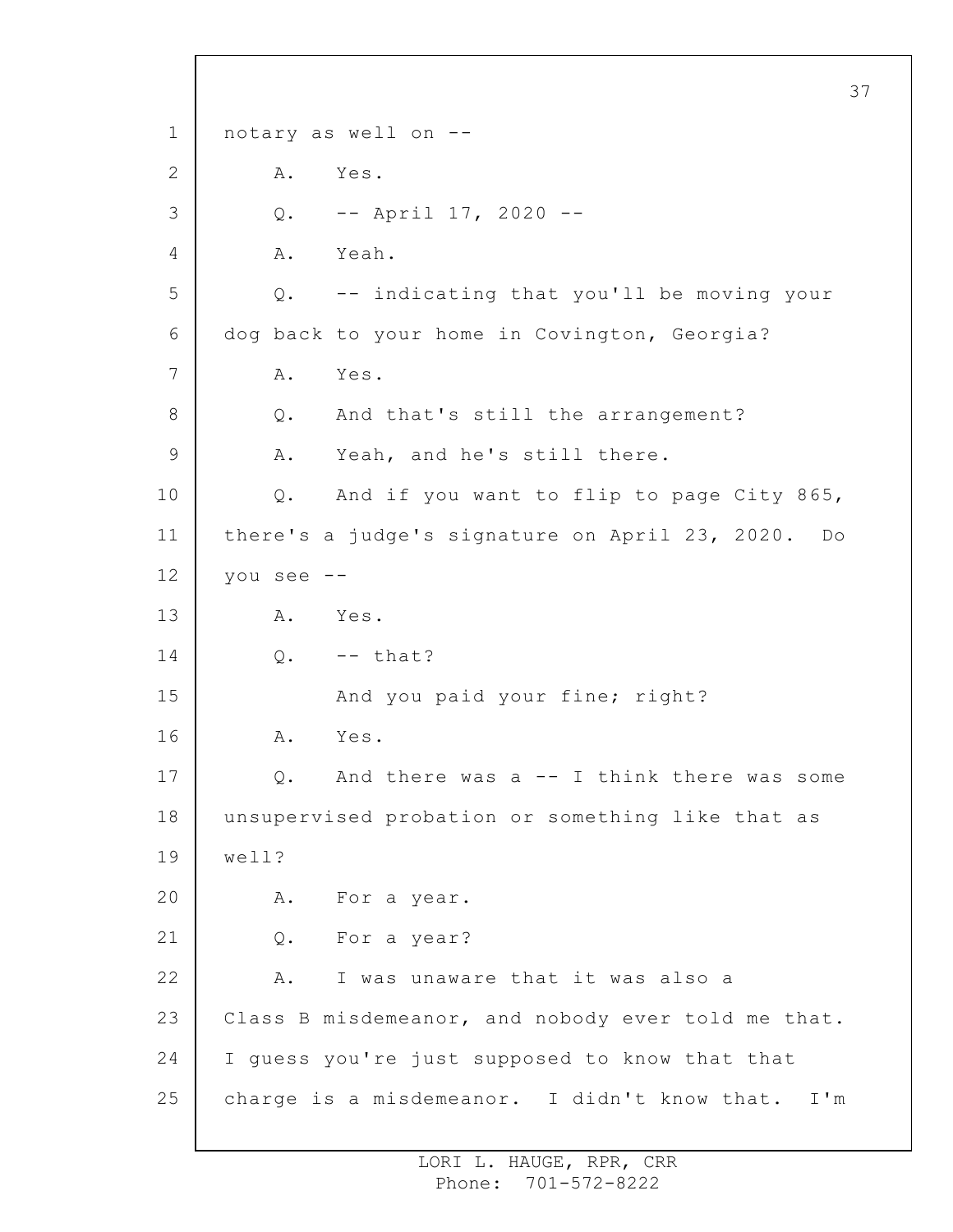1 2 3 4 5 6 7 8 9 10 11 12 13 14 15 16 17 18 19 20 21 22 23 24 25 not in the legal system. So that was of a concern for employment. Q. Have you read the city ordinances? A. No. Does anyone read the city ordinances? MR. SUMMERLIN: We do. THE DEPONENT: Oh, you -- you might. MS. WALL: Yeah, we do. THE DEPONENT: A normal citizen does not. I don't know the diff -- difference between the misdemeanors. MR. SUMMERLIN: Sure. BY MR. SCHMIDT: Q. I think we're done with the document part of the deposition, so you can put those aside for the time being. A. Killed ten trees for this. Q. So after the court system ran its course, did you make any attempts to try to get the city ordinance changed? A. Yes. Q. What did you do? A. I believe I -- my incident occurred in March, and I posted on Facebook about what happened, me getting pulled over in a truck and Gunner being in the truck, and Brandy Suckley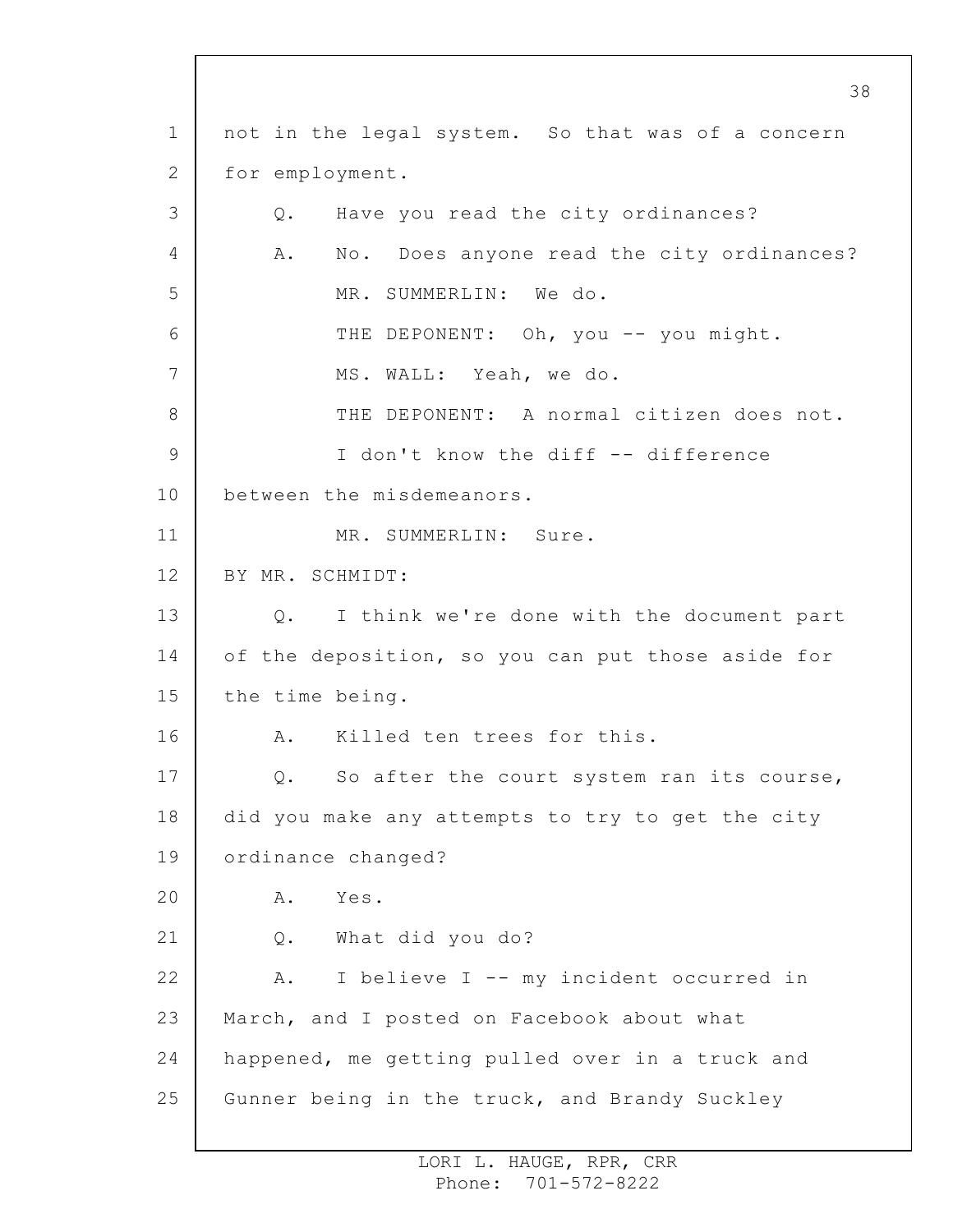1 2 3 4 5 6 7 8 9 10 11 12 13 14 15 16 17 18 19 20 21 22 23 24 25 39 reached out to me because a similar incident had happened to her in February with her dog. So we got together and said, "Well, let's try to get this changed, " $so$  --Q. So you -- had you ever met Brandy Suckley before -- A. No. Q. -- the pit bull incident? A. No. Q. So you and Ms. Suckley started conversing, I take it  $-$ A. Yes. Q. -- about, "How can we change this?" Right? A. Yes. Q. What did you guys do? A. We got a petition together, and we collected signatures, and we eventually met -- we were going to use the signatures to put it up for a vote, but before that, we were going to go before the city commission -- or the city council and see if they could overturn it prior to that, and we went to the city council meeting. They never did vote on it. They told us that they were going to have us in a meeting with some people to try to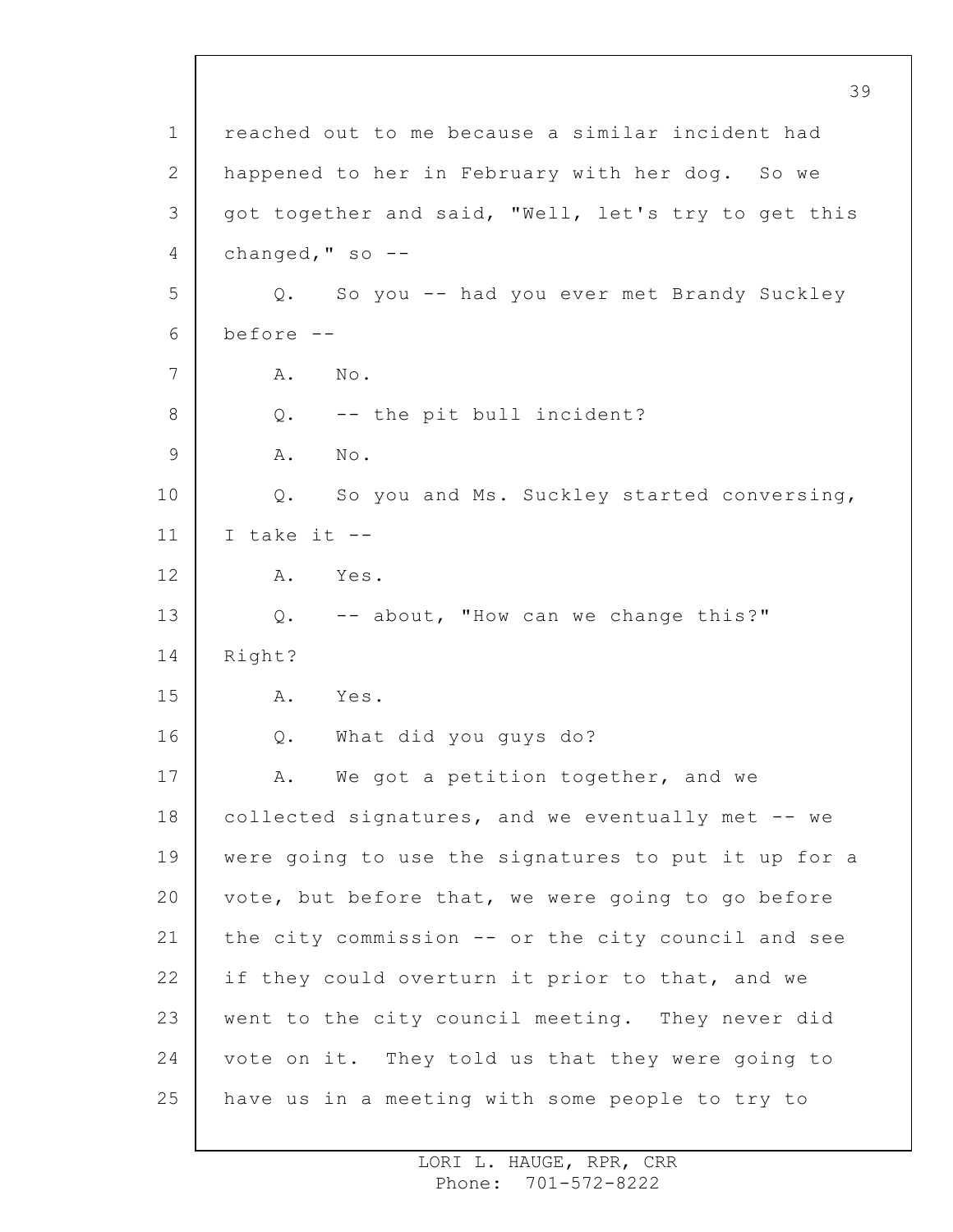1 2 3 4 5 6 7 8 9 10 11 12 13 14 15 16 17 18 19 20 21 22 23 24 25 maybe draft a different ordinance, but then they just kind of blew us off, and nothing ever happened with that. So then we were advised not to put it up for a vote because if it failed, we wouldn't be able to bring it up again. So then we decided to pursue a lawsuit instead. Q. Okay. You told me a lot of stuff. We're going to -- A. I know. Q. We're going to go back -- A. I'm trying --  $0. - -$  and  $-$ A. I'm trying to remember, like, what -- Q. Okay. A. -- came first, the chicken or the egg, like -- Q. No -- no worries. We'll go back -- A. Yes.  $Q.$  -- and we'll sort --A. Okay. Q. -- through kind of a timeline. All right? A. Sure. Q. During this process, did you get in touch with Lynette Cole-Perea as well?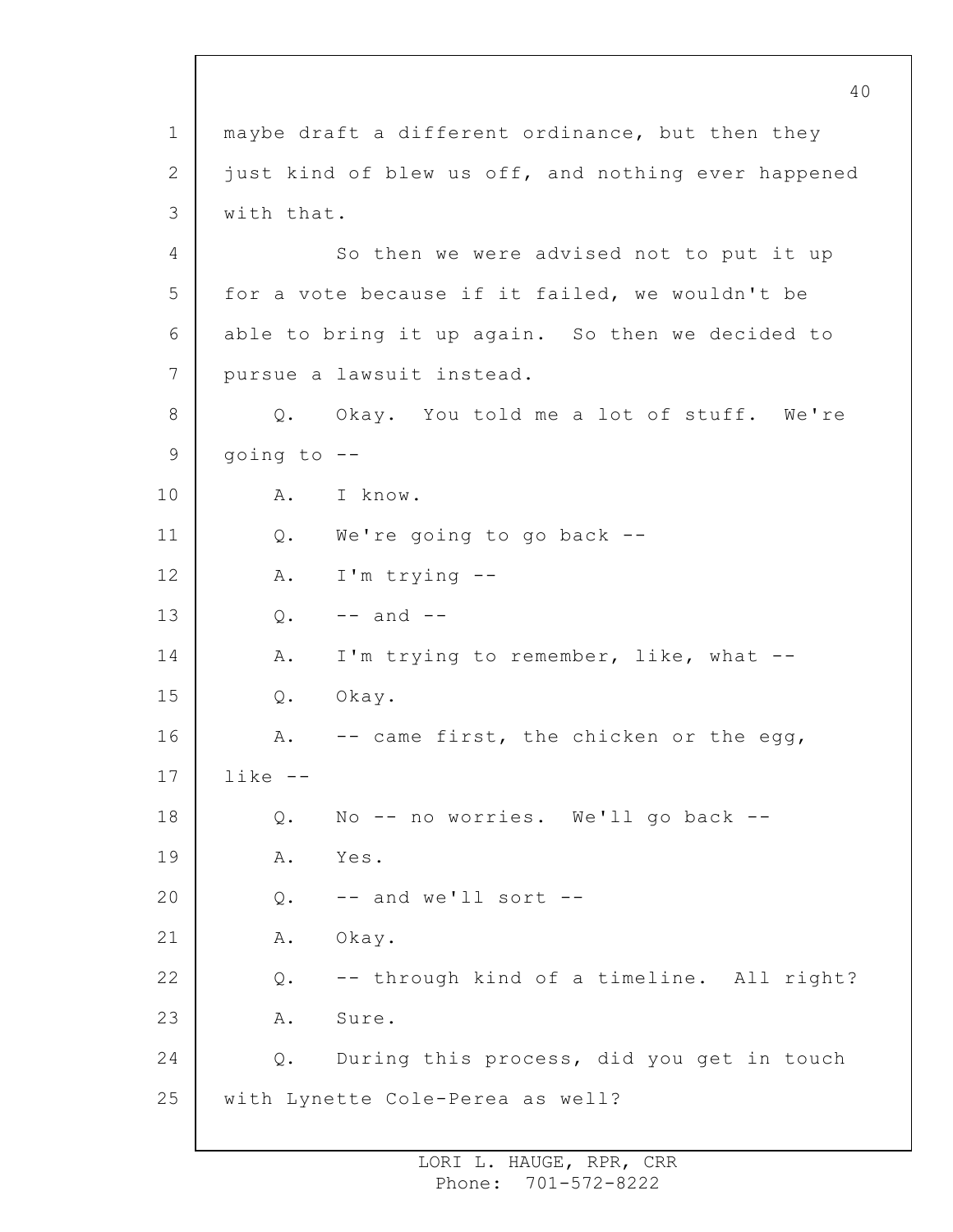1 2 3 4 5 6 7 8 9 10 11 12 13 14 15 16 17 18 19 20 21 22 23 24 25 A. She came later. She's neighbors with my boyfriend's daughter, and she has a pit bull, and -- yeah. Q. How did you get in touch with her? A. I think I saw her outside of this dog's house with her dog. Q. You just started a conversation? A. Right. Q. You guys -- A. Right. Q. -- kind of got connected on the same issue? A. Yes. It's a small town. Q. So you said that you -- there are kind of two things that you were doing. You wanted to come before the city commission. You also wanted to get petitions. A. If the city commission failed, obviously, then we can do the other route -- Q. Okay. A. -- like -- Q. At some point, did you try to get in touch with David Tuan, the city administrator for the City of Williston? A. After our city commission meeting, that's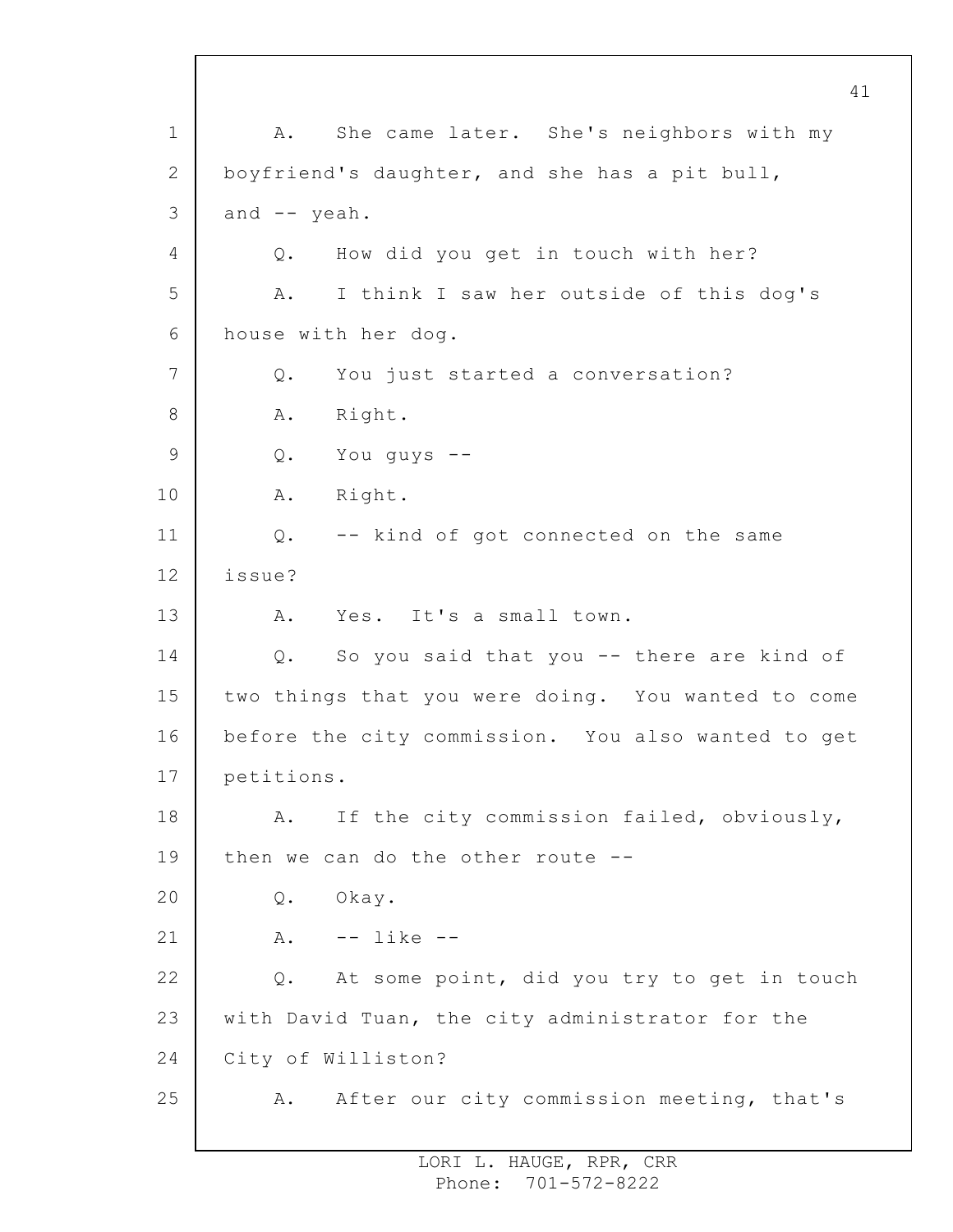1 2 3 4 5 6 7 8 9 10 11 12 13 14 15 16 17 18 19 20 21 22 23 24 25 42 when they set up a meeting with us. Yes, after the commission meeting when they didn't vote or not vote. They just tabled it and never -- I don't think they ever did decide. Q. Do you know if Ms. Suckley was in touch with David Tuan prior to the commission meeting? A. Prior? I'm not -- I don't know. Q. You don't know one way or the -- A. No. Q. -- other? Do you know for a fact whether you ever contacted Mr. Tuan prior to the city commission meeting where Ms. Suckley presented her case to the commission? A. Me personally? No. Q. Okay. You don't know, or you didn't --  $A.$  I  $-$ Q. -- contact him? A. I don't believe I did. Q. Did you work with Ms. Suckley with respect to her presentation before the city commission? A. No. Q. She did that all on her own? A. I -- I -- we talked about it, but she has her own -- yeah.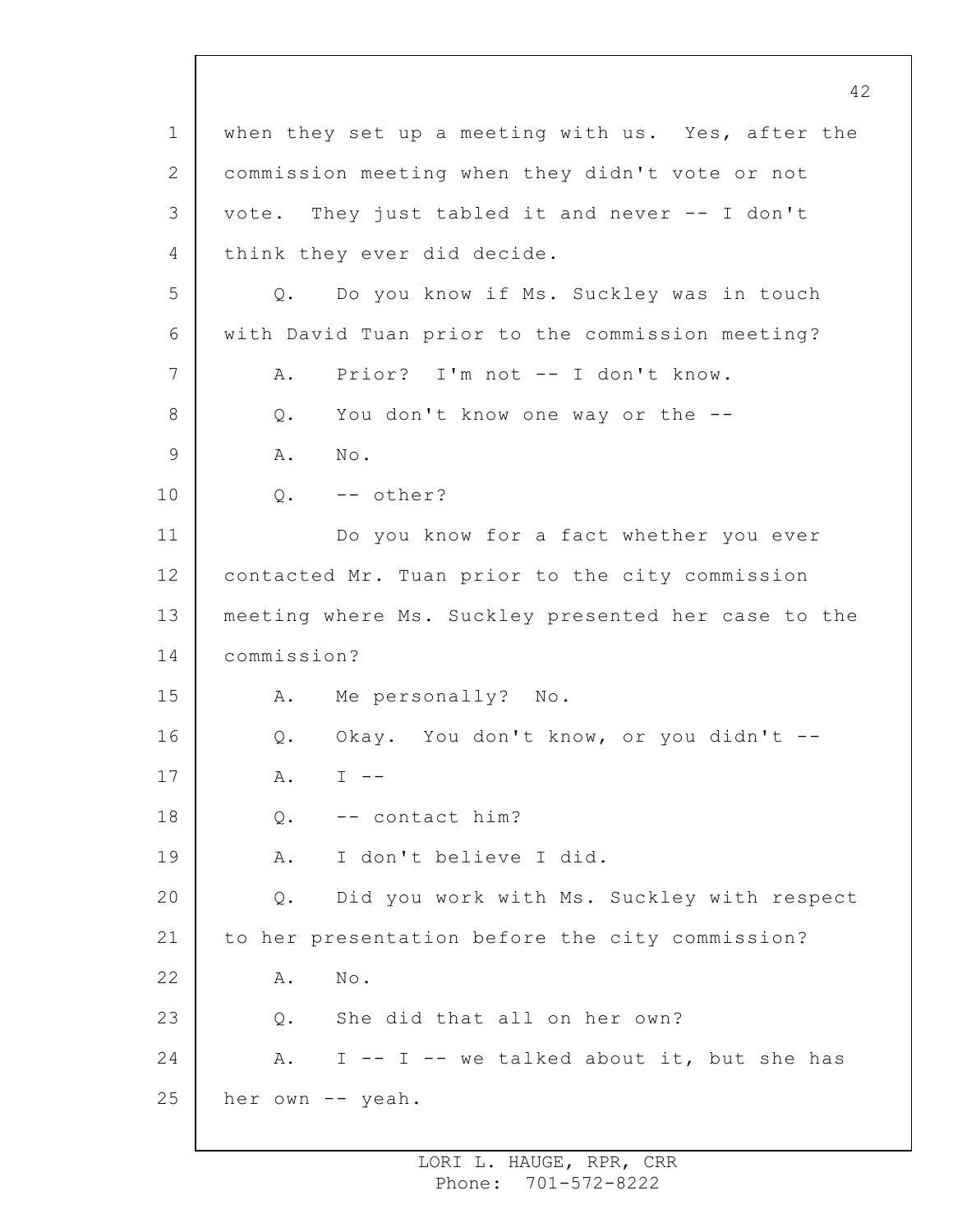1 2 3 4 5 6 7 8 9 10 11 12 13 14 15 16 17 18 19 20 21 22 23 24 25 43 Q. All right. So you didn't help put together the PowerPoint presentation? A. No. Q. You didn't give her advice as to what to say to the commission? A. I'm sure I -- I'm sure I gave her advice. I'm sure she -- we talked about it. Q. What kind of advice do you think you may have given her? A. "As you're talking, you should probably," you know -- I don't know. I don't remember exactly what we discussed. Prob  $--$  just what would be important to put in a PowerPoint and what wouldn't or -- I don't -- I don't really know. Sorry. MS. WALL: Bless you. BY MR. SCHMIDT: Q. So while this whole putting together the PowerPoint presentation to present to the city commission process was going on -- A. Right. Q. -- you were also gathering petitions; correct? A. Right. Q. Okay. Who was all involved in gathering the petitions?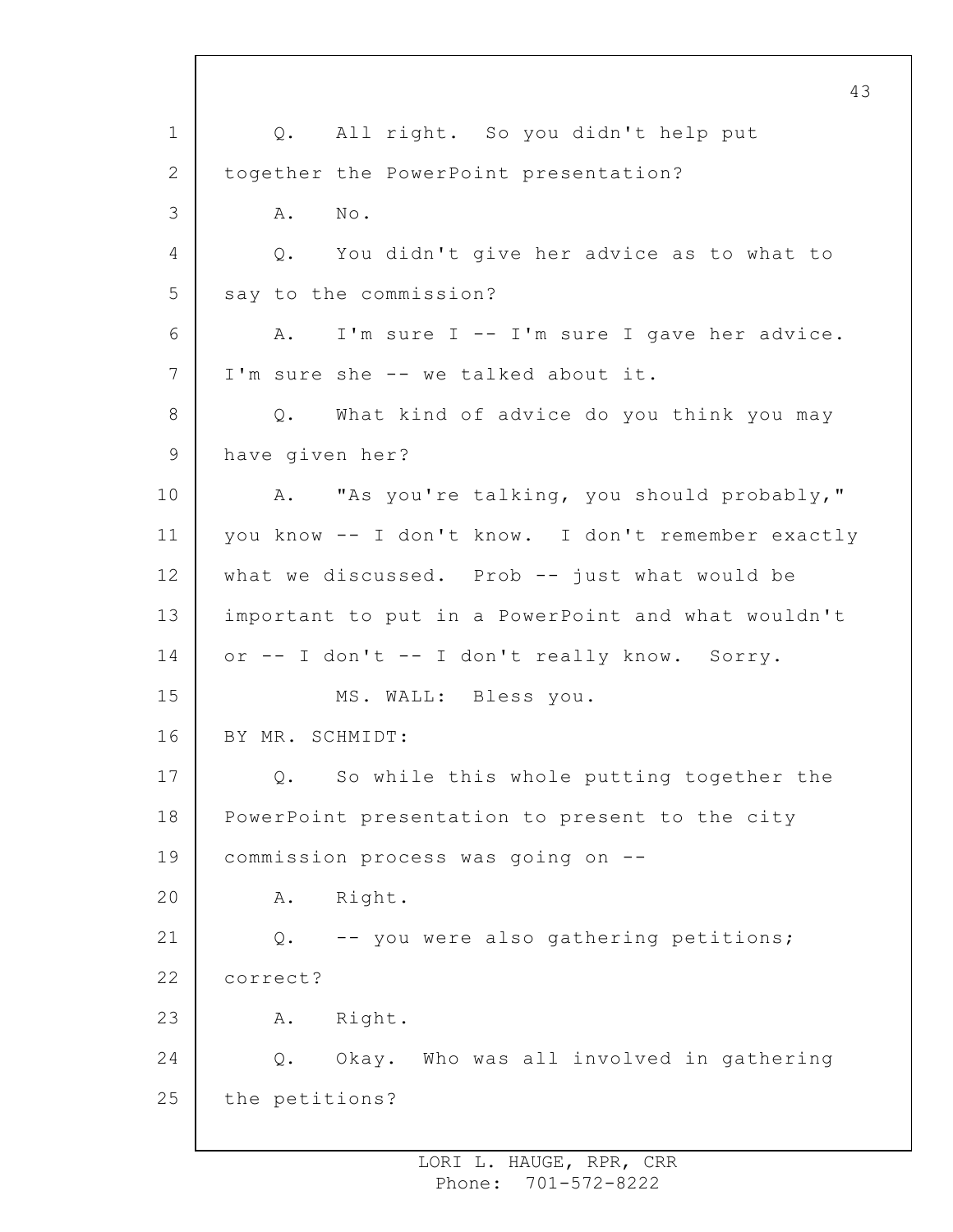1 2 3 4 5 6 7 8 9 10 11 12 13 14 15 16 17 18 19 20 21 22 23 24 25 44 A. We had such a big response -- we put it on Facebook, like, that we would be at the park and people, if they would like to, could come and sign. But people -- different establishments reached out and said, "Hey, we want to have a petition in our establishment," like the Midway Junction, The Pitt workout place. So they had petitions in their establishments to sign, but they reached out to us to see if they could help, so -- Q. Do you recall how many signatures you obtained? A. I never really count -- we still have them. It was over 3,000. Q. And I know you said you had a place in the park where people could come and sign a petition; right? A. It would be different -- like, if we put it on Facebook, "Hey, we'll be in Harmon Park," and then people could come, if they want to, and sign. Q. So you advertised on Facebook. You'd go to a location -- A. Yes. Q. -- and then whoever wanted to sign could show up and  $-$ A. Correct.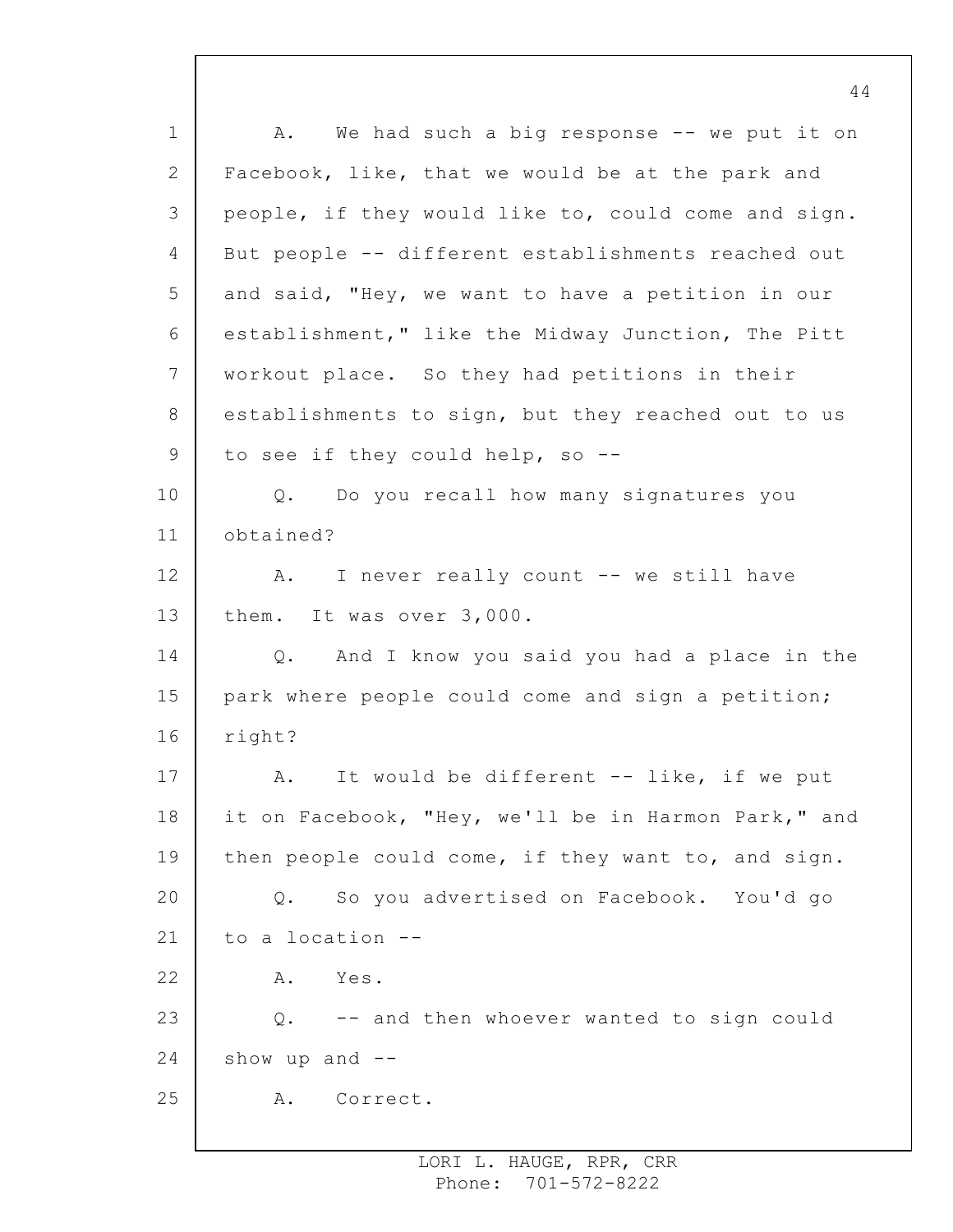1 2 3 4 5 6 7 8 9 10 11 12 13 14 15 16 17 18 19 20 21 22 23 24 25  $Q.$  -- sign? A. Correct. Q. What did you do with the petitions after they were all signed? A. Well, we couldn't really do anything with them because by the time the city commission meeting happened and they never voted and then we were advised not to put it on the ballot -- that was what the signatures were for, to get it on the November ballot, but then we were advised not to do it. And so we didn't really do anything with them. Q. Who advised you not to do it? A. Brandy -- Brandy talked to somebody, and they said, "Don't," and she was advised,  $I - - I$ don't know who -- you'll have to ask her. I don't know who said that. Q. So the petition -- or the signatures on the petition were gathered, but they were never turned in to the City; fair to say? A. Correct, because we decided not to put it on the November ballot for vote. Q. So if I call the city commission process a legislative process, do you understand what I mean? A. Yeah. Q. And if I call the gathering of petitions a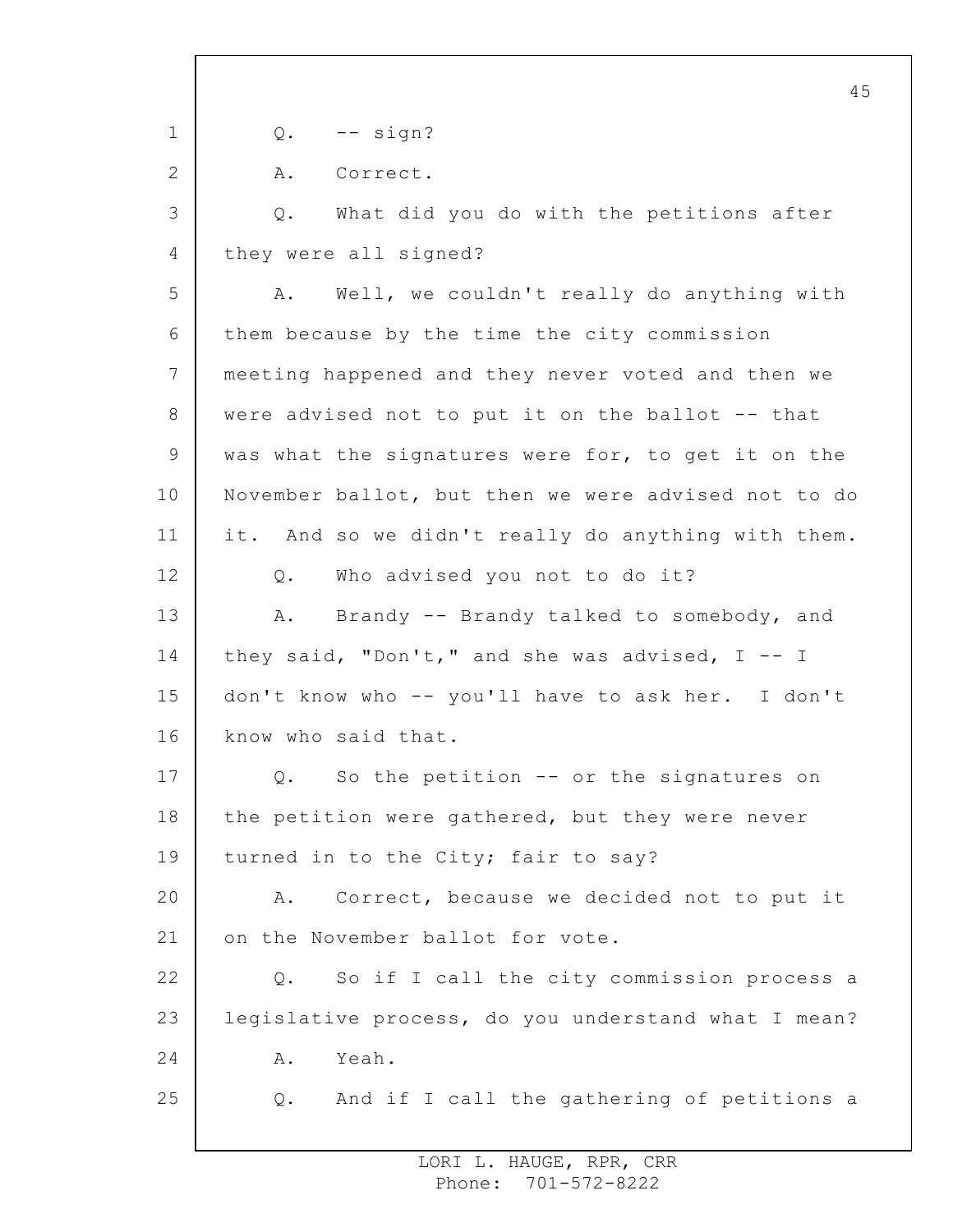1 2 3 4 5 6 7 8 9 10 11 12 13 14 15 16 17 18 19 20 21 22 23 24 25 political process, do you understand -- A. Right. Q. -- what I mean? A. Right. Q. Does that make sense? A. Yeah. Q. So before you initiated this lawsuit, you attempted to go through the legislative process to get the ordinance -- A. Correct. Q. -- changed; correct? A. Correct. Q. And you took the initial steps to get the ordinance changed through the political process but never followed all the way through with it; correct? A. Correct. Q. And instead of following through with the political process, you decided to join the plaintiffs' group and make this challenge to the ordinance in federal court; fair to say? A. Correct, because the city commission wasn't listening. Q. Okay. Do you know what an initiated measure is?

46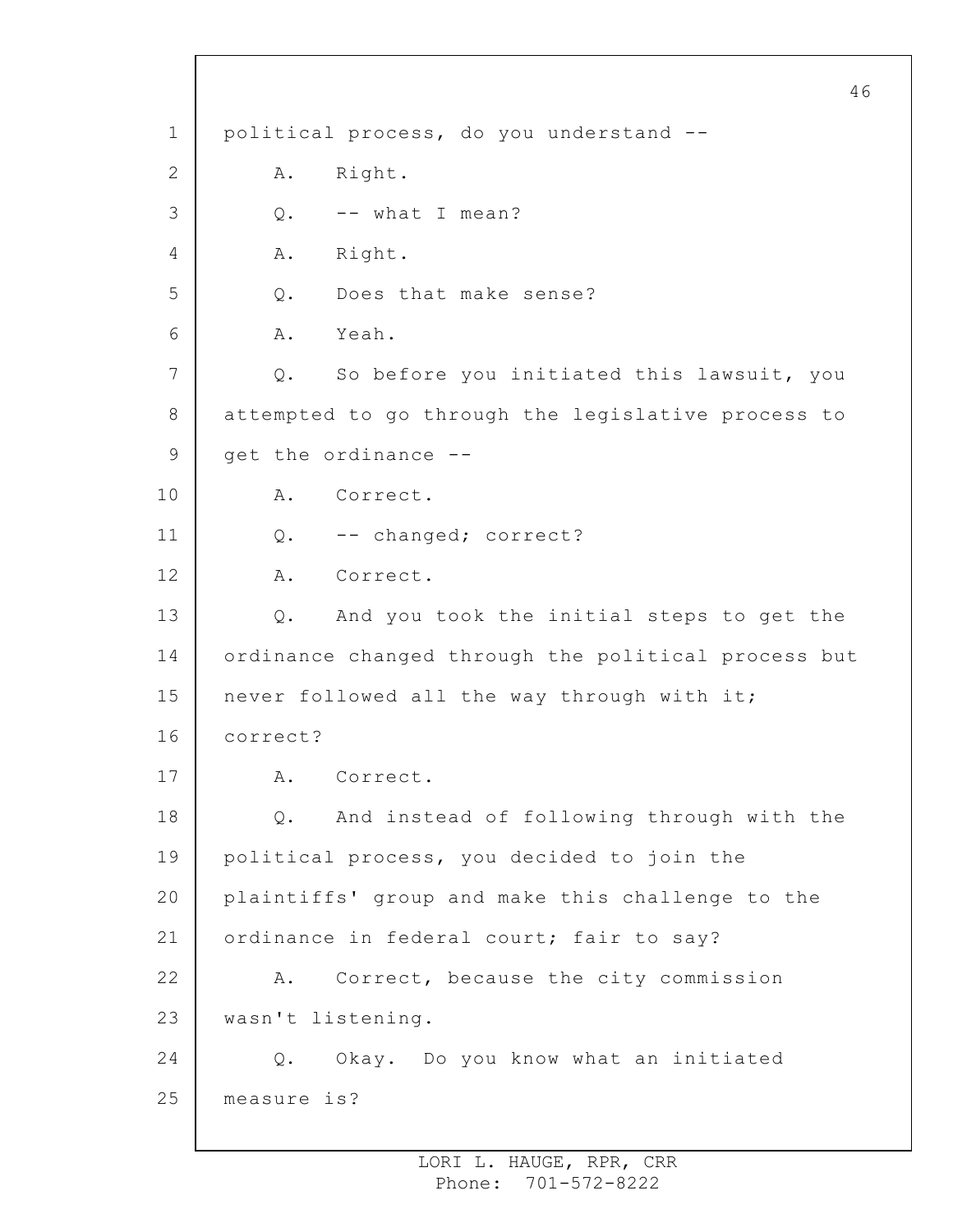1 2 3 4 5 6 7 8 9 10 11 12 13 14 15 16 17 18 19 20 21 22 23 24 25 47 A. No. Q. The next line of questions I have for you is probably a little more philosophical than anything. A. Oh, boy. Q. I'm just giving you a -- a bit of a heads-up. A. I did get a "C" in philosophy, so let's make this gentle. Q. I'm -- I'm just asking, as a general  $matrix - -$ A. Okay. Q. -- do you believe the City should be allowed to make their own laws? A. That's a loaded question because -- if they're reasonable, yes. Obviously. Q. What's a reasonable law compared to an unreasonable law, in your opinion? A. Right. Something that doesn't infringe on the rights of the citizens that live there. Q. Are speed limits reasonable? A. Yes. Q. What if the speed limit is five miles an hour? Is that reasonable? A. Oh, if it was by a park or a school zone,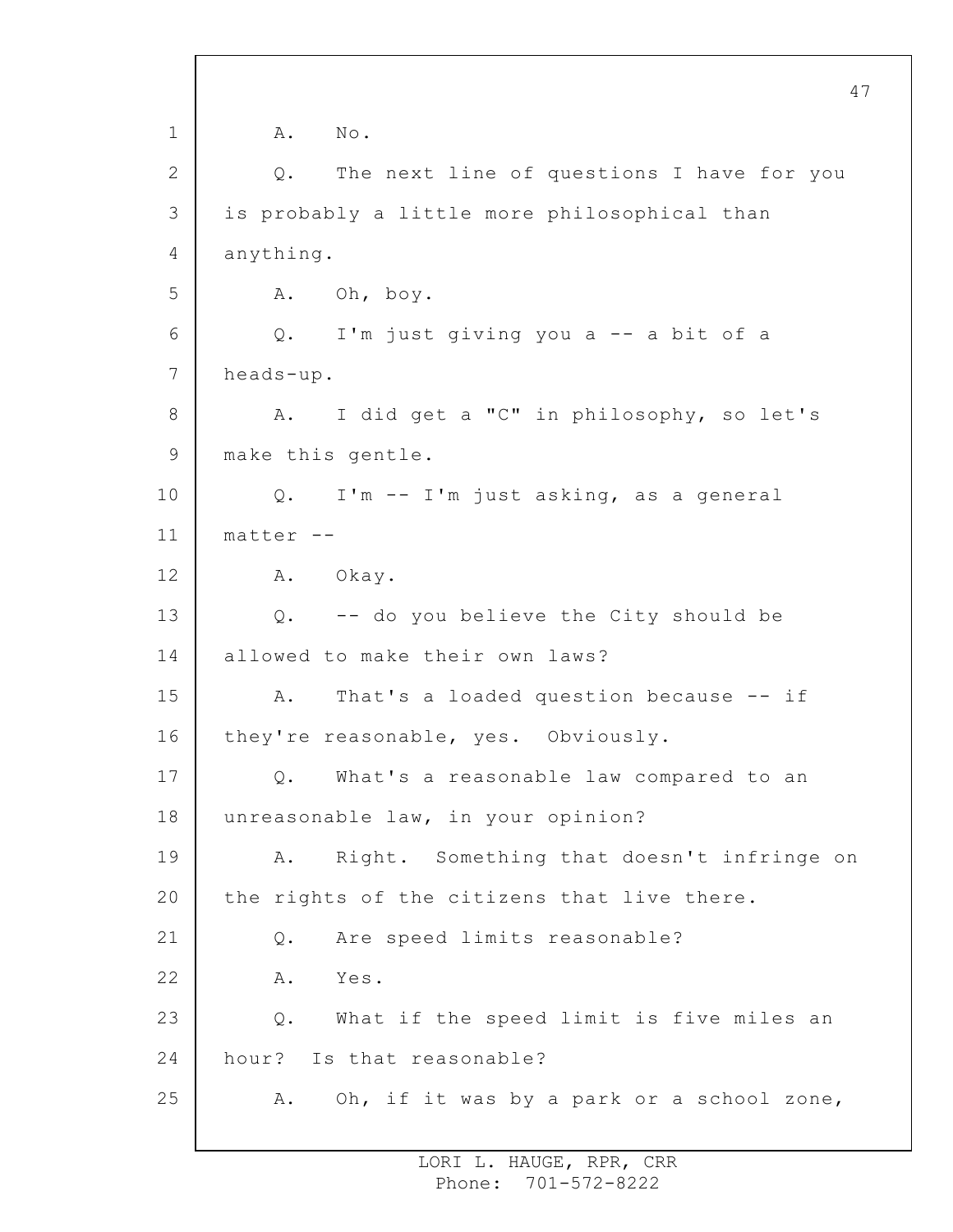1 2 3 4 5 6 7 8 9 10 11 12 13 14 15 16 17 18 19 20 21 22 23 24 25 maybe. Q. What about restrictions on animals in general? Like, if you can't have bears in the city, is that reasonable? MR. SUMMERLIN: Object to -- THE DEPONENT: Well --MR. SUMMERLIN: -- foundation. You can answer if you've got an opinion. THE DEPONENT: Well, bears are wild animals, so -- they're not domestic animals, so, yes, I would think that would be reasonable. BY MR. SCHMIDT: Q. And would the reason for prohibiting bears, at least -- would it be reasonable because they would present a public safety hazard? MR. SUMMERLIN: Object on foundation. Can I just have, like, a continuing -- MR. SCHMIDT: Yeah, you -- MR. SUMMERLIN: -- foundation --MR. SCHMIDT: Yeah. MR. SUMMERLIN: Then I don't have to interrupt you. MR. SCHMIDT: Yeah, that's fine. Yeah. MR. SUMMERLIN: Okay. THE DEPONENT: Well, those are specific

48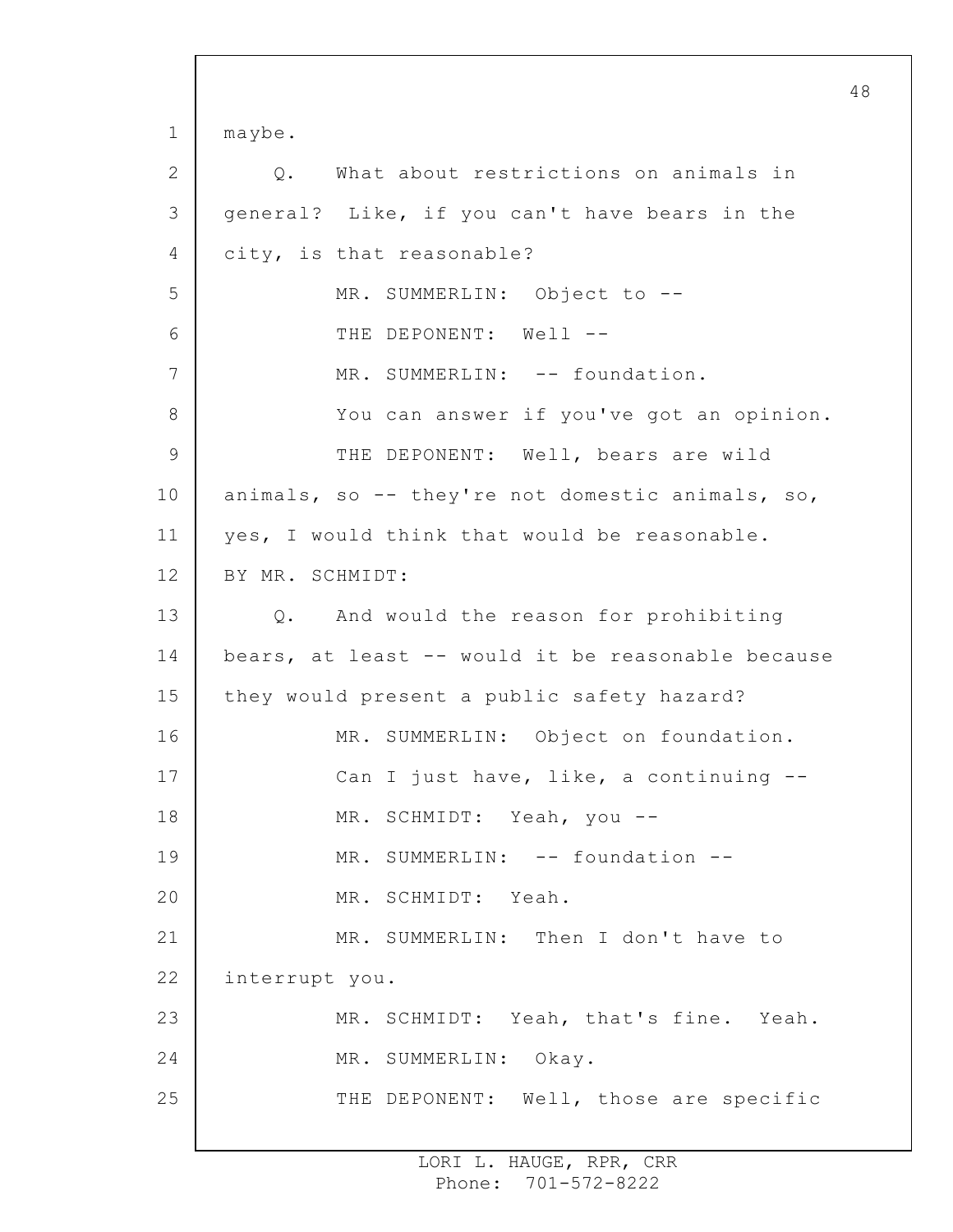1 2 3 4 5 6 7 8 9 10 11 12 13 14 15 16 17 18 19 20 21 22 23 24 25 examples of wild animals. So, obviously, they're not domesticated, so they would possibly pose a danger because they're wild. BY MR. SCHMIDT: Q. Okay. Let me ask it a -- maybe a different way. If a city decide -- specifically said, "We don't want bears within the city limits because they pose a danger to the public," would you feel that that's unreasonable? MR. SCHMIDT: Your objection is noted. THE DEPONENT: Well, ridiculous, but, yes, reasonable, because we don't have bears in North Dakota. BY MR. SCHMIDT: Q. What about a city passing an ordinance that would--this is just a hypothetical--increase the penalty for a DUI within city limits? Do you think that would be reasonable? A. Since I don't know what the penalties are now, I don't know. Q. If it was two years in prison, would that be reasonable? A. I think that would not be reasonable. Is this DUI 1 or DUI 10? So many -- Q. Do you think --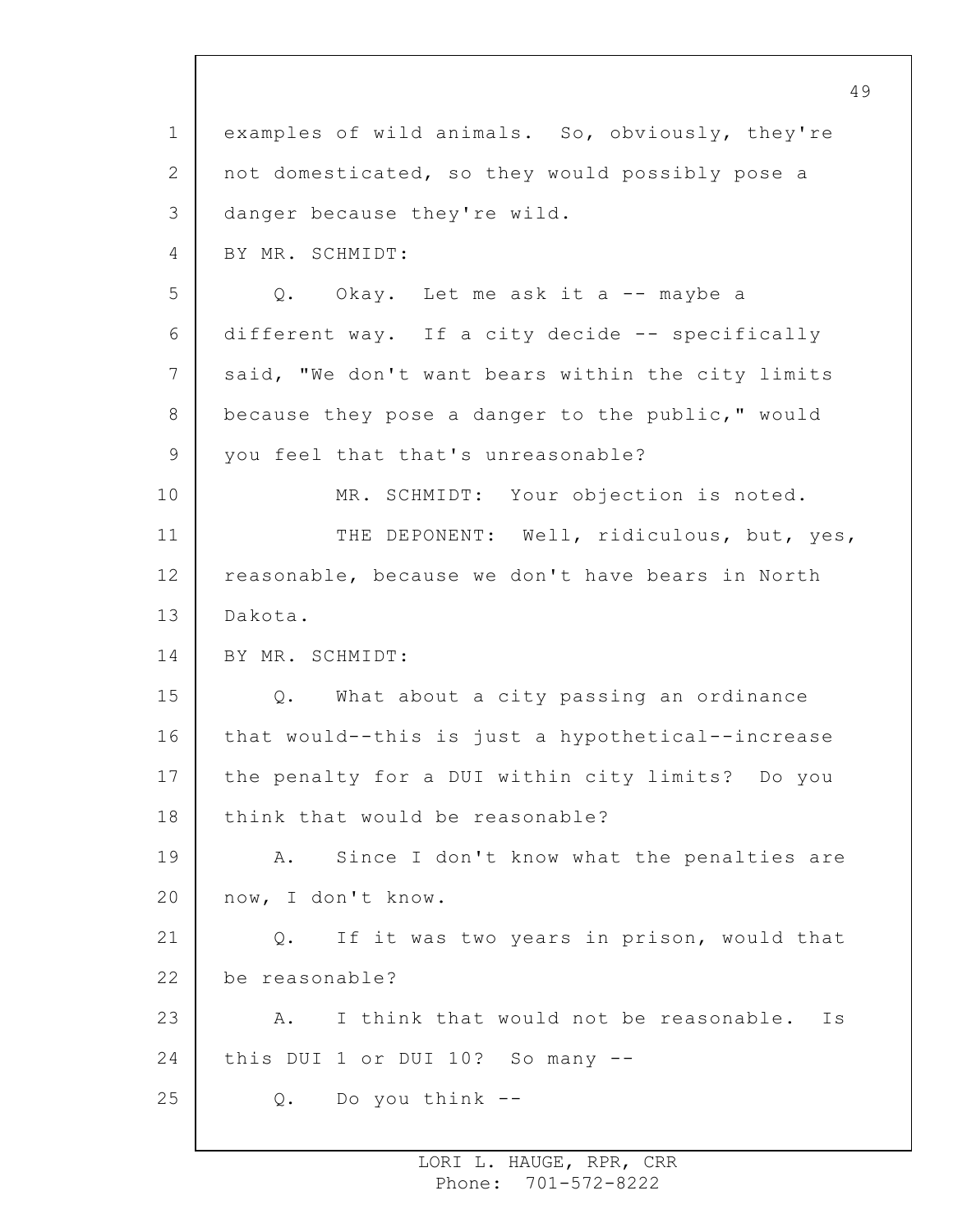1 2 3 4 5 6 7 8 9 10 11 12 13 14 15 16 17 18 19 20 21 22 23 24 25 A. -- questions. Q. Do you think it should matter? If you're a repeat offender, should the -- A. Absolute -- yes, probably. Q. Okay. I guess, as a -- as a citizen, do you believe that the making of laws that affect your community as a whole should be done by the community as a whole? A. The community as a whole, yes. Q. So it should be a vote? A. Yes. Q. Because if people don't like a law, they can change it; right? A. Correct, and that's what we're trying to do. Q. Do you believe that all cities face the same issues, or do different cities face different issues? MR. SUMMERLIN: I still have my floating foundation objection? THE DEPONENT: Sim --MR. SUMMERLIN: Okay. THE DEPONENT: Similar but in different pockets of the country. Obviously, in a metropolitan area, there would be different issues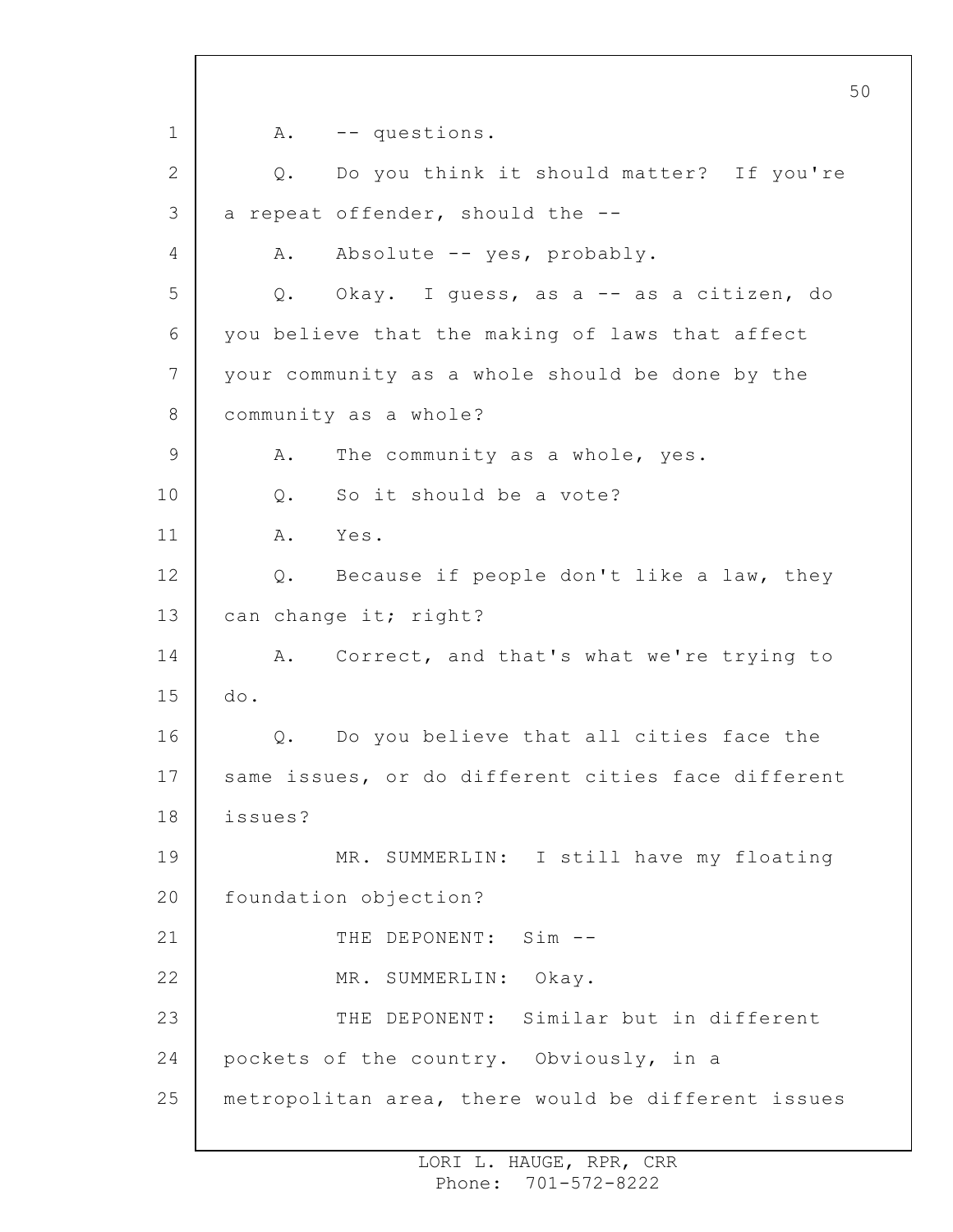1 2 3 4 5 6 7 8 9 10 11 12 13 14 15 16 17 18 19 20 21 22 23 24 25 51 than a small town. BY MR. SCHMIDT: Q. Okay. So Williston may have different issues than Chicago; right? A. Correct. Q. So do you believe that Chicago should have -- be able to pass different laws to address their issues than Williston would be able to pass? A. Possibly. It depends on what it is. Q. Do you believe that cities should be able to address issues as they arise? A. Everything changes--like, progression, you change--so yes. Q. And one of the ways that that can be done is through voting; right? A. Correct. Q. That's the political process we talked about  $--$ A. Correct. Q. -- before; right? A. (The deponent nodded affirmatively.) Q. And one of the other ways that can be done is legislatively; correct? A. Correct. Q. The making and altering of ordinances;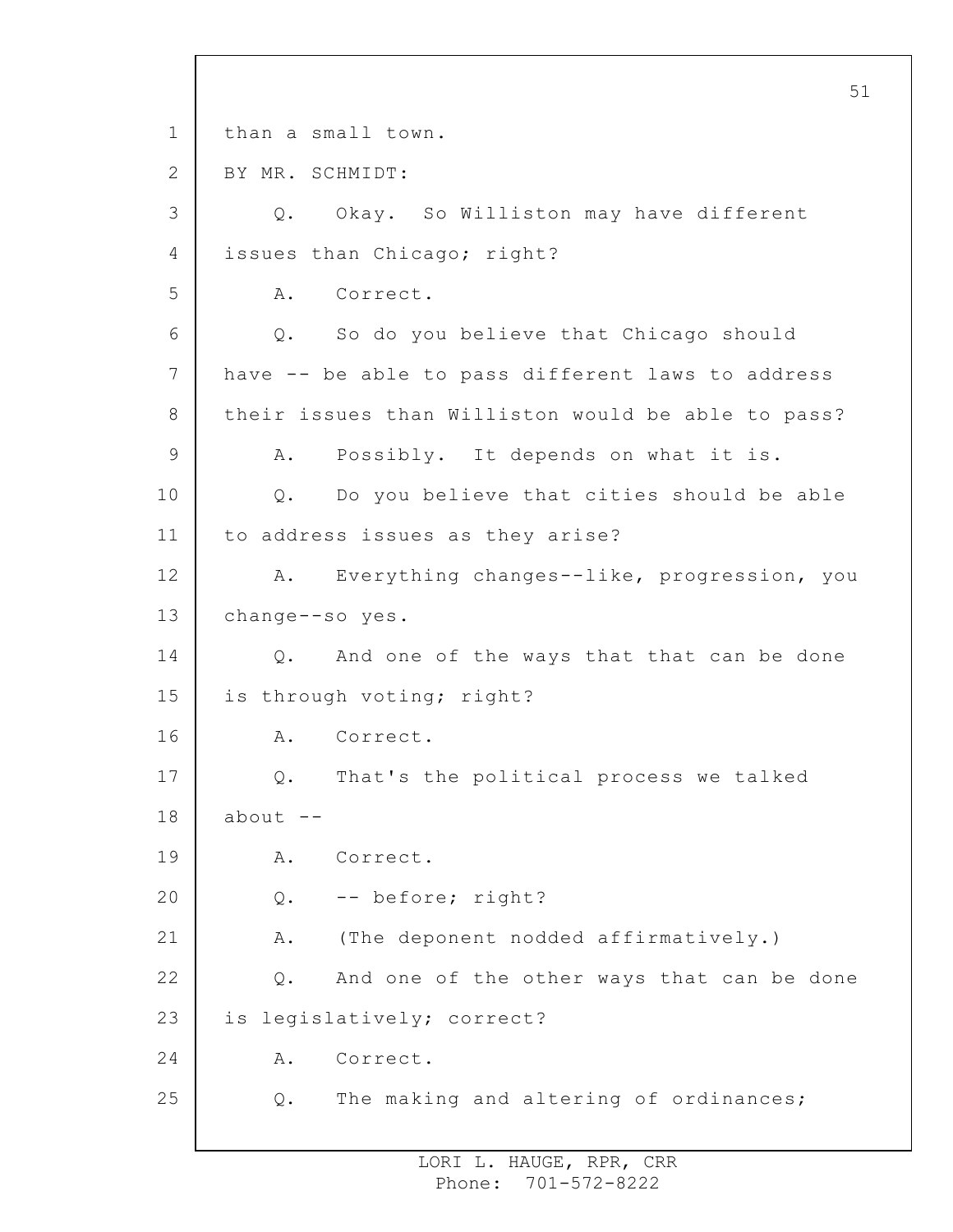1 2 3 4 5 6 7 8 9 10 11 12 13 14 15 16 17 18 19 20 21 22 23 24 25 52 right? A. Correct. Q. If you are ultimately able to prevail in this litigation--by that, I mean the judge agrees with you at the  $-$ -A. Correct. Q. -- end of the day--how would it impact you personally? A. I would bring my dog home. Q. Anything else that a decision in this case would have upon -- impact upon your life? A. My -- the people I know that have pit bulls would be able to quit hiding them and they could actually enjoy their freedom with their dogs. Q. Why do you think that the City's pit bull ordinance is unconstitutional? A. Because these are domestic dogs. They're like any other dog. They're no more dangerous than -- I've had pit bulls. I've had Dobermans. I've had German shepherds. I've never had an aggressive dog. I worked at a vet clinic in Surprise, White Tanks Animal Hospital. I've never had an agress -- I've never had an encounter with an aggressive pit bull.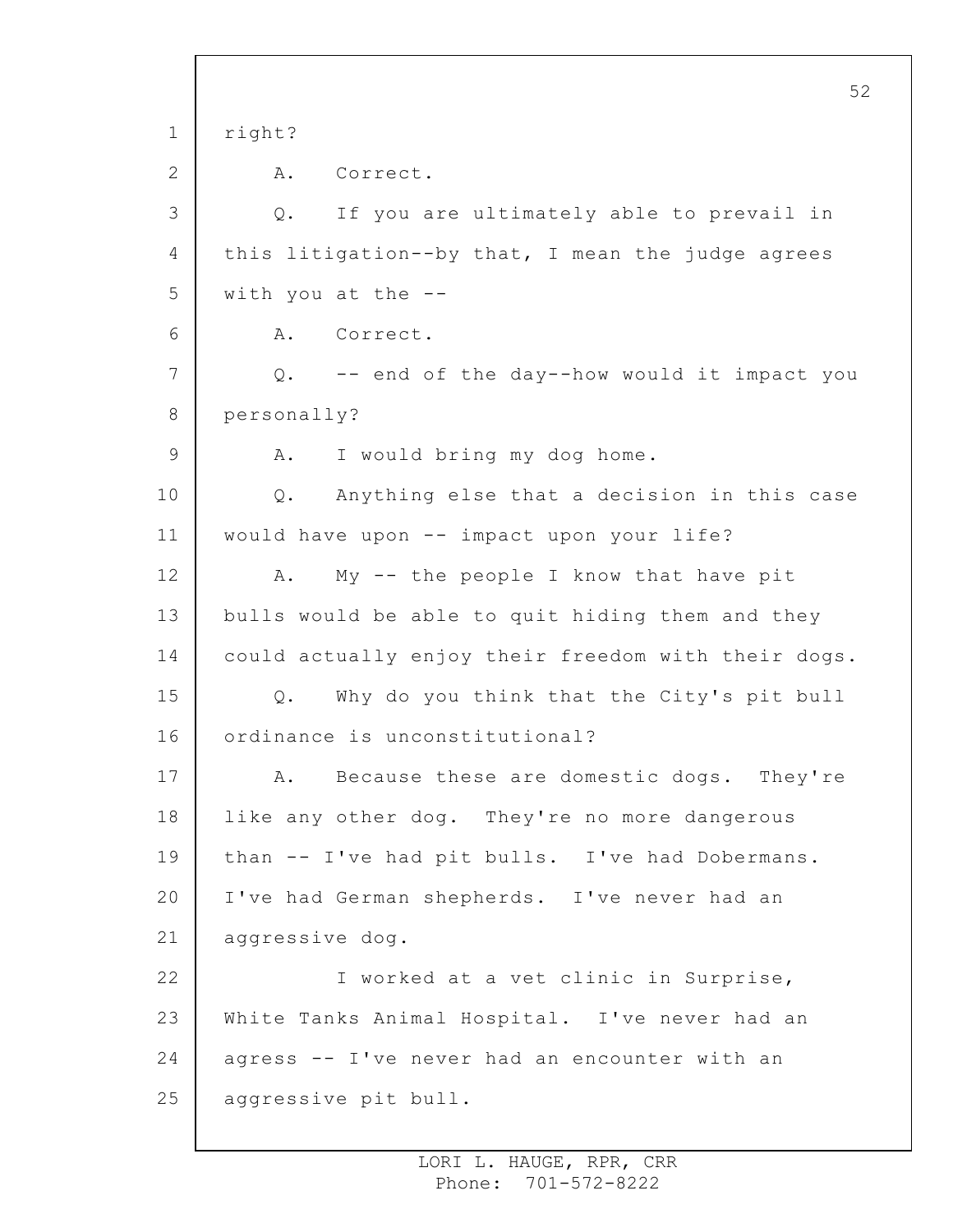1 2 3 4 5 6 7 8 9 10 11 12 13 14 15 16 17 18 19 20 21 22 23 24 25 53 Q. Based on your experience? A. Right. Based on my experience, I have not. Q. And other people may have different experiences; right? A. Right. Well, I got bit by a Weimaraner, so yeah. Q. So we can agree that everybody's experience -- A. Right.  $0.$  -- isn't the same when it comes to --A. Correct.  $0. - -$  animals  $-$ A. Correct. Q. -- correct? And we agree that people may have different opinions as to the danger that pit bulls pose upon the citizens of a city; right? A. I think -- yes. MR. SCHMIDT: Okay. I don't have any further questions for you. THE DEPONENT: Boom. MR. SUMMERLIN: We'll read and sign. (The proceedings concluded at 4:42 p.m.)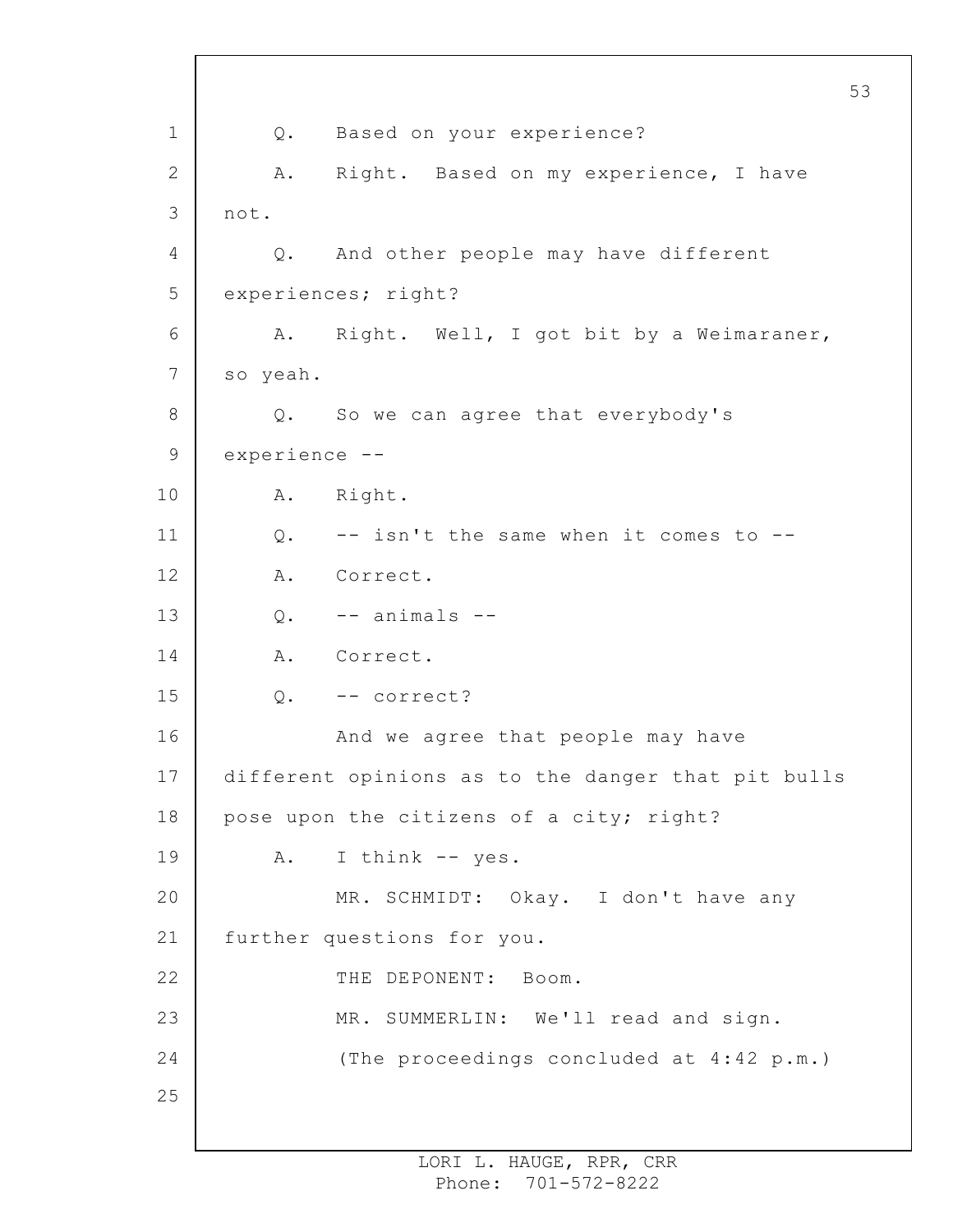|               | 54                                                                   |
|---------------|----------------------------------------------------------------------|
| $\mathbf 1$   | CERTIFICATE OF DEPONENT                                              |
| $\mathbf{2}$  | I, Jyl Albertson, the deponent in the foregoing                      |
| 3             | deposition, certify that I have read the attached                    |
| 4             | 53 typewritten pages of my deposition upon oral                      |
| 5             | examination, taken at the time and place indicated,                  |
| 6             | and that it is a complete and accurate transcript                    |
| 7             | of my deposition, with corrections, if any, noted                    |
| $8\,$         | herein along with the reason for each correction.                    |
| $\mathcal{G}$ |                                                                      |
| 10            | Dated at Williston, North Dakota, this                               |
| 11            |                                                                      |
| 12            |                                                                      |
| 13            |                                                                      |
| 14            | JYL ALBERTSON                                                        |
| 15            |                                                                      |
| 16            | $\star$ $\star$ $\star$<br>$\star$<br>$^\star$<br>$\star$<br>$\star$ |
| 17            | PAGE:<br>REASON:<br>LINE:                                            |
| 18            | CHANGE:                                                              |
| 19            | PAGE:<br>REASON:<br>LINE:                                            |
| 20            | CHANGE:                                                              |
| 21            | PAGE:<br>REASON:<br>LINE:                                            |
| 22            | CHANGE:                                                              |
| 23            | PAGE:<br>REASON:<br>LINE:                                            |
| 24            | CHANGE:                                                              |
| 25            |                                                                      |
|               |                                                                      |

I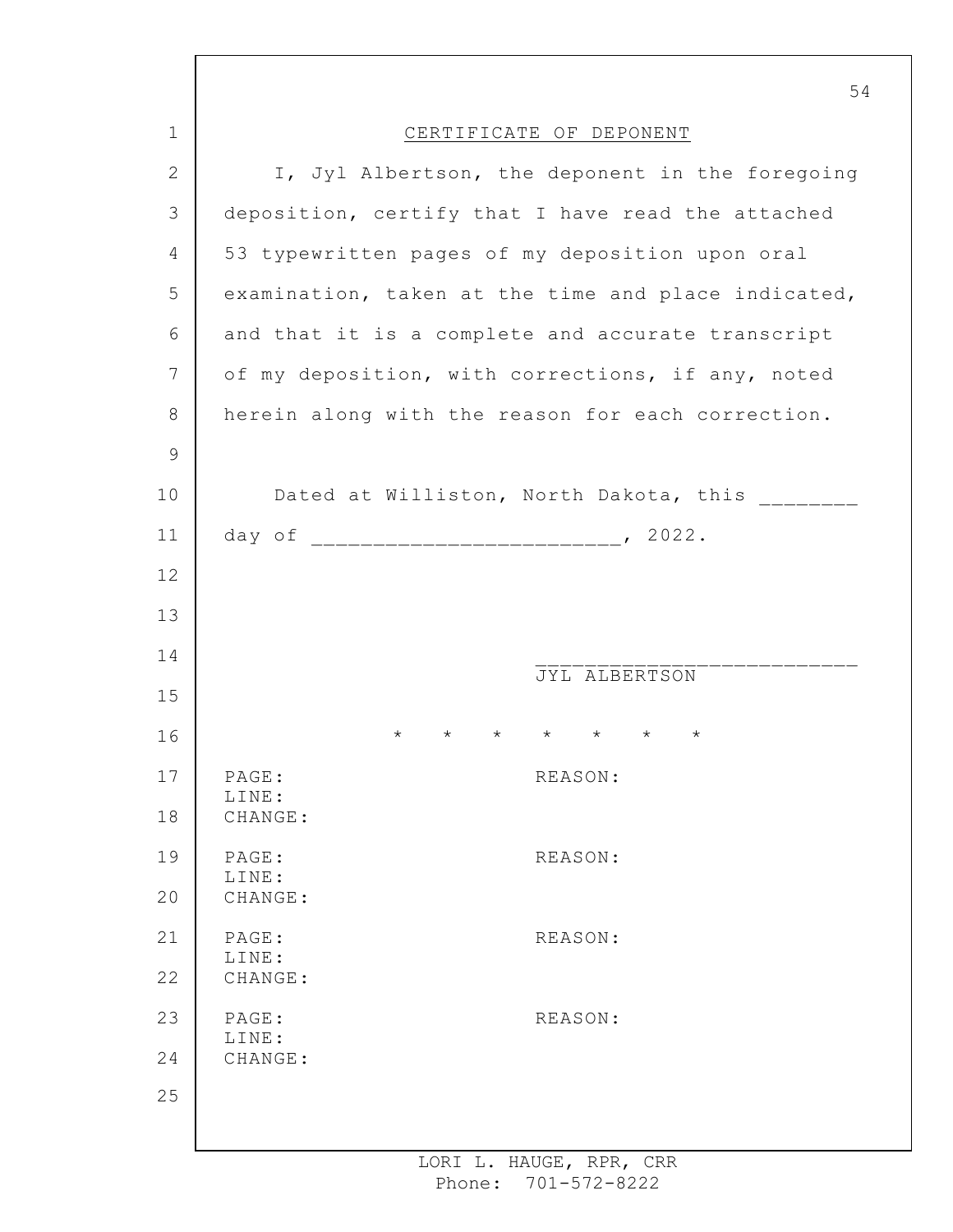| \$                                              | 28 [1] - 33:24                                | 9                                   | <b>Animal</b> [8] - 3:9,<br>3:12, 3:18, 18:23,   | 13:7                                                    |
|-------------------------------------------------|-----------------------------------------------|-------------------------------------|--------------------------------------------------|---------------------------------------------------------|
| $$350$ [1] - 29:15                              | 3                                             | $9:30$ [1] - 27:5                   | 21:9, 23:20, 23:21,<br>52:23                     | B                                                       |
| 0                                               | $3$ [3] - 3:15, 22:10,<br>22:18               | A                                   | animal $[2] - 19:7$ ,                            | <b>ballot</b> $[3] - 45:8$ ,<br>45:10, 45:21            |
| 000013 $[1]$ - 18:20                            | $3,000$ [1] - 44:13                           | able [6] - 40:6, 51:7,              | 19:8<br><b>animals</b> $[5] - 48.2$ ,            | <b>banning</b> $[1] - 14.7$                             |
|                                                 | 3/27/2020 [1] - 26:11                         | 51:8, 51:10, 52:3,                  | 48:10, 49:1, 53:13                               | <b>bans</b> $[1] - 10:11$                               |
| 1                                               | $30$ [3] - 3:23, 31:24                        | 52:13                               | answer [3] - 14:16,                              | <b>based</b> $[2] - 53:1$ ,                             |
|                                                 | $31$ [3] - 3.22, 30:22,                       | above-named [1] -                   | 26:23.48:8                                       | 53.2                                                    |
| $1$ [5] - 3:9, 18:11,<br>18.12, 18.18, 49.24    | 34:18<br>$33$ [2] - 4:4                       | 26:19<br>absolute [1] - 50:4        | anyway [1] - 30:4                                | <b>Bates [1] - 32:12</b><br>Bates-stamped [1] -         |
| <b>10</b> [1] - 49:24                           | $35$ [2] - 4:8                                | accommodate [1] -                   | apartment [1] -<br>11:18                         | 32:12                                                   |
| 12-year-old [1] - 24:5                          | $3:55$ [2] - 1:23, 5:1                        | 6:24                                | appear $[2] - 26:22$                             | Baumstark $[1]$ - 1:6                                   |
| $122$ [1] - 2:15                                |                                               | accurate [1] - 54:6                 | 26:24                                            | <b>bears</b> $[5] - 48:3$ ,                             |
| $13330$ [1] - 2:9                               | 4                                             | Acknowledgment                      | appearance [2] -                                 | 48:9, 48:14, 49:7,                                      |
| 139th [1] - 13:6                                |                                               | $[2] - 4:4, 32:23$                  | 24:23, 25:3                                      | 49:12                                                   |
| $14$ [2] - 3:12, 24:4<br>$16$ [3] - 3:9, 3:18,  | 4 [3] - 3:18, 23:14,<br>23:15                 | acquired [1] - 20:9                 | Appearances [1] -                                | beforehand $[1] - 6:7$                                  |
| 30:20                                           | 4/20/2020 [1] - 27:4                          | address [2] - 51:7,<br>51:11        | 1:25<br>appeared [2] - 2:10,                     | <b>behalf</b> $[2] - 2:11$ ,<br>2:17                    |
| <b>17</b> $[12] - 4.3, 4.5, 4.6,$               | 460 $[1] - 2:15$                              | administrator [1] -                 | 2:16                                             | <b>below</b> $[2] - 21:16$ ,                            |
| 4:7, 9:8, 32:12, 33:11,                         | 4:42 [1] - 53:24                              | 41.23                               | APPEARING[1]-                                    | 26:23                                                   |
| 33:19, 34:4, 35:21,                             |                                               | advertised [1] -                    | 2:19                                             | <b>Bermuda</b> [1] - 8:20                               |
| 36:19, 37:3                                     | 5                                             | 44:20                               | approval $[1]$ - 31:22                           | <b>between</b> [2] - 9:5,                               |
| $18$ [3] - 3:11, 32:12                          | $5[6] - 3.4, 3.20,$                           | advice [3] - 43:4,                  | April $[11] - 4.3, 4.5,$                         | 38:10                                                   |
| 19 [2] - 1:23, 32:13                            | 25:15, 25:18, 27:16,                          | 43.6, 43.8<br>advised [5] - 40:4,   | 4:6, 4:7, 33:11, 33:19,<br>34:4, 35:21, 36:19,   | Big [1] - 17:20<br>$big$ [3] - 11:19,                   |
| $\mathbf{2}$                                    | 27:17                                         | 45:8, 45:10, 45:12,                 | 37:3, 37:11                                      | 15:13, 44:1                                             |
|                                                 | $5/23/2009$ [1] - 23:2                        | 45:14                               | area $[1]$ - 50:25                               | <b>birth</b> $[1] - 23:2$                               |
| $2$ [5] - 3:12, 9:9,                            | $53$ [1] - 54:4                               | affect [1] - 50:6                   | arise $[1] - 51:11$                              | Bismarck $[1]$ - 2:16                                   |
| 20:23, 20:25, 21:4                              | $54$ [1] - 4:24                               | affirmatively [2] -                 | Arizona [16] - 8:15,                             | <b>bit</b> $[4]$ - 8:19, 17:14,                         |
| $20$ [1] - 3:14<br>20-some [1] - 9:13           | $55$ [1] - 4:25                               | 30:14, 51:21                        | 9:4, 9:9, 9:13, 9:14,                            | 47:6, 53:6                                              |
| $200$ [1] - 2:9                                 | 6                                             | affirmatively) [1] -<br>32:17       | 9:15, 9:17, 9:21,                                | <b>Blackwell</b> [1] - 2:9                              |
| $2009$ [7] - 12:7,                              |                                               | aggressive [2] -                    | 12:25, 13:1, 13:4,<br>13:21, 17:16, 17:19,       | <b>Blake</b> [1] - 1:5<br><b>bless</b> $[1] - 43:15$    |
| 12:19, 12:22, 13:3,                             | $6$ [6] - 3:22, 30:13,                        | 52:21, 52:25                        | 18:24, 21:10                                     | <b>blew</b> $[1] - 40:2$                                |
| 13:6, 13:13, 13:17                              | 30:15, 30:19, 32:12,                          | ago [1] - 28:16                     | Armstrong $[1]$ - 2:14                           | <b>blue</b> $[1] - 20:4$                                |
| $2011$ [6] - 3:9, 11:5,                         | 34:19                                         | agree [3] - 29:14,                  | arrangement [2] -                                | <b>bond</b> [1] - 26:24                                 |
| 13:1, 13:4, 13:21,<br>17:15                     | 63576 $[1] - 3:13$                            | 53:8, 53:16                         | 8:8, 37:8                                        | boom $[1] - 53:22$                                      |
| 2013 [2] - 3:12, 21:25                          |                                               | agreement [5] -                     | $arrest$ [1] - 26:25                             | <b>bottom</b> [7] - 18:19,                              |
| <b>2014</b> [1] - 13:23                         |                                               | 31:20, 31:22, 32:7,<br>34:14, 34:17 | arrested [1] - 17:4<br>aside [6] - 22:2.         | 21:5, 23:18, 25:22,                                     |
| 2018 [2] - 3:15, 22:24                          | $7$ [8] - 3:15, 4:3,                          | <b>agrees</b> [1] - 52:4            | 23:11, 24:13, 32:18,                             | 33:5, 33:8, 33:15<br><b>Box</b> $[1] - 2:15$            |
| <b>2019</b> [3] - 7:20, 14:1,                   | 22:24, 29:16, 32:25,                          | agress [1] - 52:24                  | 34:7, 38:14                                      | <b>box</b> [3] - 26:15,                                 |
| 14:2                                            | 33:1, 33:5, 36:6                              | <b>Albertson</b> [12] - 1:6,        | <b>assistant</b> $[1]$ - 22:5                    | 26:18, 33:15                                            |
| <b>2020</b> [17] - 3:20,                        | 8                                             | 5:10, 18:11, 18:18,                 | assuming [2] -                                   | <b>boxer</b> [1] - 11:20                                |
| 3.22, 4.3, 4.5, 4.6,<br>4:7, 12:5, 13:19, 15:2, |                                               | 20:22, 21:4, 22:18,                 | 31:15, 34:21                                     | boxes [1] - 25:25                                       |
| 30:22, 33:11, 33:19,                            | $8$ [5] - 4:5, 35:5, 35:6,                    | 24:6, 25:18, 30:19,<br>54:2         | attached [3] - 32:9,<br>34:18, 54:3              | <b>boy</b> [1] - 47:5<br><b>boyfriend</b> $[1] - 15:11$ |
| 34:4, 35:22, 36:19,                             | 35:10, 36:14                                  | <b>ALBERTSON</b> [5] -              | Attachment <sub>[1]</sub> -                      | boyfriend's [2] -                                       |
| 37:3, 37:11                                     | 858 [2] - 3:21, 25:22                         | 1:15, 2:19, 3:3, 5:3,               | 3:22                                             | 11:14, 41:2                                             |
| <b>2021</b> [2] - 3:18, 24:4                    | <b>859</b> [1] - 33:6<br>859-860 $[1] - 4:4$  | 54:14                               | attempted $[1] - 46.8$                           | <b>BR</b> $[1]$ - 19:25                                 |
| 2022 [2] - 1:23, 54:11                          | 860 $[1] - 33:13$                             | <b>alleged</b> [1] - 15:20          | <b>attempts</b> $[1]$ - 38:18                    | <b>Brandy</b> $[5] - 1:4$ ,                             |
| <b>21</b> [1] - 3:14<br>21-cv-00012-CRH [1]     | 861 [2] - 35:11, 36:12                        | <b>allowed</b> $[3] - 16:12$ ,      | <b>attorney</b> [4] $-6.4$ ,                     | 38:25, 39:5, 45:13                                      |
| - 1:6                                           | 861-865 $[1]$ - 4:8                           | 16:14, 47:14<br>ALSO [1] - $2:19$   | 29:4, 30:6, 33:16<br><b>Attorney</b> [4] - 1:16, | <b>break</b> $[2] - 6.20, 6.23$                         |
| $22$ [3] - 1:21, 3:17                           | <b>862</b> [1] - 36:21                        | <b>altering</b> $[1] - 51:25$       | 2:7, 2:8, 2:13                                   | <b>breed</b> $[3] - 11:2$<br>11:7, 21:17                |
| $23$ [3] - 3.19, 37.11                          | $863$ [1] - 35:14                             | <b>AMANDA</b> $[1]$ - 2:8           | attorneys' [2] -                                 | <b>Brian</b> $[2] - 1:16, 5:16$                         |
| $25$ [2] - 3:21                                 | $864$ [1] - 35:18<br>$865$ [2] - 35:11, 37:10 | <b>American</b> [4] - 20:13,        | 10:21, 12:15                                     | <b>BRIAN</b> $[1]$ - 2:13                               |
| $27$ [1] - 3:20                                 |                                               | 20:14, 21:17, 23:6                  | <b>Avenue</b> $[2] - 2:15$ ,                     | <b>brindle</b> $[2] - 20:1$ ,                           |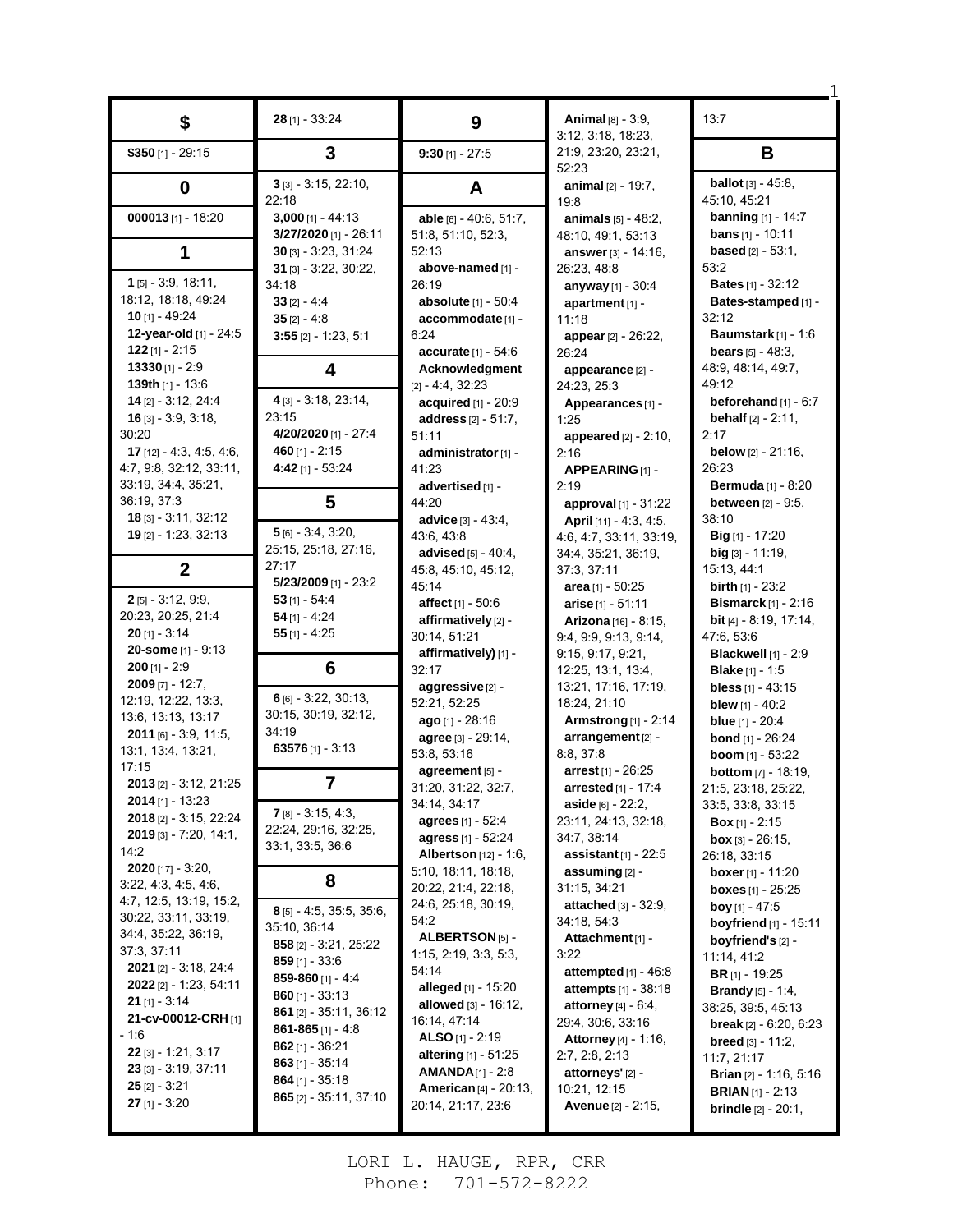| 20:2                                                | chicken [1] - 40:16                             | 22:14, 23:12, 24:14,            | 32:1                                | 33:11                                     |
|-----------------------------------------------------|-------------------------------------------------|---------------------------------|-------------------------------------|-------------------------------------------|
| bring [2] - 40:6, 52:9                              | citation [16] - 11:25,                          | 32:20, 34:8                     | council [2] - 39:21,                | Dated [1] - 54:10                         |
| <b>Broadway</b> $[2] - 1:22$ ,                      | 14:24, 15:4, 16:6,                              | complying [3] -                 | 39:23                               | daughter $[1] - 41:2$                     |
| 2:15                                                | 16:19, 24:21, 25:2,                             | 20:21, 33:14, 36:22             | <b>counsel</b> [2] - 2:10,          | daughter's [1] -                          |
| <b>brought</b> $[3] - 15:14$ ,                      | 27:8, 27:18, 27:20,                             | con $[1] - 7.9$                 | 2:16                                | 11:18                                     |
| 15:15, 15:16                                        | 28:1, 28:9, 28:11,                              | concern [1] - 38:1              | Counsel's [9] -                     | <b>David</b> $[2] - 41:23$ ,              |
| <b>Bryan</b> $[1] - 1.8$                            | 28:12, 29:1, 29:4                               | concluded [1] -                 | 20:21, 22:3, 22:15,                 | 42.6                                      |
| <b>bull</b> $[16] - 10.7$ , 16:3,                   | <b>Citation</b> $[1] - 3:21$                    | 53:24                           | 23:12, 24:14, 32:20,                | <b>days</b> [3] - 29:16,                  |
| 16:6, 16:20, 20:13,                                 | cited [2] - 14:19,                              | Conference [1] -                | 33:14, 34:8, 36:22                  | 31.24, 33.24                              |
| 21:17, 23:6, 24:5,                                  | 14:21                                           | 1:21                            | <b>count</b> $[1] - 44:12$          | <b>decide</b> [2] - 42:4,                 |
| 24:10, 24:17, 24:22,                                | cities $[4] - 10.6$ ,                           | Confidential [1] -              | country [1] - 50:24                 | 49.6                                      |
| 29.20, 39.8, 41.2,                                  | 50:16, 50:17, 51:10                             | 10:24                           | <b>County</b> [7] - 1:19,           | decided [3] - 40:6.                       |
| 52:15, 52:25                                        | citizen $[2] - 38.8$                            | confidential [1] -              | 3.9, 17:15, 17:18,                  | 45:20, 46:19                              |
| <b>Bull</b> $[1]$ - 19:25                           | 50:5                                            | 12:8                            | 18:23, 19:12, 20:19                 | decision $[1] - 52:10$                    |
| <b>bulls</b> $[6] - 10:11$ ,                        | citizens [2] - 47:20,                           | connected [1] -                 | <b>county</b> $[1] - 26:2$          | <b>Defendant</b> $[2] - 1:13$ ,           |
| 14:7, 14:14, 52:13,                                 | 53:18                                           | 41:11                           | couple [1] - 6:3                    | 2:17                                      |
| 52:19, 53:17                                        | city $[33] - 10.9, 13.7,$                       | consecutively [1] -             | <b>course</b> [1] - 38:17           | defendant $[2] - 5:4$ ,                   |
| $BY$ [22] - 5:8, 10:4,                              | 13:8, 13:15, 14:3,                              | 13:16                           | <b>Court</b> $[1] - 4:25$           | 26:19                                     |
| 11:1, 12:18, 18:17,                                 | 14.9, 14.14, 16.6,                              | <b>Consent</b> $[2] - 4:6$ ,    | <b>COURT [1] - 1:1</b>              | demand $[1] - 33:24$                      |
| 21:2, 22:16, 23:17,                                 | 29:4, 29:20, 36:3,                              | 36:12                           | <b>court</b> $[19] - 6:7$ ,         | deponent [7] - 22:3,                      |
| 25:17, 27:19, 28:8,                                 | 38:3, 38:4, 38:18,                              | consult [3] - 30:6,             | 18:13, 21:1, 22:11,                 | 23:12, 24:14, 32:20,                      |
| 28:22, 30:17, 33:3,                                 | 39:21, 39:23, 41:16,                            | 32:3, 33:16                     | 22:14, 23:16, 24:24,                | 34:8, 51:21, 54:2                         |
| 34:23, 35:9, 38:12,                                 | 41:18, 41:23, 41:25,                            | consultation [1] -              | 25:16, 26:21, 29:8,                 | <b>DEPONENT</b> $[15]$ -                  |
| 43:16, 48:12, 49:4,                                 | 42:12, 42:21, 43:18,                            | 21:23                           | 29:11, 29:19, 30:1,                 | 9:25, 10:3, 20:24,                        |
| 49:14, 51:2                                         | 45:6, 45:22, 46:22,                             | cont'd [1] - 4:1                | 30:14, 30:16, 33:2,                 | 22:7, 34:21, 38:6,                        |
|                                                     | 48:4, 49:6, 49:7,                               | contact [1] - 42:18             | 35:7, 38:17, 46:21                  | 38.8, 48.6, 48.9,                         |
| C                                                   | 49:15, 49:17, 53:18                             | contacted $[1] - 42:12$         | courthouse [3] -                    | 48.25, 49:11, 50:21,                      |
|                                                     | City [18] - 1:11, 1:21,                         | continuing [1] -                | 36:1, 36:5, 36:7                    | 50:23, 53:22, 54:1                        |
| Calderon [1] - 1:5<br><b>California</b> $[1]$ - 2:9 | 3:15, 3:21, 4:4, 4:8,<br>5:17, 5:20, 22:20,     | 48:17                           | courthouses [1] -                   | <b>Deponent</b> [2] - 2:20,               |
| <b>Canine</b> [1] - 23:5                            | 25:22, 26:2, 33:6,                              | contracted [1] - 7:9            | 17:2                                | 4:24                                      |
| care $[1] - 5:13$                                   | 35:11, 37:10, 41:24,                            | <b>Control</b> [2] - 3:10,      | <b>courts</b> [1] - 29:9            | Deposition [9] -                          |
| Care [2] - 3:10, 18:23                              | 45:19, 47:13                                    | 18:24                           | $COVID$ [6] - 15:6,                 | 18:12, 20:25, 22:10,                      |
| <b>careful</b> $[1] - 6.9$                          | City's $[2] - 14:13$ ,                          | conversation [5] -              | 16:24, 17:2, 24:25,                 | 23:15, 25:15, 30:15,                      |
| carefully $[1]$ - 31:22                             | 52:15                                           | 31.6, 31.9, 31.10,              | 29:10, 29:11                        | 33:1, 33:5, 35:6                          |
| cars $[1] - 15:11$                                  | Civil [1] - 1:18                                | 31:14, 41.7                     | Covington $[3]$ - 3:19,             | <b>DEPOSITION</b> [1] -<br>1:15           |
| <b>Case</b> [1] - 1:6                               | clarify $[1] - 6.14$                            | conversing [1] -<br>39:10       | 23:21, 37:6                         | deposition $[6]$ - 5:25,                  |
| case $[3] - 5:21$ ,                                 | <b>Class</b> $[1] - 37:23$                      |                                 | cream [1] - 7:17<br>crew [1] - 17:1 | 6:19, 38:14, 54:3,                        |
| 42:13, 52:10                                        | classic [1] - 15:11                             | copies [1] - 36:10              |                                     | 54 4, 54 7                                |
| center [1] - 23:9                                   | clear [1] - 27:11                               | cops $[1]$ - 24:23              | <b>current</b> $[1] - 8.8$          |                                           |
| <b>Center</b> $[2] - 3:16$ ,                        |                                                 |                                 |                                     |                                           |
|                                                     |                                                 | copy $[3] - 32:6$ ,             |                                     | <b>Description</b> $[3] - 3:8$ ,          |
|                                                     | clinic [1] - 52:22                              | 32:22, 34:13                    | D                                   | 4.2, 19.1                                 |
| 22:20                                               | Cole [2] - 1:7, 40:25                           | corner [6] - 18:19,             |                                     | <b>designate</b> [2] -                    |
| <b>CERTIFICATE</b> [1]-                             | Cole-Perea [2] - 1:7,                           | 21:5, 23:18, 25:23,             | dad $[1] - 9:10$                    | 10:21, 19:8                               |
| 54:1                                                | 40:25                                           | 26:1, 33:6                      | <b>DAKOTA</b> $[1]$ - 1:2           | designated [2] -                          |
| <b>Certificate</b> $[3] - 3:17$ ,                   | collected $[1]$ - 39:18                         | correct $[32] - 8:7$ ,          | <b>Dakota</b> $[8] - 1:12$ ,        | 12:15, 26:22                              |
| 4.24, 4.25                                          | coming $[1] - 9:23$                             | 12:20, 16:23, 17:12,            | 1:20, 1:22, 2:16, 8:22,             | diff $[1] - 38.9$                         |
| certify $[1] - 54.3$                                | commenced [1] - 5:1                             | 19.4, 21.10, 22.24,             | 26:18, 49:13, 54:10                 | difference [1] - 38:9                     |
| challenge [1] - 46:20                               | commencing [1] -                                | 22.25, 23.6, 33:20,             | <b>damn</b> [1] - 20:24             | different [13] - 25:25,                   |
| change [3] - 39:13,                                 | 1:23                                            | 34:5, 43:22, 44:25,             | danger [3] - 49:3,                  | 40.1, 44.4, 44.17,                        |
| 50:13, 51:13                                        | commission [14] -                               | 45:2, 45:20, 46:10,             | 49:8, 53:17                         | 49:6, 50:17, 50:23,                       |
| <b>CHANGE</b> [4] - 54:18,                          | 39:21, 41:16, 41:18,                            | 46:11, 46:12, 46:16,            | dangerous [1] -                     | 50:25, 51:3, 51:7,                        |
| 54:20, 54:22, 54:24                                 | 41:25, 42:2, 42:6,                              | 46:17, 46:22, 50:14,            | 52:18                               | 53:4, 53:17                               |
| changed [4] - 38:19,                                | 42:12, 42:14, 42:21,                            | 51:5, 51:16, 51:19,             | <b>Danika</b> [1] - 1:6             | discussed [1] -                           |
| 39:4, 46:11, 46:14                                  | 43:5, 43:19, 45:6,                              | 51:23, 51:24, 52:2,             | Date [2] - 26:21, 27:4              | 43:12                                     |
| changes $[1] - 51:12$                               | 45:22, 46:22                                    | 52:6, 53:12, 53:14,             | <b>date</b> $[11] - 22:22$          | discussion $[1]$ - 28:5                   |
| charge $[3] - 26:23$ ,                              | community [3] -                                 | 53:15                           | 23:2, 24:23, 25:1,                  | <b>dispute</b> $[1] - 28:25$              |
| 31:25, 37:25                                        | 50:7, 50:8, 50:9                                | correction $[1] - 54.8$         | 25:2, 25:6, 25:7,                   | <b>DISTRICT</b> $[2] - 1:1$ ,             |
| checked [1] - 33:15                                 | compared $[1] - 47:17$<br>complete $[1] - 54.6$ | corrections [1] -<br>54:7       | 25:14, 26:10, 29:8,<br>31:24        | 1:2                                       |
| Chicago [2] - 51:4,<br>51:6                         | complied [6] - 22:3,                            | <b>correctly</b> $[2] - 24:7$ , | dated [2] - 30:22,                  | DNA [2] - 11:6, 11:21<br>DNA-tested [2] - |

2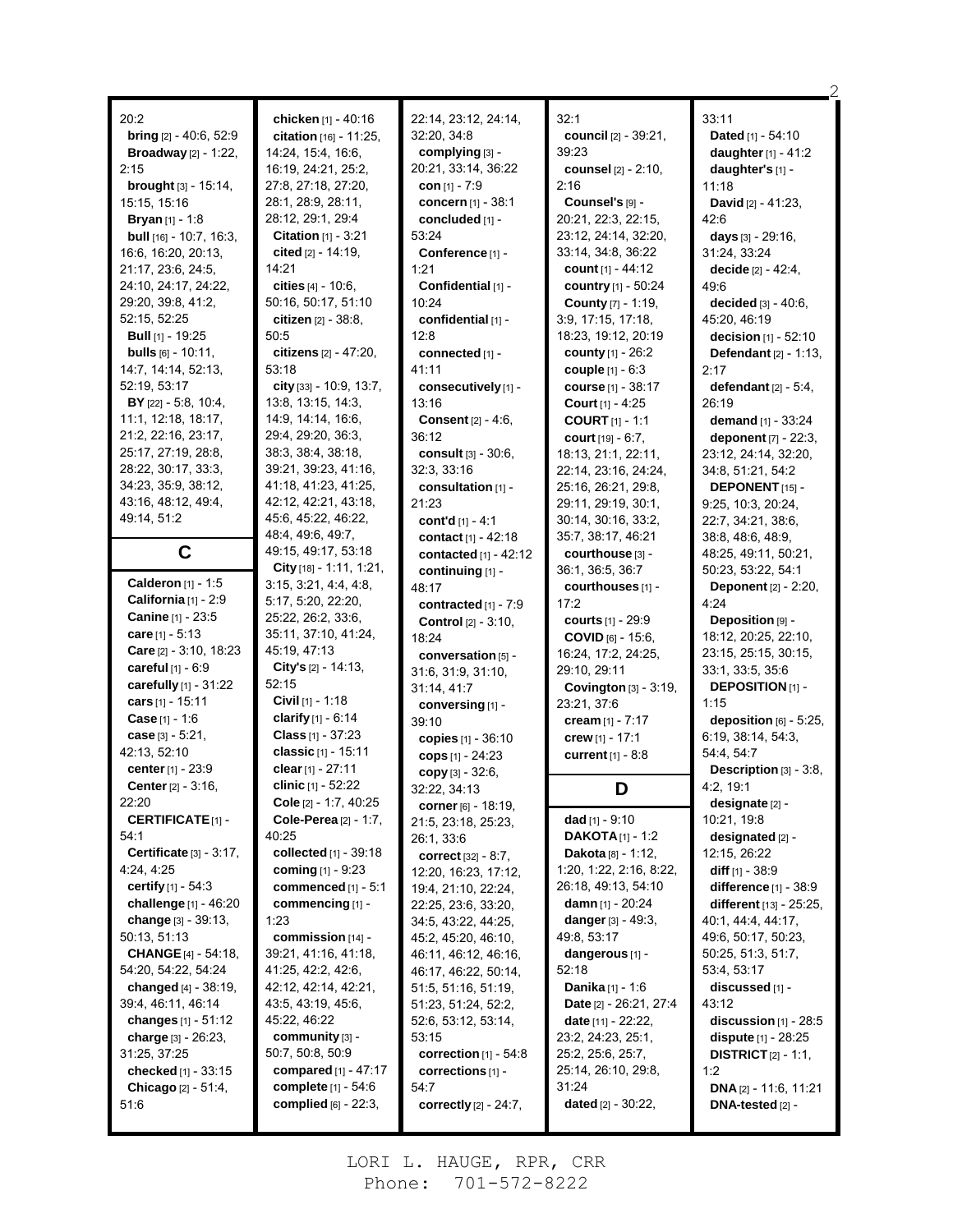| 11:6, 11:21                    |                                                         |                                            | 13:22, 14:5, 23:24,           | 21:14, 21:15                    |
|--------------------------------|---------------------------------------------------------|--------------------------------------------|-------------------------------|---------------------------------|
| Dobermans [1] -                | end [2] - 6:16, 52:7                                    | familiar [1] - 29:24                       | 24:2, 37:6                    | Hospital [3] - 3:13,            |
| 52:19                          | End $[1] - 12.8$                                        | <b>Farr</b> [1] - 1:5                      | German [1] - 52:20            | 21:9, 52:23                     |
| <b>Doc</b> [1] - 1:7           | endurance $[1]$ - $6:22$                                | February [1] - 39:2<br>federal [2] - 5:19, | given [5] - 22:17,            | <b>hour</b> $[1]$ - 47:24       |
| document [17] -                | enjoy [1] - 52:14                                       | 46:21                                      | 24:21, 24:22, 31:16,          | house [4] - 11:13,              |
| 17:23, 18:23, 20:7,            | entitled [2] - 22:18,                                   | Federal $[1] - 1:17$                       | 43.9                          | 11:14, 36:11, 41:6              |
| 20:20, 21:19, 22:17,           | 35:15<br>establishment [1] -                            | few [1] - 25:25                            | grade [3] - 7:4, 7:7,         | houses [1] - 15:9               |
| 22:19, 23:8, 24:3,             | 44:6                                                    | fifth $[3] - 7.4, 7.7$ ,                   | 15:5                          | <b>Husch</b> $[1] - 2:8$        |
| 25:22, 31:21, 32:15,           | establishments [2] -                                    | 15:5                                       | ground [1] - 6:4              | hypothetical [1] -              |
| 34:15, 35:15, 36:13,           |                                                         |                                            | group [1] - 46:20             | 49:16                           |
| 36:18, 38:13                   | 44.4, 44.8<br>eventually [1] -                          | fifth-grade $[2] - 7.4$ ,                  | grow [1] - 8:21               |                                 |
| documents [1] -                | 39:18                                                   | 7:7<br>fill $[1]$ - 9:7                    | guess [4] - 18:11,            |                                 |
| 34:24                          | <b>Ex</b> [1] - 35:3                                    | fine $[6]$ - 7:2, 29:15,                   | 19:1, 37:24, 50:5             |                                 |
| <b>Dog</b> [1] - 23:5          |                                                         |                                            | Guilty [3] - 4:7,             | ice [1] - 7:17                  |
| $dog$ [19] - 11:2, 11:9,       | exact $[1] - 14.16$                                     | 34:10, 34:12, 37:15,<br>48:23              | 35:15, 35:18                  | identification [8] -            |
| 11:15, 11:19, 11:24,           | exactly $[4] - 14:17$ ,<br>28:13, 31:13, 43:11          | first $[8] - 5.5, 13.2,$                   | guilty [5] - 29:15,           | 18:13, 21:1, 22:11,             |
| 14:10, 16:10, 19:22,           | exam $[1] - 21:23$                                      | 14:2, 14:12, 24:3,                         | 29:21, 30:3, 30:4,            | 23:16, 25:16, 30:16,            |
| 20:4, 20:9, 20:11,             |                                                         | 35:15, 36:13, 40:16                        | 31:21                         | 33:2, 35:7                      |
| 29:16, 37:6, 39:2,             | examination [1] -<br>54.5                               | five $[1] - 47:23$                         | Gunner [17] - 10:15,          | identified $[2] - 24.9$ .       |
| 41:6, 52:9, 52:18,             | <b>EXAMINATION [1] -</b>                                | Fleming [1] - 1:8                          | 11:24, 12:6, 12:19,           | 24:17                           |
| 52:21                          | 5:7                                                     |                                            | 13:16, 15:16, 15:18,          | <b>Identified</b> $[2] - 3.8$ , |
| $\log$ 's [3] - 11:14,         | Examination $[1]$ -                                     | flip $[2] - 35:14, 37:10$                  | 16:22, 17:9, 17:13,           | 4:2                             |
| 21:16, 41:5                    | 3:4                                                     | floating [1] - 50:19<br>Floor [1] - 1:20   | 21:16, 21:22, 23:2,           | impact [2] - 52:7,              |
| dogs $[5]$ - 10:14,            | examined $[2] - 5:5$ ,                                  | followed [1] - 46:15                       | 24:4, 24:9, 24:17,            | 52:11                           |
| 11:12, 15:15, 52:14,           | 24:4                                                    |                                            | 38:25                         | important [1] - 43:13           |
| 52:17                          |                                                         | following [1] - 46:18                      | Gunner's [1] - 23:25          | $IN [1] - 1:1$                  |
| <b>domestic</b> [2] - 48:10,   | <b>examples</b> $[1] - 49:1$<br>exhibit [1] - 27:15     | follows $[1] - 5.6$                        | $guys_{[2]} - 39.16$          | incident $[3] - 38:22$ ,        |
| 52:17                          |                                                         | FOR $[1] - 1:2$                            | 41.9                          | 39:1, 39:8                      |
| domesticated [1] -             | <b>Exhibit</b> $[24] - 18:11$ ,<br>18:12, 18:18, 20:23, | foregoing $[1]$ - 54:2                     |                               | increase [1] - 49:16            |
| 49.2                           | 20.25, 21:4, 22:10,                                     | form $[1] - 32:23$                         | н                             | <b>indicate</b> [3] - 17:14,    |
| <b>Don</b> [1] - $21:22$       | 22:18, 23:14, 23:15,                                    | foundation [4] -                           |                               | 19:2, 30:2                      |
| done [6] - 8:17, 8:19,         | 25:15, 27:16, 27:17,                                    | 48:7, 48:16, 48:19,                        | <b>Hall</b> $[1]$ - 1:21      | <b>indicated</b> $[2] - 27:9$ , |
| 38:13, 50:7, 51:14,            | 30:15, 30:19, 32:12,                                    | 50:20                                      | hall $[1] - 36:3$             | 54:5                            |
| 51:22                          | 33:1, 33:5, 34:18,                                      | four $[3] - 8.14$ , $8.15$ ,               | hand $[7] - 18:15$ ,          | indicates $[1] - 21:8$          |
| door $[1] - 16:3$              | 35:5, 35:6, 35:10,                                      | 30:19                                      | 18:19, 21:5, 23:18,           | indicating $[3] - 32:8$ ,       |
| down $[4] - 6.8, 8.25,$        | 36:6, 36:13                                             | fourth [2] - 26:15,<br>31:19               | 25:23, 26:1, 33:6             | 34:16, 37:5                     |
| 26:9, 26:14                    | <b>EXHIBITS</b> $[2] - 3.7$ ,                           | free [3] - 17:7, 17:9,                     | Handwritten $[1] - 4:7$       | indicating) [2] -               |
| Dr $[2]$ - 21:22, 24:9         | 4:1                                                     | 31:20                                      | handwritten [1] -             | 34:20, 36:10                    |
| draft $[4] - 32:7$ ,           | experience [3] -                                        | freedom [1] - 52:14                        | 28:2                          | information [3] -               |
| 34:14, 34:17, 40:1             | 53:1, 53:2, 53:9                                        |                                            | happy [1] - 6:24              | 20:6, 20:16, 23:1               |
| <b>drive</b> $[3] - 15.9$ ,    | experiences [1] -                                       | friend $[1]$ - 11:17                       | <b>Harmon</b> [1] - 44:18     | <b>infraction</b> $[1]$ - 15:20 |
| 15:12, 15:16                   | 53:5                                                    | front $[3] - 31.23$ ,<br>35:24, 36:25      | <b>Hauge</b> $[1] - 1:18$     | <b>infringe</b> $[1] - 47:19$   |
| due $[1] - 17:2$               | eyes [2] - 10:22,                                       | full $[1] - 7:21$                          | <b>hazard</b> $[1] - 48:15$   | initial $[3] - 24:23$ ,         |
| <b>DUI</b> [3] - 49:17, 49:24  | 12:15                                                   | full-time [1] - 7:21                       | heads $[1] - 47:7$            | 25:3, 46:13                     |
| duly $[1] - 5.5$               |                                                         | fun [1] - 15:8                             | heads-up $[1] - 47:7$         | initiated $[2] - 46:7$ ,        |
| during $[6] - 6.19$ ,          | F                                                       |                                            | <b>held</b> $[1]$ - 29:9      | 46:24                           |
| 7:25, 8:3, 15:6, 30:2,         |                                                         |                                            | help [3] - 35:1, 43:1,        | <b>instead</b> $[2] - 40:7$ ,   |
| 40:24                          | face $[2] - 50.16$ ,                                    | G                                          | 44.9                          | 46:18                           |
|                                | 50:17                                                   | gal [1] - 20:9                             | <b>herein</b> $[2] - 1:25$ ,  | interrupt [1] - 48:22           |
| Е                              | Facebook [4] -                                          | gathered [1] - 45:18                       | 54:8                          | <b>Invoice</b> $[1] - 3.13$     |
|                                | 38:23, 44:2, 44:18,                                     | qathering [3] -                            | hiding $[1]$ - 52:13          | involved [1] - 43:24            |
| <b>East</b> $[2] - 1:21, 2:15$ | 44:20                                                   | 43:21, 43:24, 45:25                        | high $[4] - 7:19$ ,           | $\mathsf{lsh}\,[1]$ - 1:5       |
| egg [1] - 40:16                | facility [1] - 18:24                                    | <b>GENE</b> $[1] - 2:7$                    | 13:14, 16:2, 16:15            | <b>issue</b> [2] - 29:11,       |
| either [1] - 17:5              | fact $[1] - 42:11$                                      | general [2] - 47:10,                       | <b>hmm</b> $[4] - 6.13$ ,     | 41:12                           |
| <b>Emily</b> $[1] - 1.8$       | fail $[1]$ - 26:24                                      | 48:3                                       | 14:22, 27:12, 27:24           | <b>issued</b> [2] - 26:25,      |
| employee [1] - 7:9             | failed $[2] - 40.5$ ,                                   | gentle [1] - 47:9                          | <b>hold</b> $[1]$ - 36:4      | 29:5                            |
| employment [1] -               | 41:18                                                   | Georgia [17] - 7:16,                       | <b>Holly</b> $[1]$ - 1:8      | issues $[6] - 50:17$ ,          |
| 38:2                           | fair $[8] - 6:17, 7:1,$                                 | 7:24, 8:6, 8:11, 8:14,                     | home [2] - 37:6, 52:9         | 50:18, 50:25, 51:4,             |
|                                |                                                         |                                            |                               |                                 |
| encounter [1] -                | 10:13, 19:16, 24:12,                                    | 9:14, 9:16, 9:20, 9:21,                    | <b>Honorable</b> $[1]$ - 26:5 | 51:8, 51:11                     |
| 52:24                          | 31:18, 45:19, 46:21                                     | 10:16, 12:2, 13:20,                        | horizontal [2] -              |                                 |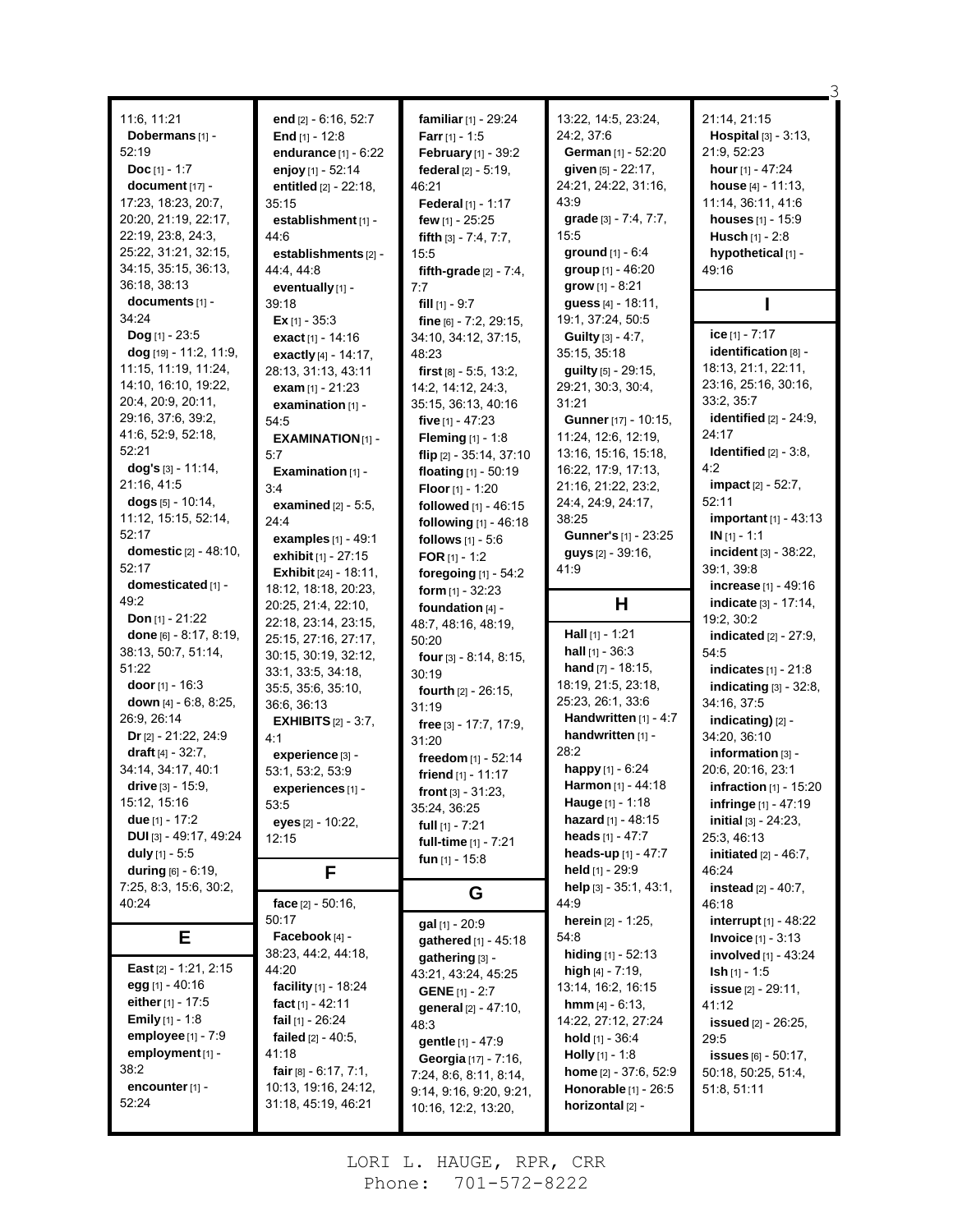|                                             | 32:4, 32:9, 36:23                             | 18:15, 20:25, 21:4,                          | 21:2, 22:5, 22:9,                                   | noted $[4] - 1:25$ ,                        |
|---------------------------------------------|-----------------------------------------------|----------------------------------------------|-----------------------------------------------------|---------------------------------------------|
| J                                           | Letter [2] - 3:19, 3:22                       | 22:10, 23:15, 25:15,                         | 22:12, 22:16, 23:14,                                | 28:19, 49:10, 54:7                          |
| jail [1] - 17:1                             | letters [1] - 18:20                           | 30:15, 30:18, 33:1,                          | 23:17, 25:17, 27:10,                                | nothing [1] - 40:2                          |
|                                             | <b>license</b> $[1] - 19:7$                   | 35:6                                         | 27:12, 27:13, 27:16,                                | notice $[1] - 1:17$                         |
| jeez $[1] - 22.7$                           |                                               | <b>Mathew</b> $[1] - 1:6$                    | 27:17, 27:19, 27:21,                                | Notification $[2] - 4:3$ ,                  |
| join [1] - 46:19                            | life [2] - 29:25, 52:11                       | matter $[3] - 14:10$ ,                       | 27:24, 27:25, 28:3,                                 | 32:22                                       |
| judge [1] - 52:4                            | lifted [1] - 15:21                            | 47:11, 50:2                                  | 28:6, 28:8, 28:19,                                  |                                             |
| judge's [1] - 37:11                         | <b>limit</b> $[1] - 47:23$                    | mean $[3] - 45:23$ ,                         | 28:21, 28:22, 30:12,                                | notification [1] -<br>33:23                 |
| Junction [1] - 44:6                         | <b>limits</b> $[10] - 13:7$ ,                 | 46.3, 52.4                                   | 30:17, 32:25, 33:3,                                 | November [4] - 3:15,                        |
| junior [1] - 7:19                           | 13:15, 14:3, 14:9,<br>14:14, 16:6, 29:21,     | means $[2] - 19.6$                           | 34:20, 34:23, 35:5,                                 | 22:24, 45:10, 45:21                         |
| <b>jury</b> $[2] - 33:24$ ,                 | 47:21, 49:7, 49:17                            | 19:17                                        | 35:8, 35:9, 38:5,                                   | number [1] - 30:12                          |
| 33:25                                       |                                               | measure [1] - 46:25                          | 38:11, 38:12, 43:16,                                |                                             |
| $Jyl$ [7] - 1:5, 5:10,                      | <b>LINE</b> $[4] - 54:17$ ,                   | Medic [1] - 23:20                            | 48:5, 48:7, 48:12,                                  | <b>Number</b> [21] - 3:10,                  |
| 5:15, 5:16, 7:3, 24:5,                      | 54:19, 54:21, 54:23                           | <b>Medical</b> $[2] - 3:19$ ,                | 48:16, 48:18, 48:19,                                | 3:13, 18:12, 18:18,                         |
| 54:2                                        | $line [3] - 21:15, 24:3,$                     | 23:21                                        | 48:20, 48:21, 48:23,                                | 20:23, 20:25, 21:4,<br>22:10, 22:18, 23:15, |
| $JYL$ [6] - 1:15, 2:19,                     | 47:2                                          |                                              | 48.24, 49.4, 49.10,                                 |                                             |
| 3.3, 5.3, 5.10, 54.14                       | lines $[1] - 21:15$                           | meeting [8] - 39:23,<br>39:25, 41:25, 42:1,  | 49:14, 50:19, 50:22,                                | 25:15, 30:15, 30:19,                        |
|                                             | listening [1] - 46:23                         | 42:2, 42:6, 42:13,                           | 51:2, 53:20, 53:23                                  | 32:12, 33:1, 33:5,<br>34:19, 35:5, 35:6,    |
| Κ                                           | litigation $[2] - 31.4$ ,                     | 45:7                                         | $MS$ <sub>[4]</sub> - 2:8, 2:19,                    |                                             |
|                                             | 52:4                                          |                                              | 38:7, 43:15                                         | 35:10, 36:14                                |
| keep [2] - 9:23, 9:24                       | live [4] - 7:21, 8:12,                        | meets $[1] - 31:22$                          | muffler [1] - 15:22                                 |                                             |
| <b>kid</b> [1] - 15:15                      | 13:8, 47:20                                   | met [2] - 39:5, 39:18                        | muffler's [1] - 16:1                                | O                                           |
| kids [3] - 15:12,                           | <b>lived</b> $[13] - 7:16$ ,                  | metropolitan [1] -                           | municipal [1] - 26:5                                | object [2] - 48:5,                          |
| 15:15, 15:16                                | 8:13, 8:14, 8:15, 9:3,                        | 50:25                                        |                                                     | 48:16                                       |
| killed [1] - 38:16                          | 9:8, 9:9, 10:6, 10:10,                        | Midway [1] - 44:6                            | N                                                   | objection [3] - 28:19,                      |
| <b>kind</b> $[9] - 12:9$ ,                  | 13:6, 13:14, 14:3,                            | $mid_{[3]}$ - 29:10,                         |                                                     | 49:10, 50:20                                |
| 14:10, 20:11, 24:19,                        | 14:9                                          | 29:21, 38.6                                  | name [4] - 5:9, 5:16,                               | obtain [1] - 12:6                           |
| 40:2, 40:22, 41:11,                         | <b>lives</b> $[1] - 10:16$                    | miles $[1] - 47:23$                          | 17:20, 21:16                                        | <b>obtained</b> [2] - 12:19,                |
| 41:14, 43:8                                 | living [2] - 12:2,                            | Minnesota $[1]$ - 9:11                       | named [1] - 26:19                                   | 44:11                                       |
| <b>Kristian</b> [1] - 23:20                 | 12:22                                         | <b>Minot</b> $[1]$ - 20:10                   | Natasha <sup>[1]</sup> - 1:4                        | obviously [4] -                             |
|                                             |                                               |                                              |                                                     |                                             |
|                                             | <b>LLP</b> [1] - 2:9                          | misdemeanor [2] -                            |                                                     |                                             |
| L                                           | loaded [1] - 47:15                            | 37:23, 37:25                                 | Nebraska[1] - 2:10                                  | 41:18, 47:16, 49:1,                         |
|                                             | <b>location</b> $[1] - 44:21$                 | misdemeanors [1] -                           | need [3] - 6:20, 6:23,                              | 50:24                                       |
| Lab [2] - 11:20,                            | $look$ [3] - 14:6, 25:9,                      | 38:10                                        | 22:5                                                | occupation [1] - 7:3                        |
| 11:21                                       | 36:21                                         | misreading [1] -                             | <b>neighbors</b> $[1] - 41:1$                       | occurred [2] - 14:25,                       |
| Lab-boxer [1] -                             | looking [1] - 28:13                           | 17:23                                        | neutered [11] -                                     | 38:22                                       |
| 11:20                                       | looks $[2] - 11:21$ ,                         | $mix$ <sub>[1]</sub> - 11:20                 | 17:15, 17:18, 17:19,                                | OF $[3] - 1:2, 1:15$ ,                      |
| Law [4] - 1:16, 2:7,                        | 22:22                                         | mixed $[1]$ - 20:13                          | 18.6, 19.2, 19.3, 19.9,                             | 54:1                                        |
| 2:8, 2:13                                   | loop [1] - 8:19                               | Moldenhauer [1] -                            | 19:11, 19:12, 19:19,                                | offender [1] - 50:3                         |
| law [3] - 47:17,                            | <b>Lori</b> $[1]$ - 1:18                      | 2:14                                         | 19:24                                               | offered [1] - 31:14                         |
| 47:18, 50:12                                | loud [2] - 15:22, 16:1                        | Monday [1] - 27:4                            | never [13] - 11:6,                                  | officer [4] - 15:24,                        |
| laws [3] - 47:14,                           | <b>Lynette</b> [2] - 1:7,                     | <b>Montana</b> $[1]$ - 17:19                 | 20:15, 24:25, 29:24,                                | 16:8, 16:18, 16:19                          |
| 50.6, 51:7                                  | 40:25                                         | months [1] - 18:6                            | 39:23, 42:3, 44:12,                                 | Olson [5] - 25:5,                           |
| <b>lawsuit</b> $[3] - 5.19$ ,               |                                               | <b>move</b> $[6] - 7:18$ ,                   | 45:7, 45:18, 46:15,                                 | 31:6, 31:9, 32:16,                          |
| 40.7, 46.7                                  | Μ                                             | 8:13, 13:18, 13:20,                          | 52:20, 52:23, 52:24                                 | 34:17                                       |
| learned [1] - 14:12                         |                                               | 13:24, 20:22                                 | next $[2] - 26:6, 47:2$                             | <b>Omaha</b> $[1] - 2:10$                   |
| least $[4] - 15:10$ ,                       | mail [1] - 34:10                              | moved [13] - 9:4,                            | <b>nobody</b> $[1] - 37:23$                         | once $[1]$ - 18:15                          |
| 18:22, 22:19, 48:14                         | <b>Mail</b> $[3] - 4.8$ , $35.16$ ,           | 9:11, 9:12, 9:13,                            | non $[1] - 12:15$<br>non-attorneys' [1] -           | one [10] - 10:15,                           |
| leave [2] - 17:7, 17:9                      | 35:19                                         | 12:25, 13:1, 13:3,                           |                                                     | 10:16, 15:12, 16:21,                        |
| <b>leaving</b> $[1] - 9.24$                 | <b>male</b> $[1] - 24.5$                      | 13:21, 13:22, 17:18,                         | 12:15                                               | 26:15, 34:16, 34:20,                        |
| $\text{led}$ [1] - 15:4                     | manager $[1] - 7:16$                          | 21:11                                        | nonetheless [1] -<br>28:23                          | 42:8, 51:14, 51:22                          |
| <b>left</b> $[1] - 26:1$                    | <b>Manuel</b> $[1] - 1:7$                     | $moving [3] - 8:11,$                         |                                                     | <b>opinion</b> $[2] - 47:18$                |
| left-hand [1] - 26:1                        | <b>March</b> $[7] - 3:20$ ,                   | 14:5, 37:5                                   | <b>normal</b> $[1]$ - 38:8                          | 48:8                                        |
| $\text{legal } [1] - 38.1$                  | 3:22, 14:25, 15:1,                            | <b>MR</b> $[78] - 2.7, 2.13,$                | <b>NORTH</b> $[1]$ - 1:2                            | opinions [1] - 53:17                        |
| $legislative[2] -$                          | 30:22, 34:18, 38:23                           | 5:8, 9:23, 10:1, 10:4,                       | <b>North</b> $[8] - 1:12$ ,                         | oral $[1]$ - 54:4                           |
| 45:23, 46:8                                 | Maricopa $[6]$ - 3:9,                         | 10:17, 10:18, 10:19,                         | 1:20, 1:22, 2:16, 8:22,                             | ordinance [11] -                            |
| legislatively [1] -                         | 17:15, 17:17, 18:23,                          | 10:20, 10:21, 10:23,                         | 26:18, 49:12, 54:10                                 | 10:10, 14:7, 14:13,                         |
| 51:23                                       | 19:12, 20:17                                  | 11:1, 12:9, 12:11,                           | notary $[3] - 31.23$ ,<br>35:24, 37:1               | 24:22, 38:19, 40:1,                         |
| <b>letter</b> $[10] - 23.19$ ,              | $mark_{[1]} - 18:11$                          | 12:13, 12:14, 12:16,                         |                                                     | 46.9, 46.14, 46.21,                         |
| 30.22, 30:25, 31:5,<br>31:11, 31:19, 31:24, | Marked [2] - 3:8, 4:2<br>marked [11] - 18:12, | 12:17, 12:18, 18:10,<br>18:14, 18:17, 20:22, | <b>Notary</b> [1] - 1:19<br><b>Note</b> $[1] - 4:7$ | 49:15, 52:16<br>ordinances [4] -            |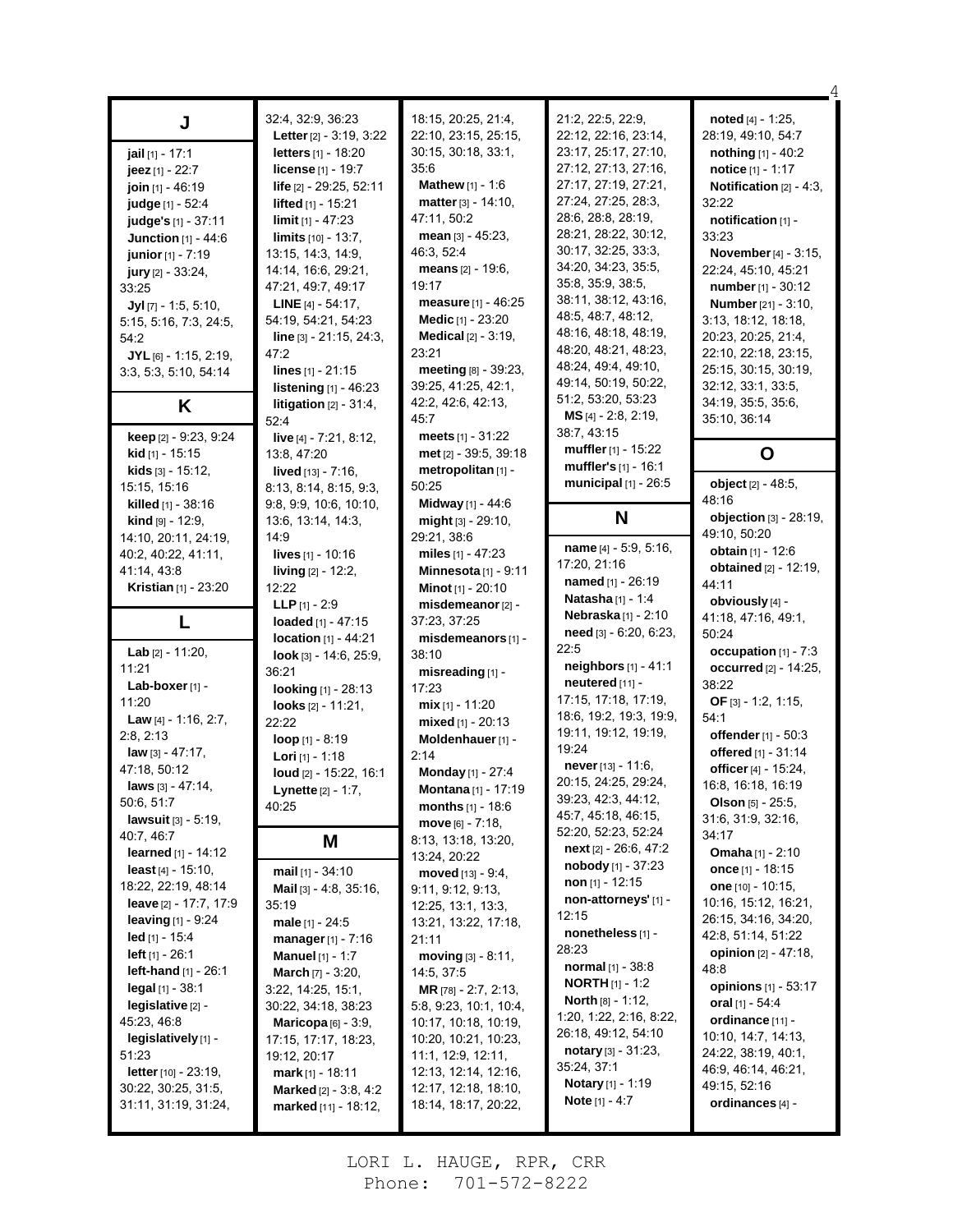| 10.7, 38.3, 38.4,<br>51:25<br>outs $[1] - 30:1$<br><b>outside</b> [4] - 12:10,<br>12:11, 14:9, 41:5<br><b>overturn</b> [1] - 39:22<br>Owan $[1] - 1.6$<br>own [4] - 11:11,<br>42.23, 42.25, 47.14<br>owned [1] - 24:5 | 11:11, 42:15, 52:8<br>Pet $[1] - 19:1$<br>petition [5] - 39:17,<br>44:5, 44:15, 45:17,<br>45:18<br>petitions $[6] - 41:17$ ,<br>43:21, 43:25, 44:7,<br>45:3, 45:25<br>philosophical [1] -<br>47.3 | Porsborg [1] - 2:14<br>portion $[3] - 10:19$ ,<br>10:24, 12:8<br>pose [3] - 49:2, 49:8,<br>53:18<br>possession [3] -<br>10:11, 14:7, 14:14<br>possibly [3] - 20:14,<br>49:2, 51:9<br><b>post</b> $[1]$ - 26:24 | 22:2, 23:11, 24:13,<br>32:18, 34:7, 38:14,<br>39:19, 40:4, 43:1,<br>43:13, 44:1, 44:17,<br>45:8, 45:20<br>putting [1] - 43:17<br>Q<br>questions $[3] - 47:2$ ,<br>50:1, 53:21 | 31:13, 36:10, 40:14,<br>43:11<br>Reminders/<br>Vaccination $[1]$ - 3:16<br><b>repeat</b> $[1] - 50.3$<br><b>Reporter</b> [1] - 4:25<br><b>reporter</b> $[11] - 6.8$ ,<br>18:13, 21:1, 22:11,<br>22:14, 23:16, 25:16,<br>30:14, 30:16, 33:2,<br>35:7 |
|-----------------------------------------------------------------------------------------------------------------------------------------------------------------------------------------------------------------------|---------------------------------------------------------------------------------------------------------------------------------------------------------------------------------------------------|----------------------------------------------------------------------------------------------------------------------------------------------------------------------------------------------------------------|-------------------------------------------------------------------------------------------------------------------------------------------------------------------------------|-----------------------------------------------------------------------------------------------------------------------------------------------------------------------------------------------------------------------------------------------------|
| P                                                                                                                                                                                                                     | philosophy [1] - 47:8<br><b>Phoenix</b> [2] - 18:24,<br>21:12                                                                                                                                     | posted [1] - 38:23<br>PowerPoint [3] -<br>43.2, 43.13, 43.18                                                                                                                                                   | quickly [1] - 18:9<br>quit [1] - 52:13                                                                                                                                        | represent [1] - 5:17<br>request [6] - 22:4,                                                                                                                                                                                                         |
| $p.m$ [3] - 1:23, 5:1,                                                                                                                                                                                                | phone $[1] - 30:2$                                                                                                                                                                                | preference [1] - 5:11                                                                                                                                                                                          | quite [1] - 22:9                                                                                                                                                              | 22:15, 23:13, 24:15,                                                                                                                                                                                                                                |
| 53:24                                                                                                                                                                                                                 | picture [2] - 16:9,                                                                                                                                                                               | present [4] - 22:12,                                                                                                                                                                                           |                                                                                                                                                                               | 32:21, 34:9                                                                                                                                                                                                                                         |
| $P.O$ [1] - 2:15                                                                                                                                                                                                      | 16:16                                                                                                                                                                                             | 30:11, 43:18, 48:15                                                                                                                                                                                            | R                                                                                                                                                                             | request) [3] - 20:21,                                                                                                                                                                                                                               |
| <b>PAGE</b> $[4] - 54.17$ ,                                                                                                                                                                                           | <b>pit</b> $[22] - 10:7, 10:11,$                                                                                                                                                                  | presentation [3] -                                                                                                                                                                                             | R11-183235[1]-                                                                                                                                                                | 33:14, 36:22                                                                                                                                                                                                                                        |
| 54:19, 54:21, 54:23<br><b>page</b> $[12] - 21:6$ ,                                                                                                                                                                    | 14:7, 14:14, 16:3,                                                                                                                                                                                | 42:21, 43:2, 43:18                                                                                                                                                                                             | 3:10                                                                                                                                                                          | rescue $[1] - 11.5$                                                                                                                                                                                                                                 |
| 33.9, 33.13, 35:10,                                                                                                                                                                                                   | 16:6, 16:20, 20:13,<br>21:17, 23:6, 24:5,                                                                                                                                                         | presented [5] -<br>19:20, 21:3, 25:21,                                                                                                                                                                         | <b>rabies</b> $[1] - 22:23$                                                                                                                                                   | rescuing $[1] - 20:11$                                                                                                                                                                                                                              |
| 35:11, 35:14, 35:15,                                                                                                                                                                                                  | 24:9, 24:17, 24:22,                                                                                                                                                                               | 33:4, 42:13                                                                                                                                                                                                    | ran $[1]$ - 38:17                                                                                                                                                             | resolved $[1]$ - 31:25<br>respect [1] - 42:20                                                                                                                                                                                                       |
| 35:18, 36:12, 36:13,                                                                                                                                                                                                  | 29:20, 39:8, 41:2,                                                                                                                                                                                | presently $[1]$ - 12:2                                                                                                                                                                                         | reached [3] - 39:1,                                                                                                                                                           | respond [1] - 6:13                                                                                                                                                                                                                                  |
| 36.21, 37:10                                                                                                                                                                                                          | 52:12, 52:15, 52:19,                                                                                                                                                                              | presume [1] - 21:21                                                                                                                                                                                            | 44.4, 44.8                                                                                                                                                                    | response [1] - 44:1                                                                                                                                                                                                                                 |
| Page [3] - 3:4, 4:24,                                                                                                                                                                                                 | 52:25, 53:17                                                                                                                                                                                      | prevail $[1] - 52:3$                                                                                                                                                                                           | read [9] - 6:15, 24:7,                                                                                                                                                        | restrictions [1] -                                                                                                                                                                                                                                  |
| 4.25                                                                                                                                                                                                                  | Pit [1] - 19:24                                                                                                                                                                                   | previously [1] - 19:3                                                                                                                                                                                          | 25:20, 31:21, 32:1,                                                                                                                                                           | 48:2                                                                                                                                                                                                                                                |
| <b>pages</b> $[2] - 32:11$ ,                                                                                                                                                                                          | Pitt [1] - 44:6                                                                                                                                                                                   | printed [1] - 18:20                                                                                                                                                                                            | 38:3, 38:4, 53:23,                                                                                                                                                            | return [1] - 31:23                                                                                                                                                                                                                                  |
| 54:4                                                                                                                                                                                                                  | place $[5] - 7:17$ ,                                                                                                                                                                              | printed-on [1] -                                                                                                                                                                                               | 54:3                                                                                                                                                                          | ridiculous [1] - 49:11                                                                                                                                                                                                                              |
| <b>paid</b> $[3] - 34.9$ ,                                                                                                                                                                                            | 26.22, 44:7, 44:14,                                                                                                                                                                               | 18:20                                                                                                                                                                                                          | realized [1] - 14:20                                                                                                                                                          | right-hand [5] -                                                                                                                                                                                                                                    |
| 34:11, 37:15                                                                                                                                                                                                          | 54:5                                                                                                                                                                                              | <b>prison</b> $[1] - 49:21$                                                                                                                                                                                    | really $[8] - 11.4$ ,                                                                                                                                                         | 18:19, 21:5, 23:18,                                                                                                                                                                                                                                 |
| paperwork [3] -                                                                                                                                                                                                       | <b>plaintiff</b> $[1] - 5:20$                                                                                                                                                                     | prob $[1] - 43:12$                                                                                                                                                                                             | 16:15, 16:16, 16:25,                                                                                                                                                          | 25:23, 33:6                                                                                                                                                                                                                                         |
| 17:21, 22:6, 35:4                                                                                                                                                                                                     | plaintiffs [1] - 31:4                                                                                                                                                                             | probation [2] -                                                                                                                                                                                                | 43:14, 44:12, 45:5,<br>45:11                                                                                                                                                  | <b>Rights</b> $[2] - 4:3$ ,                                                                                                                                                                                                                         |
| <b>parade</b> $[3] - 15.9$ ,                                                                                                                                                                                          | <b>Plaintiffs</b> $[2] - 1.9$ ,                                                                                                                                                                   | 29:16, 37:18                                                                                                                                                                                                   | <b>Reannan</b> $[1] - 1:4$                                                                                                                                                    | 32:23                                                                                                                                                                                                                                               |
| 15:17, 15:18                                                                                                                                                                                                          | 2:11                                                                                                                                                                                              | problem [1] - 6:20                                                                                                                                                                                             | reason [2] - 48:13,                                                                                                                                                           | rights [1] - 47:20                                                                                                                                                                                                                                  |
| paragraph [1] -<br>31:19                                                                                                                                                                                              | plaintiffs' [1] - 46:20                                                                                                                                                                           | <b>Procedure</b> $[1] - 1:18$                                                                                                                                                                                  | 54:8                                                                                                                                                                          | Ritchie [1] - 1:7                                                                                                                                                                                                                                   |
| <b>parents</b> $[2] - 20:10$ ,                                                                                                                                                                                        | PLC [2] - 3:13, 21:9<br>plea [6] - 29:14, 30:9,                                                                                                                                                   | proceedings [2] -                                                                                                                                                                                              | <b>REASON</b> [4] - 54:17,                                                                                                                                                    | road $[1] - 8:25$                                                                                                                                                                                                                                   |
| 20:15                                                                                                                                                                                                                 | 31:14, 31:21, 32:7,                                                                                                                                                                               | 5:1, 53:24                                                                                                                                                                                                     | 54:19, 54:21, 54:23                                                                                                                                                           | <b>Rollins</b> [1] - 21:22                                                                                                                                                                                                                          |
| park [3] - 44:2,                                                                                                                                                                                                      | 34:17                                                                                                                                                                                             | <b>process</b> $[10] - 22:6$ ,                                                                                                                                                                                 | reasonable [11] -                                                                                                                                                             | Room [1] - 1:21                                                                                                                                                                                                                                     |
| 44:15, 47:25                                                                                                                                                                                                          | Plea [3] - 4.8, 35.15,                                                                                                                                                                            | 40:24, 43:19, 45:22,<br>45:23, 46:1, 46:8,                                                                                                                                                                     | 47:16, 47:17, 47:21,                                                                                                                                                          | route $[1] - 41:19$<br>rude $[1] - 6:15$                                                                                                                                                                                                            |
| Park [1] - 44:18                                                                                                                                                                                                      | 35:19                                                                                                                                                                                             | 46:14, 46:19, 51:17                                                                                                                                                                                            | 47:24, 48:4, 48:11,                                                                                                                                                           | Rules [1] - 1:18                                                                                                                                                                                                                                    |
| part [4] - 7:22, 7:23,                                                                                                                                                                                                | plead [3] - 29:15,                                                                                                                                                                                | <b>produced</b> $[1] - 31:2$                                                                                                                                                                                   | 48:14, 49:12, 49:18,                                                                                                                                                          | rules [1] - 6:4                                                                                                                                                                                                                                     |
| 12:15, 38:13                                                                                                                                                                                                          | 29:22, 30:3                                                                                                                                                                                       | progression [1] -                                                                                                                                                                                              | 49:22, 49:23                                                                                                                                                                  |                                                                                                                                                                                                                                                     |
| <b>part-time</b> $[2] - 7:22$ ,                                                                                                                                                                                       | pled $[1] - 30.1$                                                                                                                                                                                 | 51:12                                                                                                                                                                                                          | <b>Receipt</b> $[1] - 3:10$                                                                                                                                                   | S                                                                                                                                                                                                                                                   |
| 7:23                                                                                                                                                                                                                  | PLFS [3] - 18:20,                                                                                                                                                                                 | prohibited [1] -                                                                                                                                                                                               | receive [4] - 27:20,                                                                                                                                                          |                                                                                                                                                                                                                                                     |
| pass [2] - 51:7, 51:8                                                                                                                                                                                                 | 30:19, 32:12                                                                                                                                                                                      | 14:13                                                                                                                                                                                                          | 28.9, 30.25, 32.22                                                                                                                                                            | safety [1] - 48:15                                                                                                                                                                                                                                  |
| passed [1] - 9:10                                                                                                                                                                                                     | PLFS000012[2]-                                                                                                                                                                                    | prohibiting [1] -                                                                                                                                                                                              | received [12] - 11:25,<br>14:24, 27:8, 27:18,                                                                                                                                 | saw [2] - 20:15, 41:5                                                                                                                                                                                                                               |
| <b>passing</b> $[1] - 49:15$                                                                                                                                                                                          | 3:14, 21:5                                                                                                                                                                                        | 48:13                                                                                                                                                                                                          | 28:10, 28:25, 31:5,                                                                                                                                                           | <b>scene</b> [1] - 27:25                                                                                                                                                                                                                            |
| penalties [1] - 49:19                                                                                                                                                                                                 | PLFS000013[1]-                                                                                                                                                                                    | provided $[2] - 20:7$ ,                                                                                                                                                                                        | 31:11, 32:4, 32:15,                                                                                                                                                           | Schmidt [3] - 1:16,                                                                                                                                                                                                                                 |
| penalty [1] - 49:17                                                                                                                                                                                                   | 3:11                                                                                                                                                                                              | 32:7                                                                                                                                                                                                           | 34:9, 34:15                                                                                                                                                                   | 3:4, 5:16                                                                                                                                                                                                                                           |
| <b>pending</b> $[1] - 6:21$<br>people [10] - 20:17,                                                                                                                                                                   | PLFS000015[2]-                                                                                                                                                                                    | public [3] - 35:24,                                                                                                                                                                                            | recollection $[1]$ -                                                                                                                                                          | <b>SCHMIDT</b> $[49] - 2.13$                                                                                                                                                                                                                        |
| 39:25, 44:3, 44:4,                                                                                                                                                                                                    | 3:19, 23:19<br>PLFS000016-                                                                                                                                                                        | 48:15, 49:8                                                                                                                                                                                                    | 18:3                                                                                                                                                                          | 5:8, 10:4, 10:17,                                                                                                                                                                                                                                   |
| 44:15, 44:19, 50:12,                                                                                                                                                                                                  | <b>000019</b> [1] - 3:23                                                                                                                                                                          | <b>Public</b> [4] - 1:19,                                                                                                                                                                                      | record $[5] - 27:11$ ,                                                                                                                                                        | 10:19, 10:21, 11:1,<br>12:11, 12:14, 12:17,                                                                                                                                                                                                         |
| 52:12, 53:4, 53:16                                                                                                                                                                                                    | PLFS000065[2]-                                                                                                                                                                                    | 7:12, 7:15<br>pulled [7] - 15:17,                                                                                                                                                                              | 28:3, 28:5, 28:7,                                                                                                                                                             | 12:18, 18:10, 18:17,                                                                                                                                                                                                                                |
| <b>Perea</b> $[3] - 1.7, 1.8,$                                                                                                                                                                                        | 3:17,22:18                                                                                                                                                                                        | 15:19, 15:22, 15:25,                                                                                                                                                                                           | 28:20                                                                                                                                                                         | 20:22, 21:2, 22:5,                                                                                                                                                                                                                                  |
| 40:25                                                                                                                                                                                                                 | pockets [1] - 50:24                                                                                                                                                                               | 16:8, 16:18, 38:24                                                                                                                                                                                             | records [2] - 17:14,                                                                                                                                                          | 22:9, 22:12, 22:16,                                                                                                                                                                                                                                 |
| performed [1] -                                                                                                                                                                                                       | <b>point</b> $[2] - 13:15$ ,                                                                                                                                                                      | purports [1] - 22:19                                                                                                                                                                                           | 24:18                                                                                                                                                                         | 23:14, 23:17, 25:17,                                                                                                                                                                                                                                |
| 22:23                                                                                                                                                                                                                 | 41:22                                                                                                                                                                                             | pursuant [2] - 1:17                                                                                                                                                                                            | redacted [1] - 10:24                                                                                                                                                          | 27:12, 27:16, 27:19,                                                                                                                                                                                                                                |
| period [1] - 12:24                                                                                                                                                                                                    | political [4] - 46:1,                                                                                                                                                                             | <b>pursue</b> $[1] - 40:7$                                                                                                                                                                                     | refresh $[1] - 18:3$                                                                                                                                                          | 27:24, 28:3, 28:6,                                                                                                                                                                                                                                  |
| personally [3] -                                                                                                                                                                                                      | 46:14, 46:19, 51:17                                                                                                                                                                               | put [16] - 20:6, 20:20,                                                                                                                                                                                        | remember [4] -                                                                                                                                                                | 28:8, 28:19, 28:22,                                                                                                                                                                                                                                 |

5